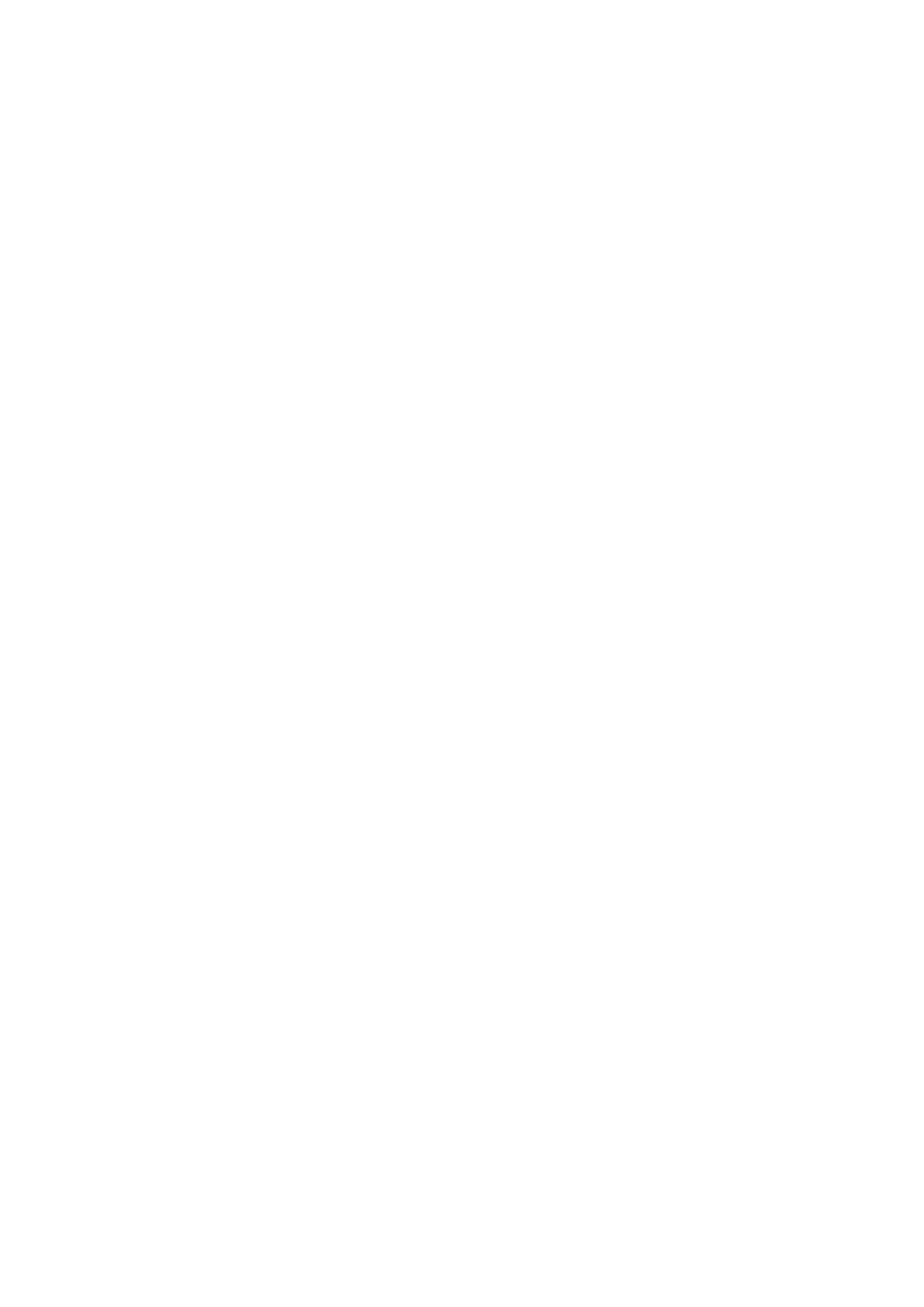# **LIST OF RESOLUTIONS**

- [No. 1](#page-4-0) Approval of the Annual Report of the Director General on the Activities of the OIE in 2012 and the Report on the Animal Disease Status Worldwide in 2012 and the Beginning of 2013
- [No. 2](#page-5-0) Approval of the Report of the Director General on the Management, Activities and Administrative Work of the OIE in 2012
- [No. 3](#page-6-0) Approval of the Financial Report for the 86th Financial Year of the OIE (1st January 31 December 2012)
- [No. 4](#page-7-0) Acknowledgements to the Governments of Member Countries and Intergovernmental Organisations that made Voluntary Contributions or Subsidies to the OIE, or contributed in the organisation of OIE Meetings
- [No. 5](#page-8-0) 2013 Budget modification
- [No. 6](#page-10-0) OIE Budgetary Income and Expenses for the 88th Financial Year of the OIE (1st January – 31 December 2014)
- [No. 7](#page-12-0) Financial Contributions from OIE Members for 2014
- [No. 8](#page-13-0) Work programme for 2014
- [No. 9](#page-14-0) Renewal of the appointment of the External Auditor
- [No. 10](#page-15-0) Acknowledgements to the Governments of Member Countries that helped the OIE in the acquisition of the property situated at 14 rue de Prony
- [No. 11](#page-16-0) Procedures for examining demands for accession to the OIE
- [No. 12](#page-17-0) Modification of the Internal Rules of the OIE Pension Fund
- [No.](#page-18-0) 13 Modification of the OIE Staff Regulations and Staff Rules
- [No. 14](#page-19-0) Newly designated OIE Experts at OIE Reference Laboratories for Aquatic Animal Diseases
- [No. 15](#page-20-0) Sharing of foot and mouth disease viral material and information in support of global foot and mouth disease prevention and control
- [No. 16](#page-22-0) List of antimicrobial agents of veterinary importance
- [No. 17](#page-23-0) Recognition of the foot and mouth disease status of Member Countries
- [No. 18](#page-26-0) Endorsement of official control programmes for foot and mouth disease of Member Countries
- [No. 19](#page-27-0) Recognition of the contagious bovine pleuropneumonia disease status of Member Countries
- [No. 20](#page-28-0) Recognition of the bovine spongiform encephalopathy risk status of Member Countries
- [No. 21](#page-30-0) Recognition of the African horse sickness status of Member Countries
- [No. 22](#page-31-0) Animal production food safety
- [No. 23](#page-33-0) Animal welfare
- [No. 24](#page-35-0) Newly designated OIE Experts at OIE Reference Laboratories for Terrestrial Animal Diseases
- [No. 25](#page-37-0) Adoption of the new or revised texts for the *Manual of Diagnostic Tests and Vaccines for Terrestrial Animals*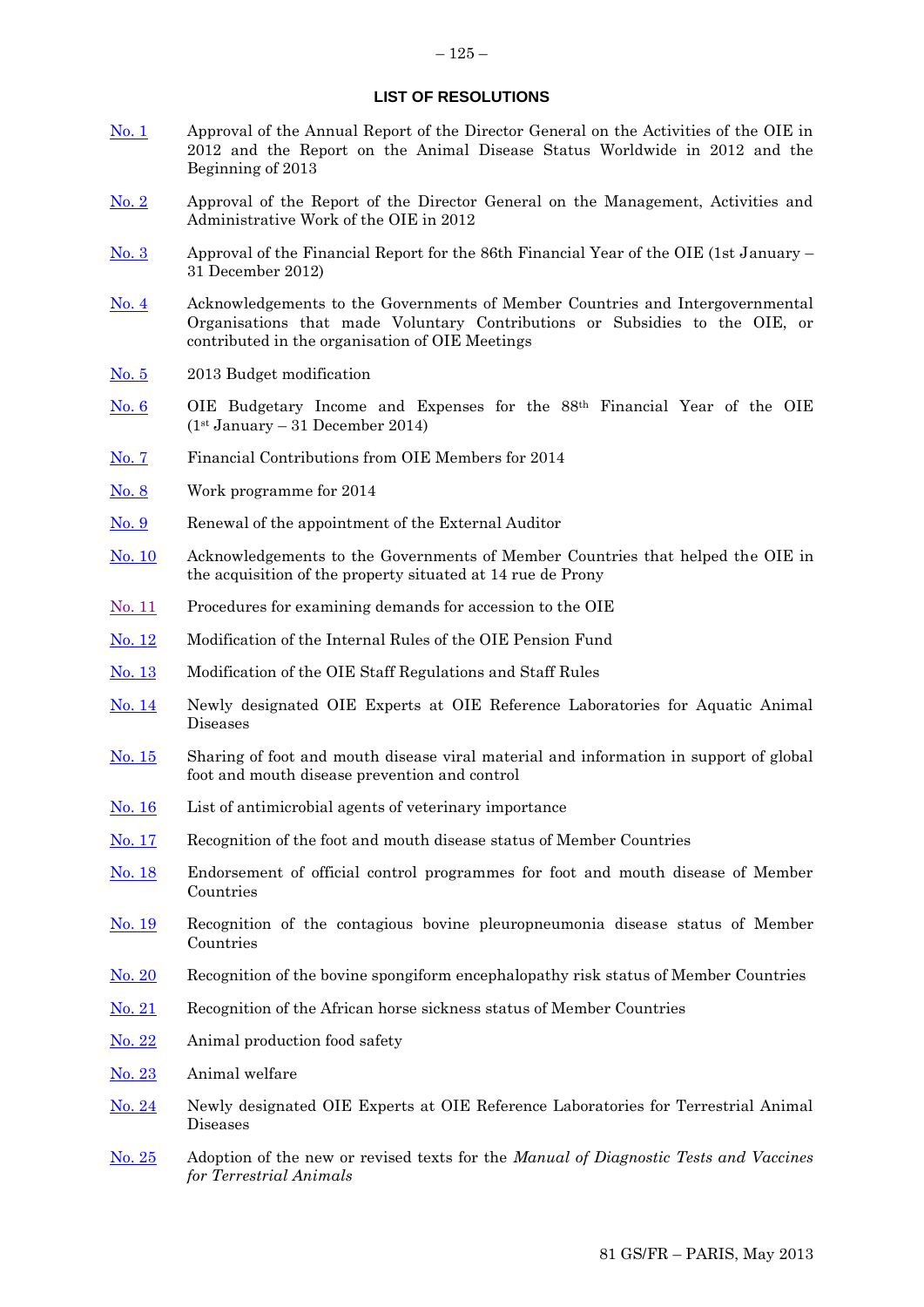- [No. 26](#page-38-0) Register of diagnostic tests validated and certified by the OIE
- [No. 27](#page-40-0) Adoption of four updated draft chapters for the *Manual of Diagnostic Tests for Aquatic Animals*
- [No. 28](#page-41-0) Amendments to the OIE *Aquatic Animal Health Code*
- [No. 29](#page-42-0) Amendments to the OIE *Terrestrial Animal Health Code*
- [No. 30](#page-45-0) Procedures for Member Countries for the official recognition and maintenance of disease status of certain animal diseases or risk status of bovine spongiform encephalopathy and for the endorsement of a national official control programme
- [No. 31](#page-49-0) First addendum to Resolution No. 26 of 24 May 2012: "The cost to be covered by Member Countries applying for the official recognition or re-instatement of disease status of certain animal diseases and for the endorsement of a national official control programme for foot and mouth disease"
- [No. 32](#page-50-0) Designation of OIE Reference Centres
- [No. 33](#page-52-0) Withdrawal of OIE Reference Centres
- [No. 34](#page-54-0) Replacement of OIE designated Experts at OIE Reference Laboratories
- [No. 35](#page-55-0) Modern approaches and the use of new technologies for the control and eradication of aquatic and terrestrial animal diseases that fully consider animal welfare and minimise the impact on food security
- [No. 36](#page-57-0) Benefits and challenges posed by the worldwide expansion of equestrian events new standards for the population of competition horses and equine disease free zones in countries
- [No. 37](#page-59-0) Agreement between the World Organisation for Animal Health (OIE) and the International Federation of Horse Authorities (IFHA)
- [No. 38](#page-60-0) Agreement between the World Organisation for Animal Health (OIE) and the African Union Pan African Tsetse and Trypanosomiasis Eradication Campaign (AU-PATTEC)
- [No. 39](#page-61-0) Agreement between the World Organisation for Animal Health (OIE) and the World Farmer's Organisation (WFO)
- [No. 40](#page-62-0) Agreement between the World Organisation for Animal Health (OIE) and the World Renderers Organisation (WRO)
- [No. 41](#page-63-0) Agreement between the World Organisation for Animal Health (OIE) and the International Feed Industry Federation (IFIF)
- [No. 42](#page-64-0) Agreement between the World Organisation for Animal Health (OIE) and the International Wool Textile Organisation (IWTO)
- [No. 43](#page-65-0) Agreement between the World Organisation for Animal Health (OIE) and the Secretariat of the Convention on Biological Diversity (SCBD)
- [No. 44](#page-66-0) Second addendum to Resolution No. 26 of 24 May 2012: "The cost to be covered by Member Countries applying for the official recognition or re-instatement of disease status of certain animal diseases and for the endorsement of a national official control programme for foot and mouth disease"

 $\overline{\phantom{a}}$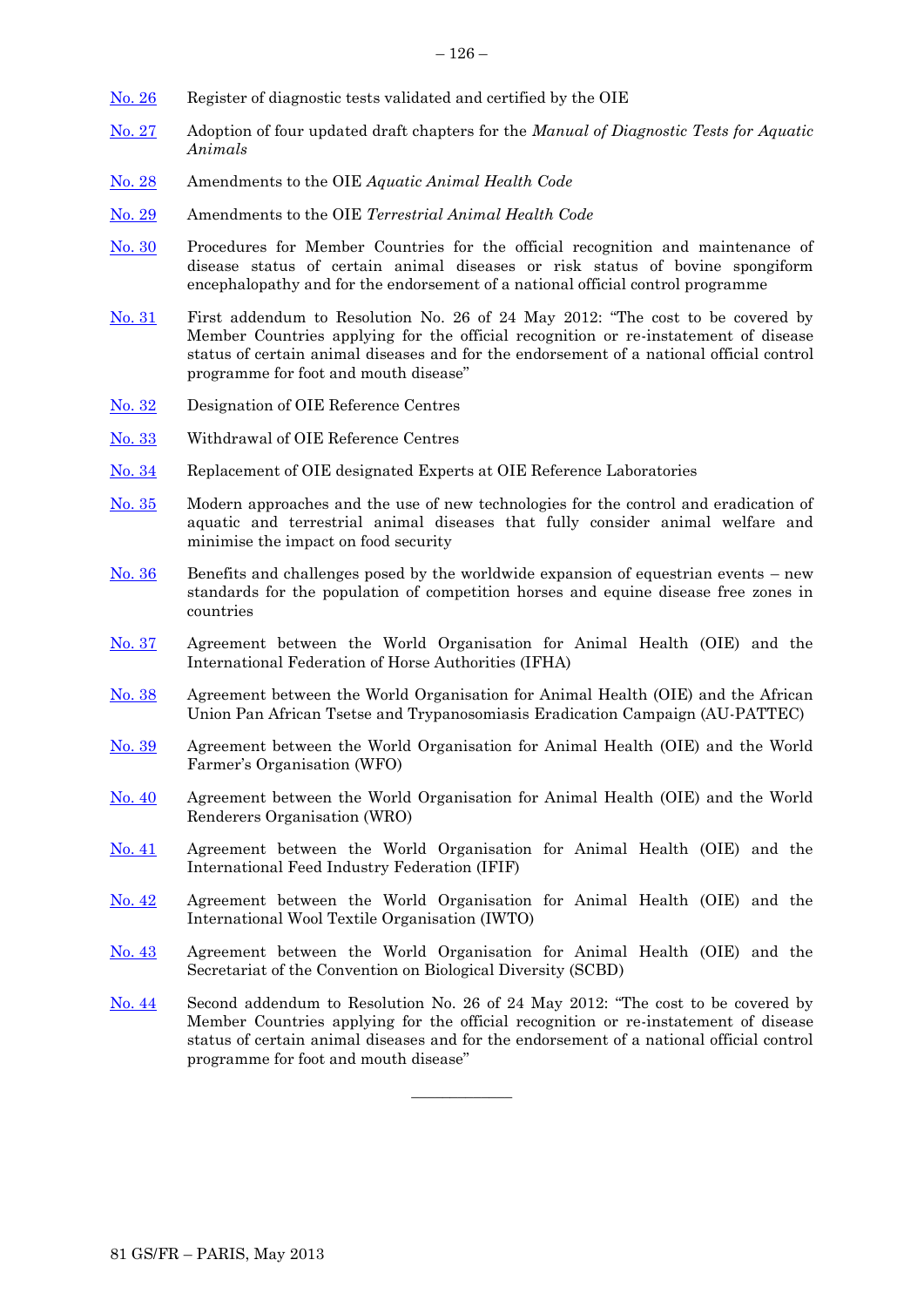# <span id="page-4-0"></span>RESOLUTION No. 1

# **Approval of the Annual Report of the Director General on the Activities of the OIE in 2012 and the Report on the Animal Disease Status Worldwide in 2012 and the beginning of 2013**

In accordance with Article 6 of the Organic Rules of the OIE,

THE ASSEMBLY

RESOLVES

To approve the Annual Report of the Director General on the Activities of the OIE in 2012 (81 SG/1) and the Report on the Animal Disease Status Worldwide in 2012 and the beginning of 2013 (81 SG/2).

 $\overline{\phantom{a}}$  , where  $\overline{\phantom{a}}$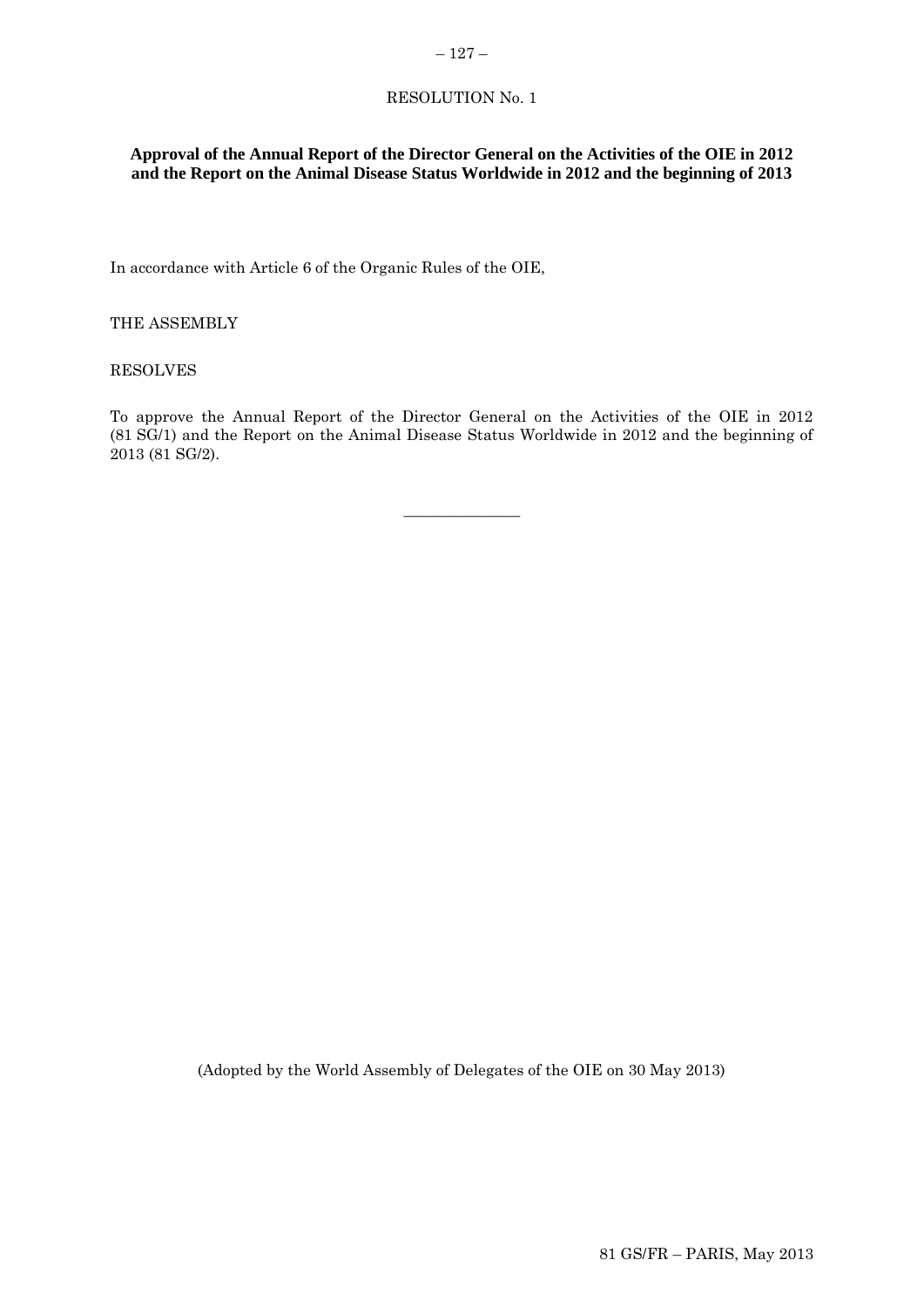# <span id="page-5-0"></span> $-128-$

# RESOLUTION No. 2

# **Approval of the Report of the Director General on the Management, Activities and Administrative Work of the OIE in 2012**

In accordance with Article 6 of the Organic Rules,

THE ASSEMBLY

RESOLVES

To approve the Report of the Director General on the Management, Activities and Administrative Work of the OIE in 2012 (81 SG/3).

\_\_\_\_\_\_\_\_\_\_\_\_\_\_\_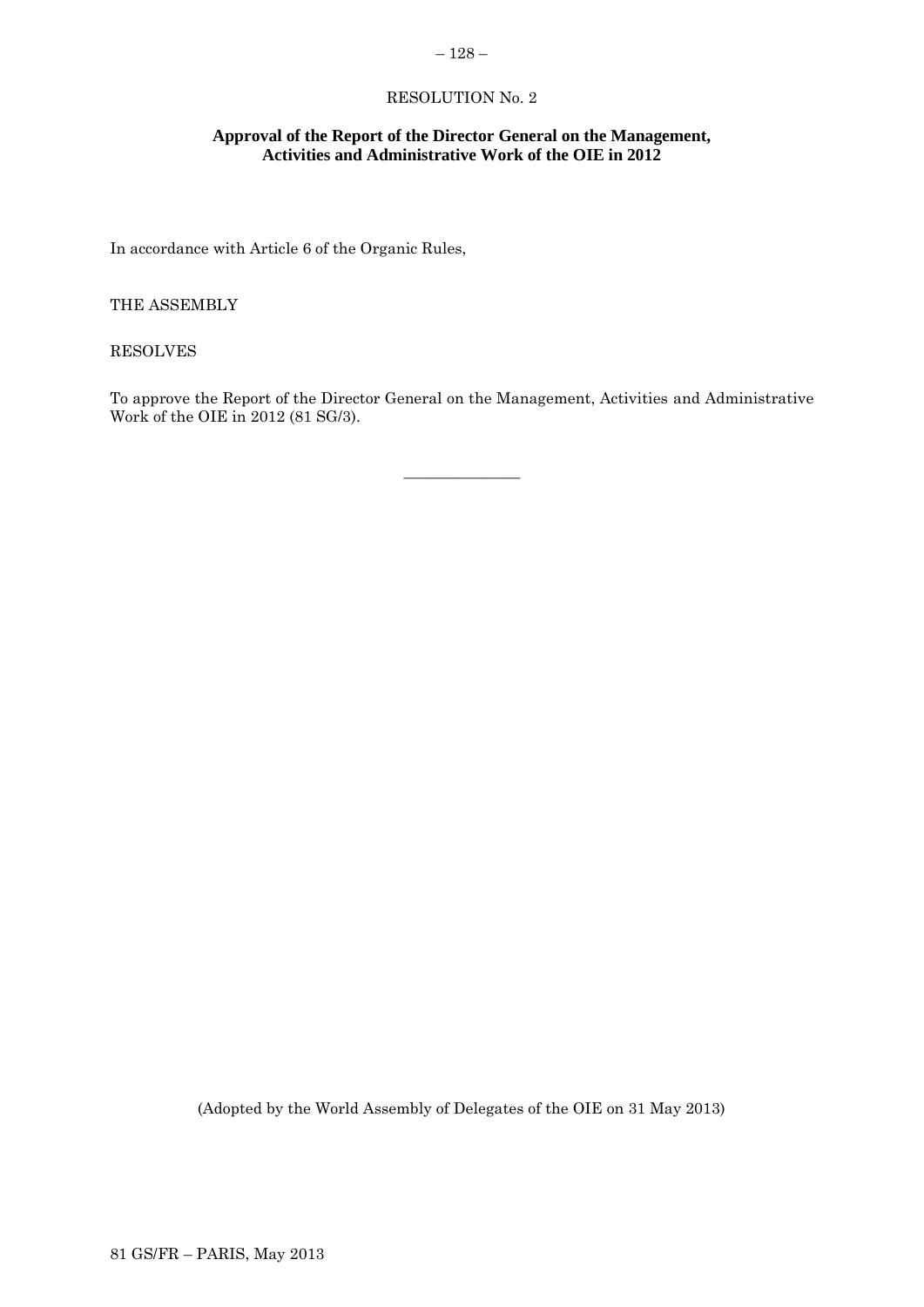# RESOLUTION No. 3

<span id="page-6-0"></span>– 129 –

# **Approval of the Financial Report for the 86th Financial Year of the OIE (1 January – 31 December 2012)**

In application of Article 15 of the Organic Statutes and Article 6 of the Organic Rules of the OIE,

# THE ASSEMBLY

# RESOLVES

To approve the Financial Report for the 86th Financial Year of the OIE (1 January – 31 December 2012) (81 SG/4).

 $\overline{\phantom{a}}$  , where  $\overline{\phantom{a}}$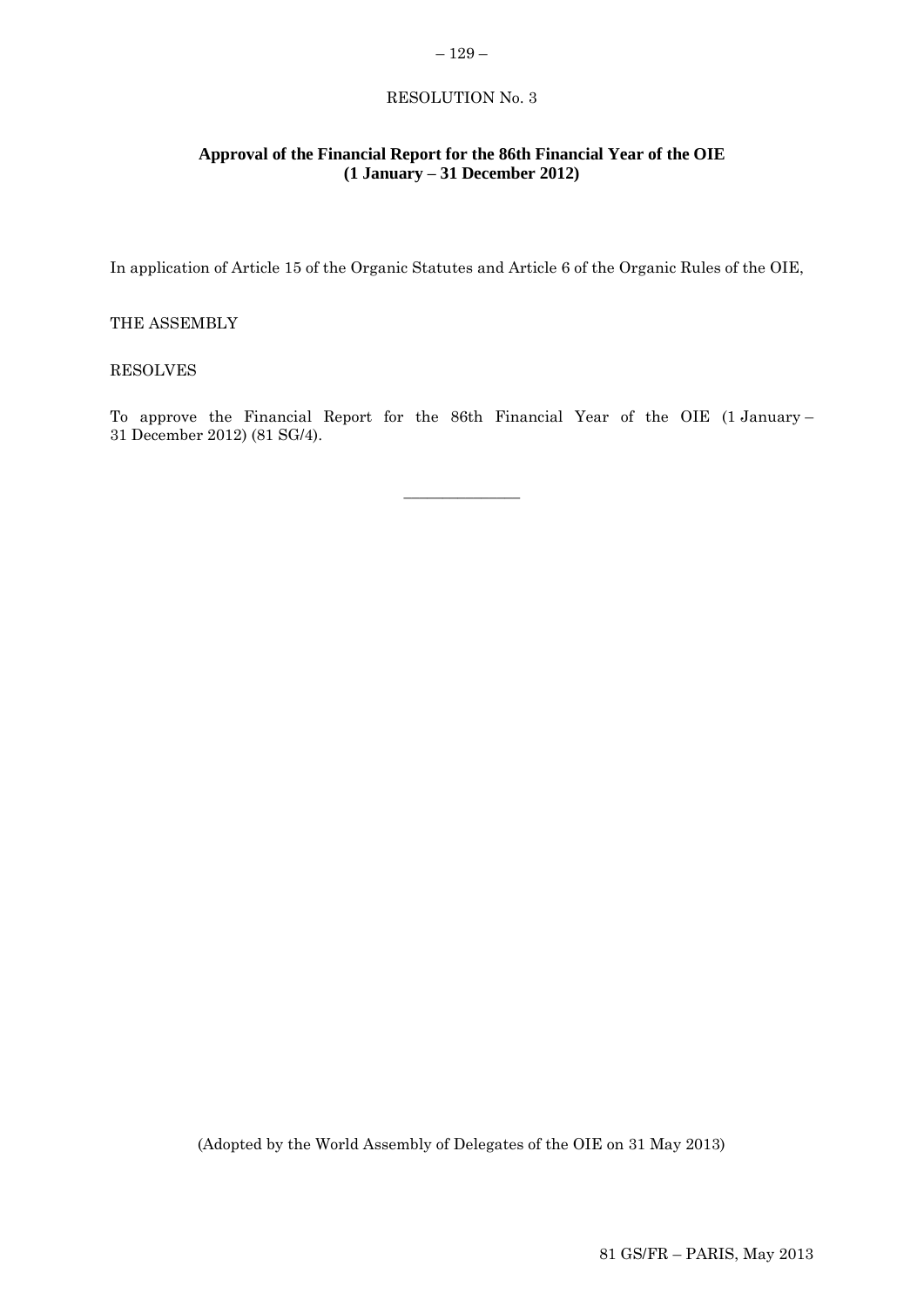#### <span id="page-7-0"></span> $-130-$

# RESOLUTION No. 4

# **Acknowledgements to the Governments of Member Countries and Intergovernmental Organisations that made Voluntary Contributions or Subsidies to the OIE, or contributed in the Organisation of OIE Meetings**

Having noted the voluntary contributions or subsidies received by the OIE in 2012 and the meetings organised by the OIE in 2012,

# THE ASSEMBLY

# REQUESTS

The Director General to sincerely thank:

1. The Governments of Argentina, Australia, Cambodia, Canada, China (People's Rep. Of), Cyprus, Egypt, France, Germany, Italy, Japan, Kuwait, Laos, Lebanon, Luxembourg, Malaysia, Myanmar, New Zealand, Oman, Panama, Philippines, Qatar, Saudi Arabia, Singapore, Spain, Switzerland, Thailand, Ukraine, United Kingdom and United States of America;

To intergovernmental organisations: the European Union (European Commission);

And to the private organisations: the Bill & Melinda Gates Foundation, the Fédération Equestre Internationale (FEI), Saint Jude Children's hospital and the World Society for the Protection of Animals (WSPA);

for their voluntary contributions or subsidies to support the execution of the programmes of the OIE in 2012.

2. The Governments of Australia, Austria, Barbados, Brazil, Bulgaria, Cambodia, China (People's Rep of), Ghana, Indonesia, Japan, Kazakhstan, Kenya, Lebanon, Malaysia, Mexico, Panama, Philippines, Sri Lanka, South Africa, Thailand, Ukraine and Vietnam;

 $\overline{\phantom{a}}$  , where  $\overline{\phantom{a}}$ 

for their contribution in the organisation of OIE Regional Conferences, seminars and workshops that were held during 2012.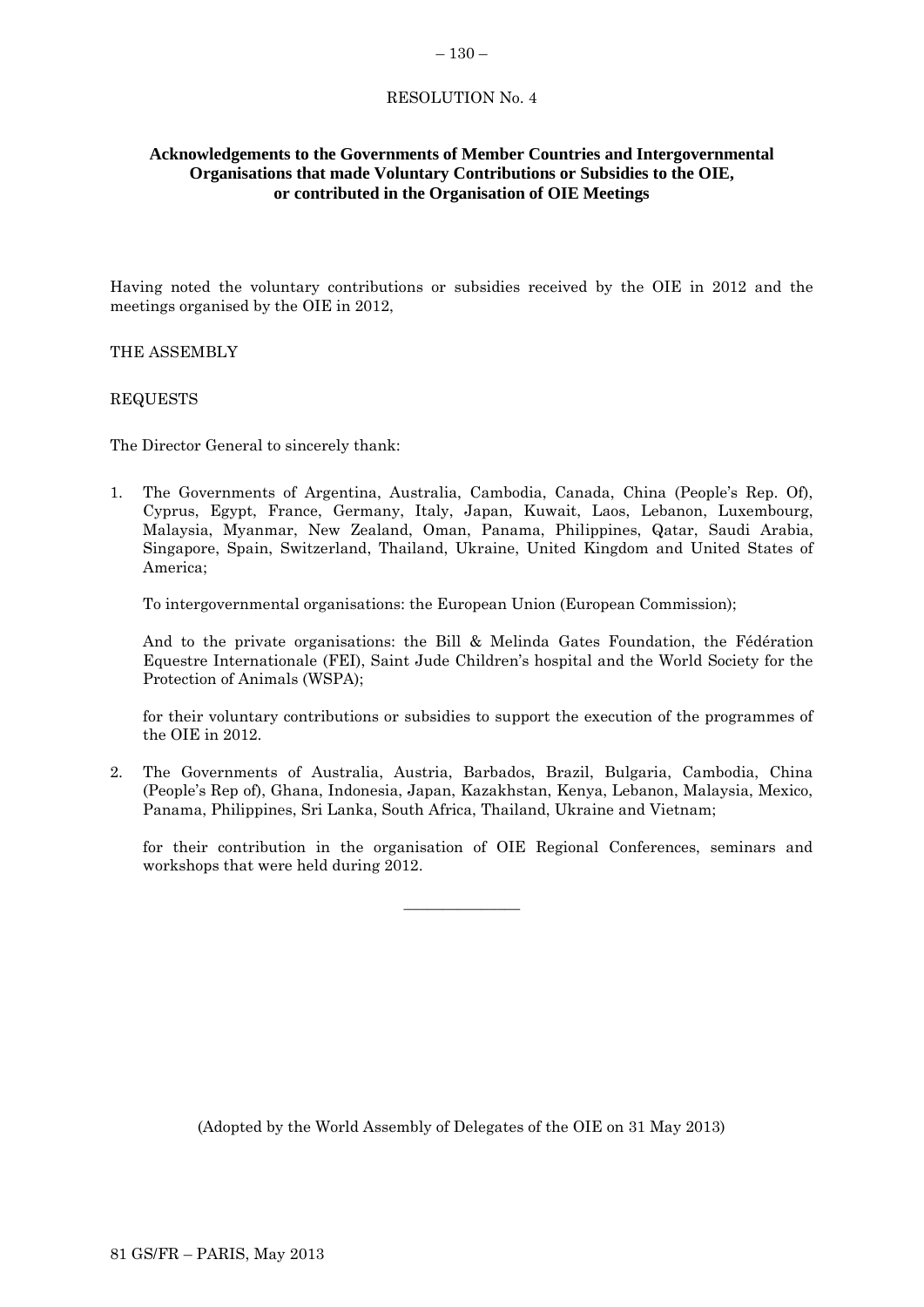# <span id="page-8-0"></span> $-131-$

# RESOLUTION No. 5

# **Modification of the 2013 Budget**

**RESERVED FOR DELEGATES**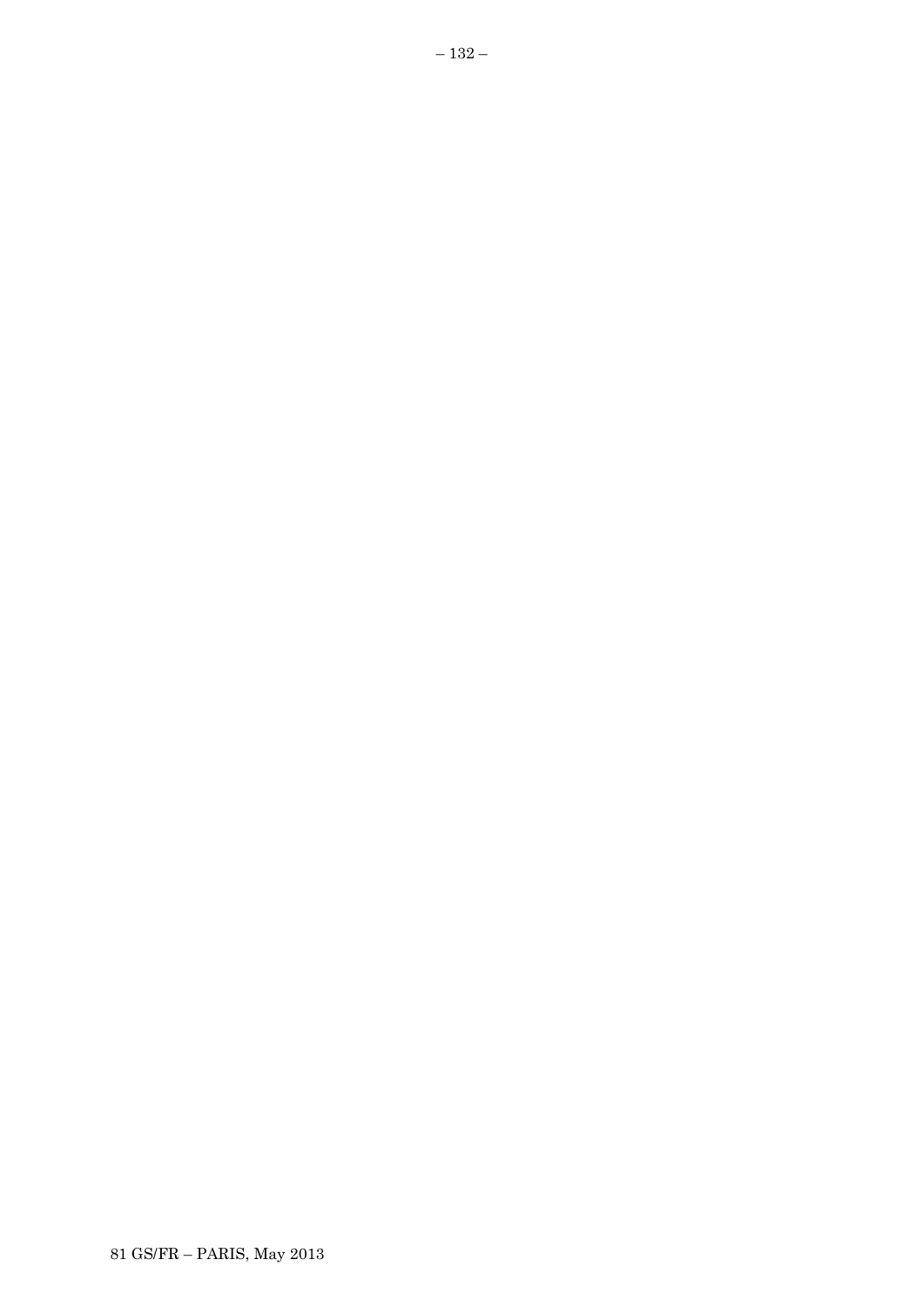# <span id="page-10-0"></span>– 133 –

# RESOLUTION No. 6

# **OIE budgetary income and expenses for the 88th financial year (1 January to 31 December 2014)**

**RESERVED FOR DELEGATES**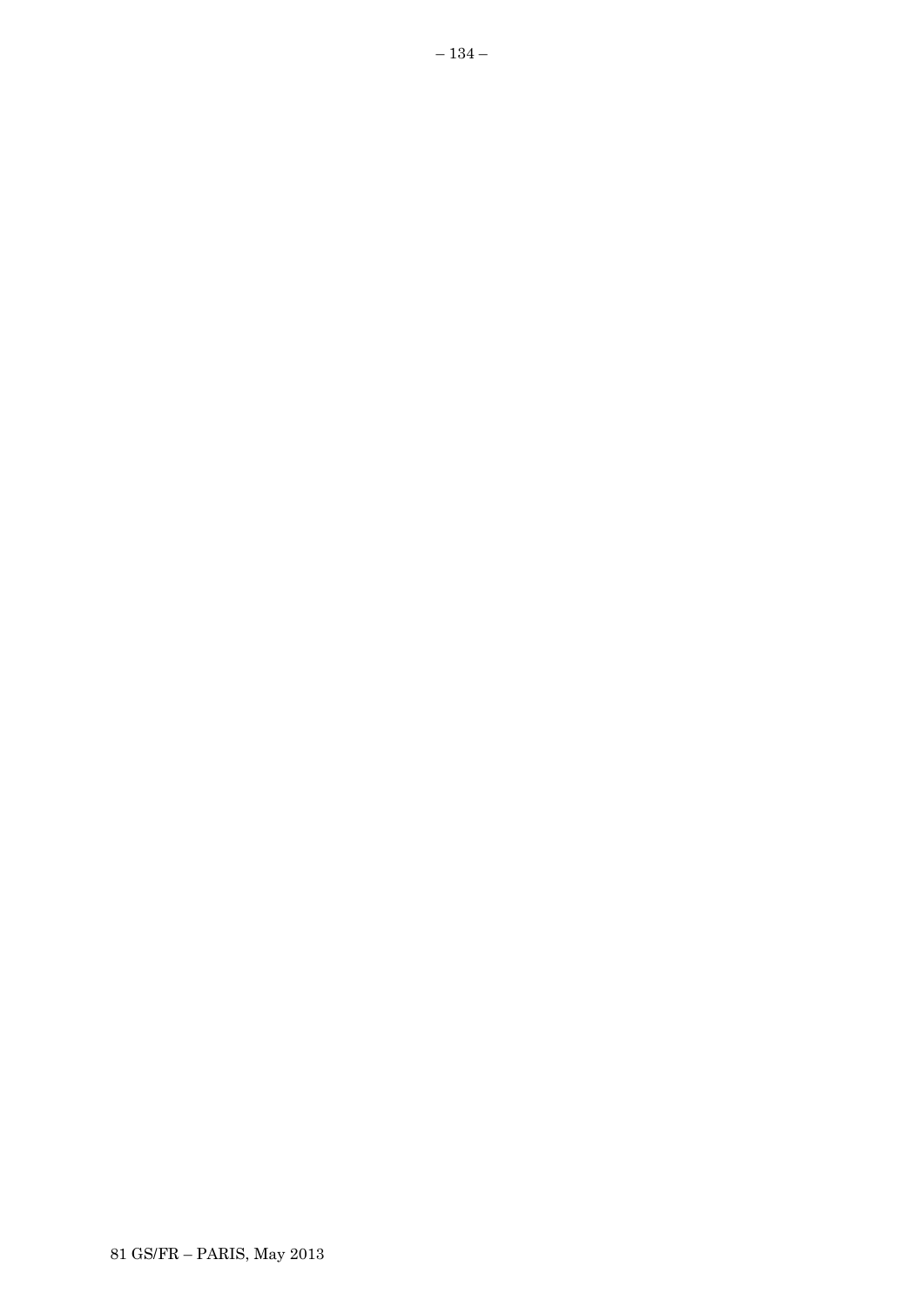# <span id="page-12-0"></span>RESOLUTION No. 7

# **Financial contributions from OIE Member Countries for 2014**

**RESERVED FOR DELEGATES**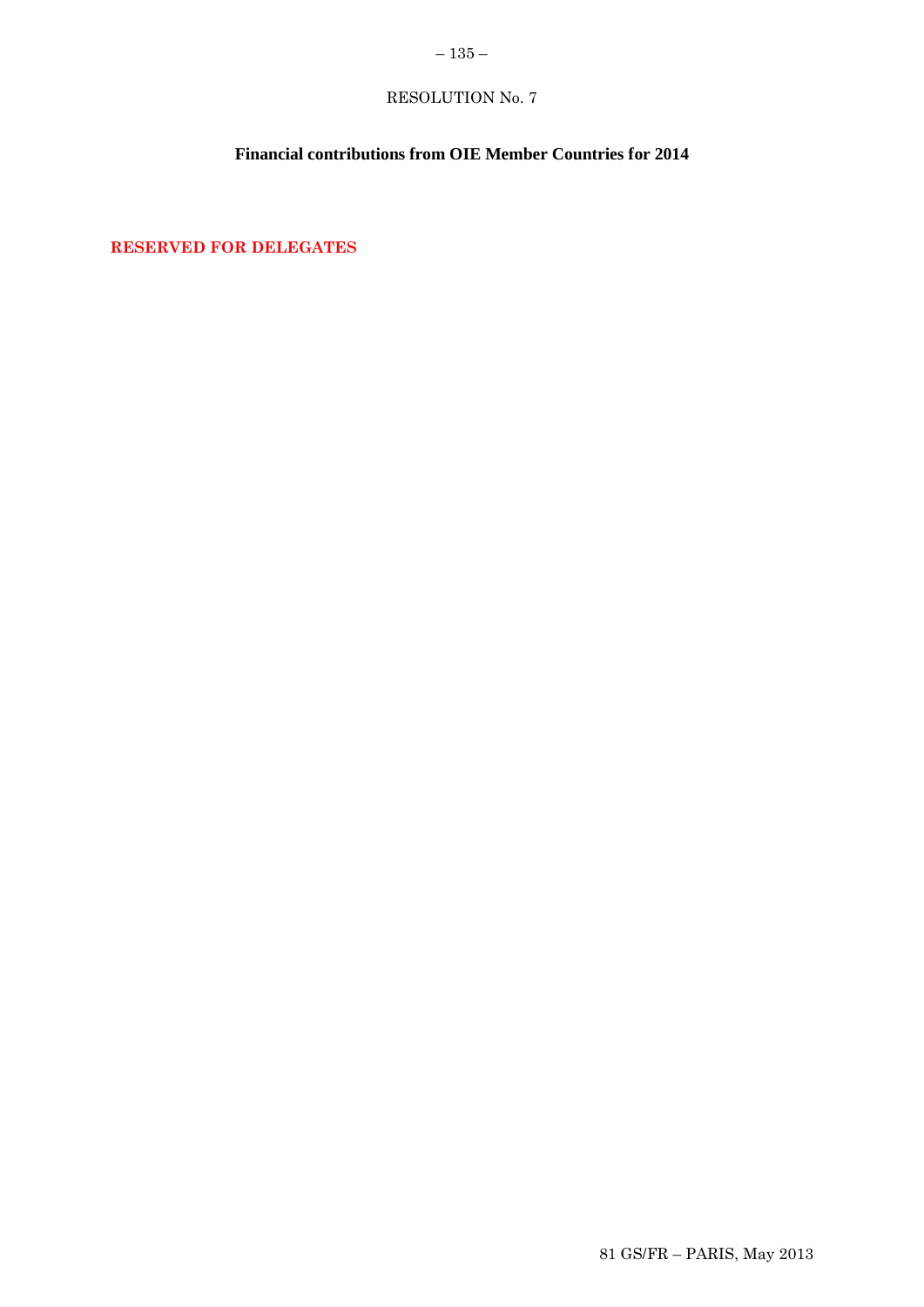### <span id="page-13-0"></span>– 136 –

# RESOLUTION No. 8

# **Work Programme for 2014**

# CONSIDERING

The Fifth Strategic Plan of the OIE, established for the 2011-2015 period,

THE ASSEMBLY, ON THE PROPOSAL OF THE COUNCIL

# 1. DECIDES

To approve the 2014 Work Programme prepared by the Director General (Appendix I of document 81 SG/6).

# 2. RECOMMENDS THAT

Member Countries provide the necessary support to allow the Work Programme to be carried out, in the form of payment of both regular contributions and, when possible, voluntary contributions to the general budget and/or to the World Animal Health and Welfare Fund, or any other subsidies to support the OIE activities.

 $\overline{\phantom{a}}$  , where  $\overline{\phantom{a}}$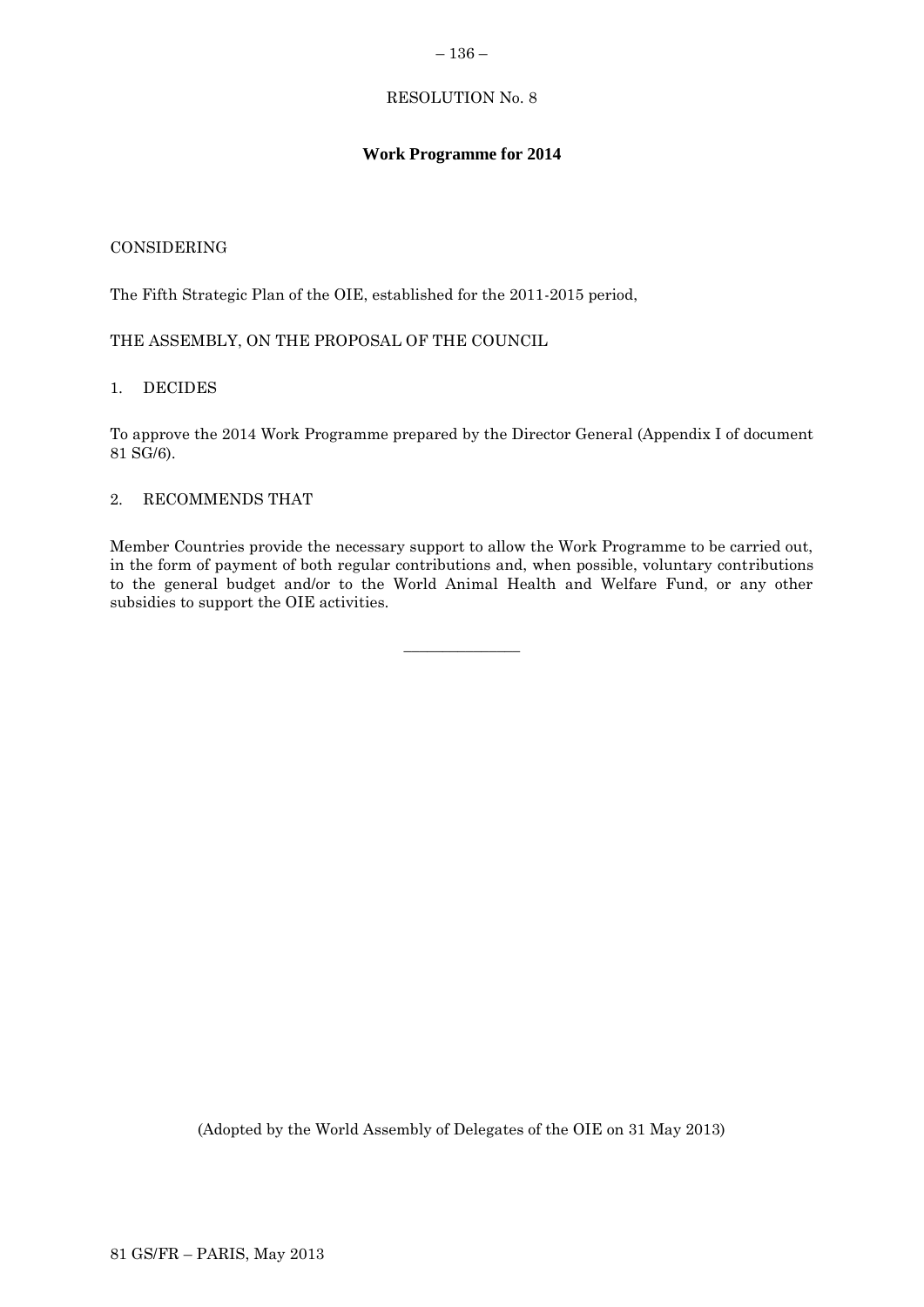# <span id="page-14-0"></span> $-137-$

# RESOLUTION No. 9

# **Appointment of the External Auditor**

In accordance with Article 12.1. of the Financial Regulations concerning the appointment of the External Auditor and the renewal of her mandate,

 $\overline{\phantom{a}}$  , where  $\overline{\phantom{a}}$ 

THE ASSEMBLY

RESOLVES

To appoint for a period of one year Mr Didier Sellès as OIE External Auditor.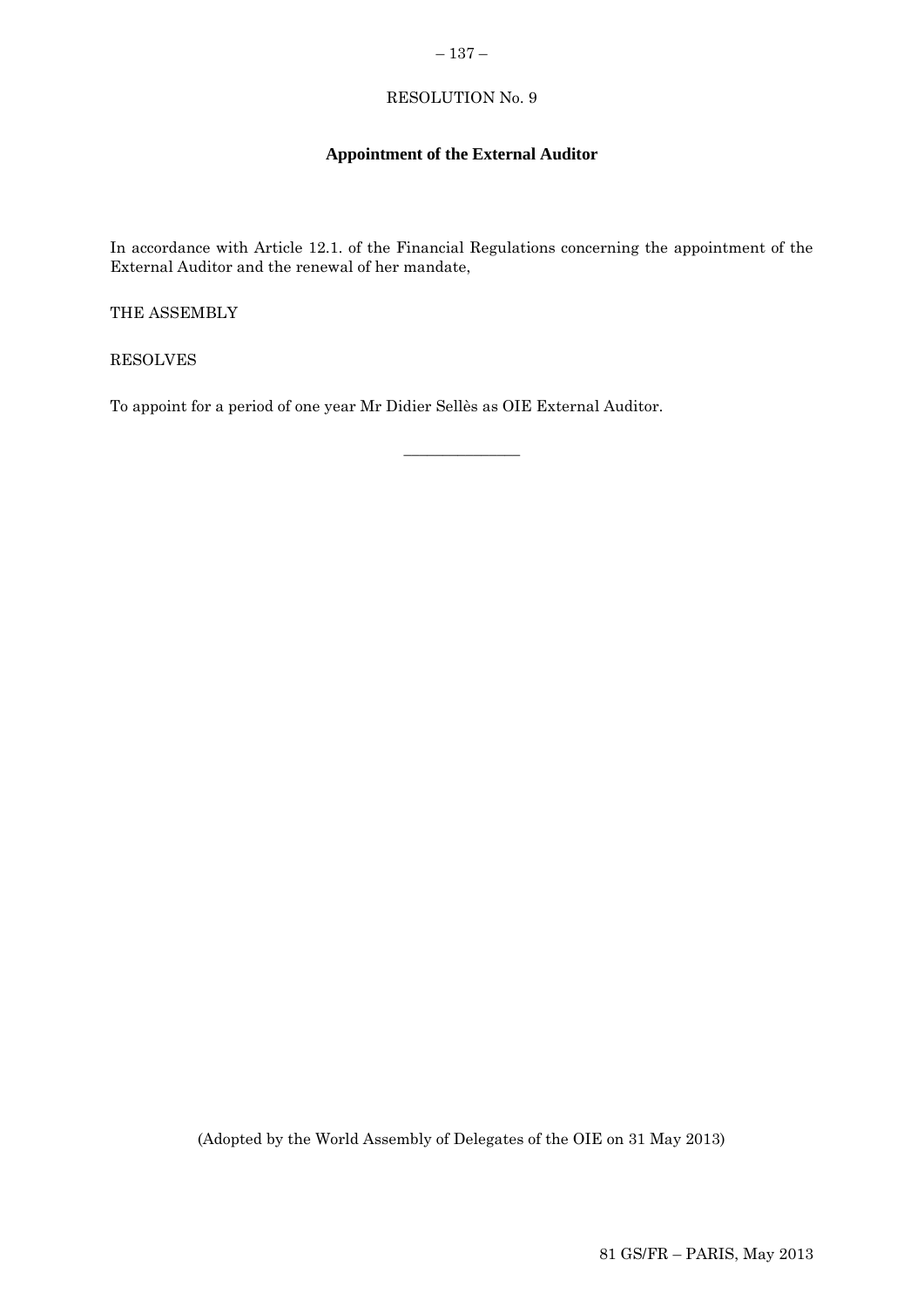#### <span id="page-15-0"></span> $-138-$

# RESOLUTION No. 10

# **Acknowledgements to the Governments of Member Countries and donors that helped the OIE, in the acquisition of the property situated at 14 rue de Prony**

# CONSIDERING

The Resolution No. XI of 30 May 2008 giving the Director General a mandate for the acquisition of a property situated at 14 rue de Prony,

Having noted the additional voluntary contributions received by the OIE within the framework of the subscription launched with Member Countries or other donors to contribute to this acquisition,

# THE ASSEMBLY

# REQUESTS

The Director General to sincerely thank:

- The Governments of Australia, Canada, China (People's Rep. Of), France, Italy, Luxembourg, Oman, Turkey and the United Kingdom for their voluntary contributions to support the extension of the Headquarters so that it corresponds to the development of the objectives of the Organisation,
- And the Latin American Poultry Association.

### RECOMMENDS THAT

This subscription remains open until a new order for the other Member Countries or potential donors to finalise the acquisition and the refurbishment work of the property situated at 14 rue de Prony and, if needed, to proceed to the total or partial reimbursement of the bank loan granted in 2009 to acquire for the first part of the building.

 $\overline{\phantom{a}}$  , where  $\overline{\phantom{a}}$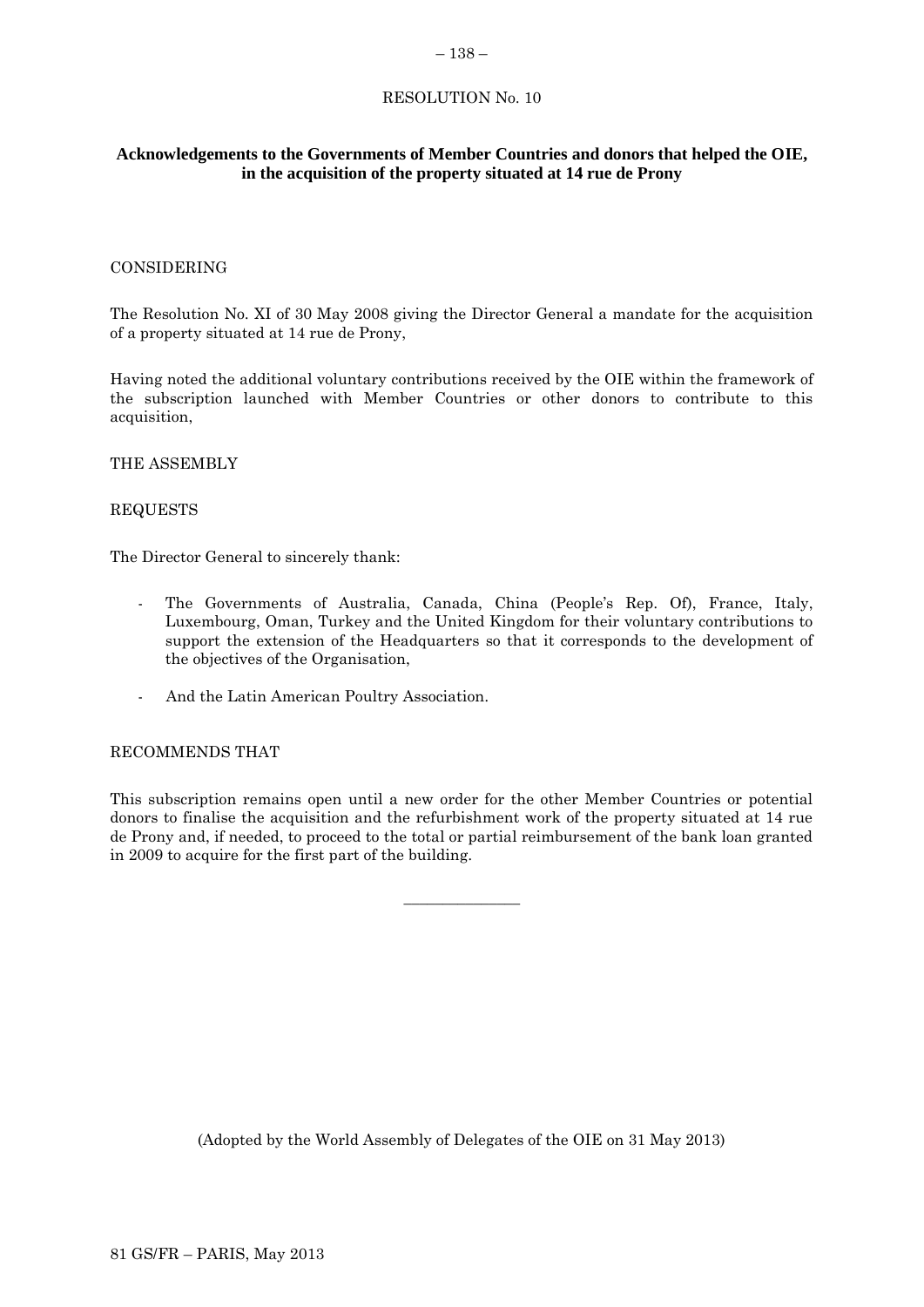#### <span id="page-16-0"></span>– 139 –

# RESOLUTION No. 11

# **Procedure for examination of new applications for accession to the OIE**

In accordance with the Article 6 of the International Agreement,

In accordance with the Organic Rules, particularly the article 3 designating the organs in charge of the functions of the Organisation, and the article 5 stating that the OIE is under the authority and the control of the Assembly,

In accordance with the General Rules, particularly the article 1 stating that the Assembly is the highest authority of the OIE and that its wishes shall be expressed by Resolutions, as well as the article 50 stating that, except as elsewhere provided in the Organic Rules or in these General Rules, decisions shall be based on a simple majority,

Recognising the need for a procedure for examination of applications for accession to the OIE,

Accepting that this procedure will only apply to the Countries not yet Members to date,

# THE ASSEMBLY

# RESOLVES

- 1. A procedure for examination of all applications of Countries for accession to the OIE applicable to the applications received by the Director General of the OIE from the 31 May 2013 is established as following:
	- The preliminary examination of the application by the Council, which consults especially, – the Director General of the OIE,
	- In case of a favourable decision of the Council, which is expressed by a two thirds majority, a draft Resolution to approve the application for membership is submitted for approval by the Assembly at the next General Session. The proposal shall be sent to all Members Countries at least 60 days prior to the commencement of the General Session.

 $\overline{\phantom{a}}$  , where  $\overline{\phantom{a}}$ 

2. The third paragraph of article 50 of General Rules is modified as following: "Except as elsewhere provided in the Organic Rules or in these General Rules, and except for decisions related to the applications for accession received by the OIE from 31 May 2013 which are based on a two thirds majority, decisions or elections shall be based on a simple majority, that is, more than one half of the votes cast."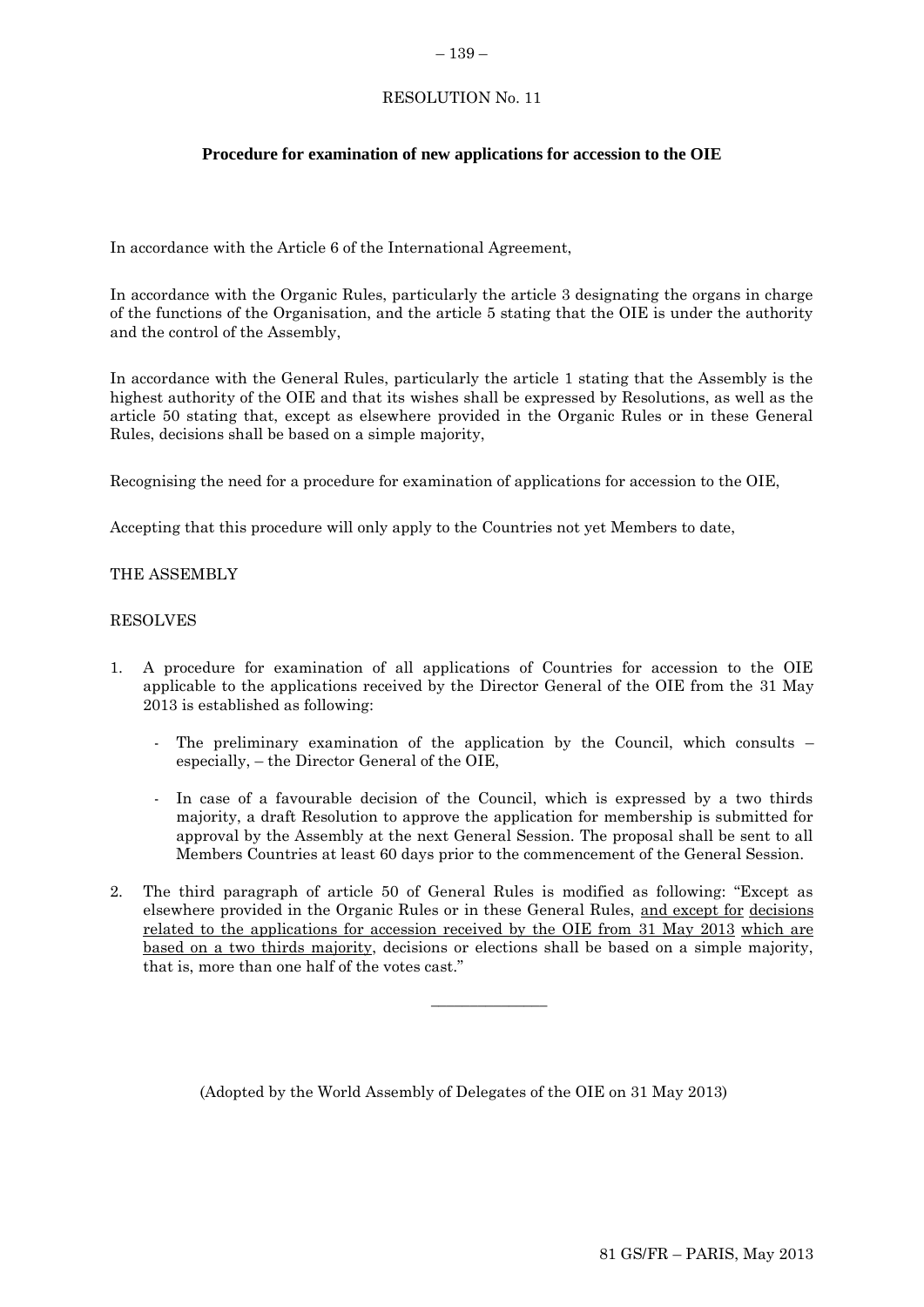### <span id="page-17-0"></span> $-140-$

# RESOLUTION No. 12

# **Modification of the Internal Rules of the OIE Pension Fund**

Having regard to the Organic Rules, and in particular Article 14 thereof,

Having regard to the decision of the International Committee of the OIE, meeting in Paris from 9 to 14 May 1960 on the occasion of its XXVIII General Session, approving the creation of an Autonomous Old-Age Pension Fund for the benefit of the scientific, technical and administrative staff employed at the Headquarters of the Organisation,

Having regard to the Staff Regulations, adopted by Resolution of the International Committee of the OIE on 27 May 1983, and in particular Article 6.2. thereof, instituting the principle of contribution to a retirement benefits fund,

Having regard to the Staff Rules approved by Resolution of the International Committee of the OIE on 27 May 1983, and in particular Article 60.5. (b) thereof, relating to the Pension Fund,

Considering the need to update the provisions of the Internal Rules of the Pension Fund,

# THE ASSEMBLY

# APPROVES

The version of the Internal Rules of the OIE Autonomous Old-Age Pension Fund, as presented in document 81 SG/20.

 $\overline{\phantom{a}}$  , where  $\overline{\phantom{a}}$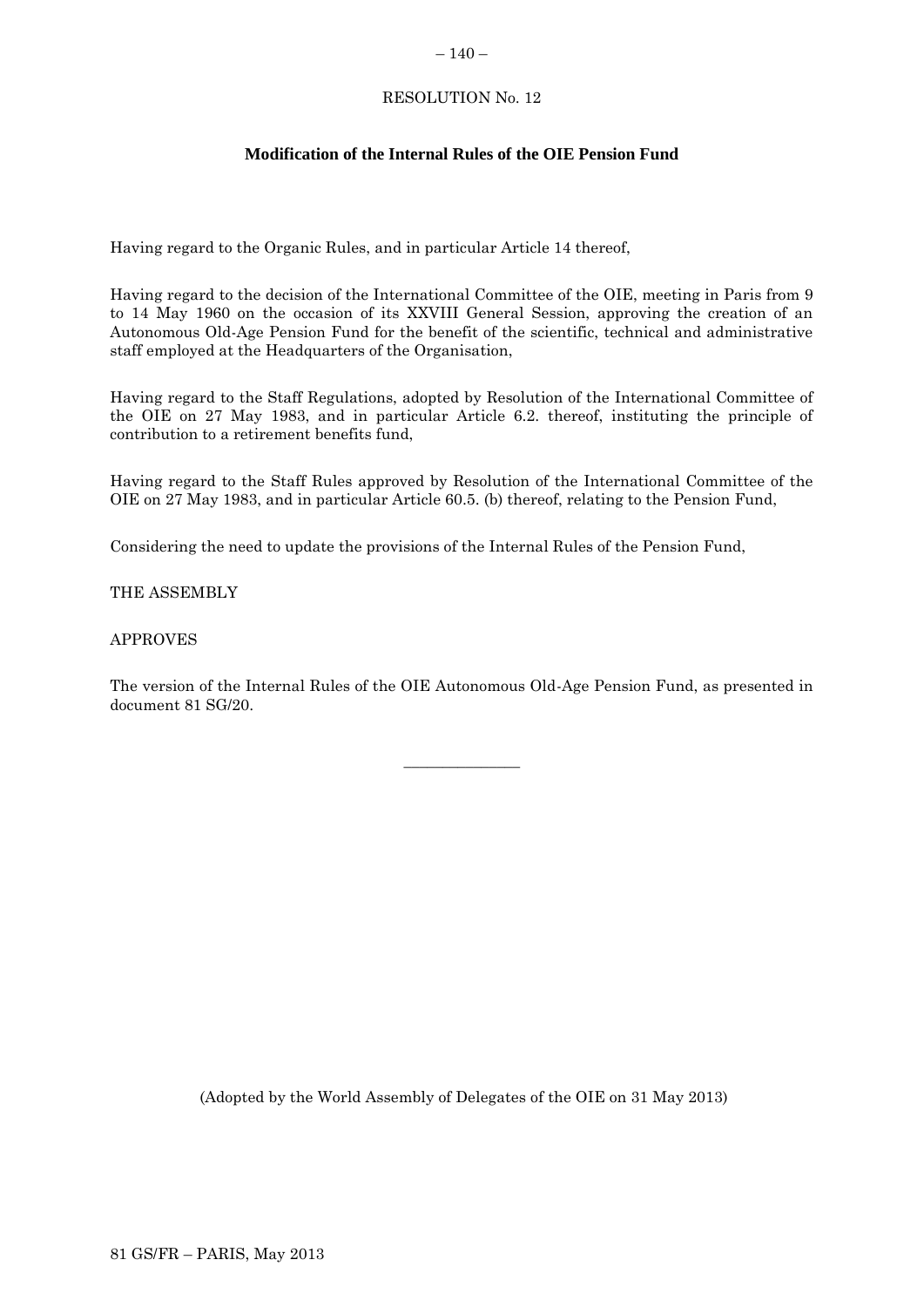## <span id="page-18-0"></span> $-141-$

# RESOLUTION No. 13

# **Modification of the OIE Staff Regulations and Staff Rules**

Having regard to the General Rules, and in particular Article 27 thereof,

Having regard to the Staff Regulations, and in particular Article 11.2. subparagraph 3,

Having regard to the Staff Regulations, adopted by Resolution of the International Committee on 27 May 1983, applicable to the staff members of the OIE Headquarters, and in particular Article 8.7. thereof, relating to retirement age,

Having regard to the Staff Rules, approved by Resolution of the International Committee on 27 May 1983, applicable to the staff members of the OIE Headquarters, and in particular Article 30.11 (b) thereof, relating to the deduction from salary payments of contributions to the Pension Fund, and Article 80.5 thereof, relating to retirement,

Considering the need to align the provisions of the Staff Regulations and Rules with the provisions governing the management of the OIE Autonomous Old-Age Pension Fund,

THE ASSEMBLY

### DECIDES

The wording of Article 8.7 of the Staff Regulations is amended as follows: "The Director General of the OIE may decide on the compulsory retirement of an officer at any time after the said officer meets the conditions laid down in Article 8 of the Internal Rules of the OIE Autonomous Old-Age Pension Fund adopted in May 2013."

The wording of Article 30.11 (b) (i) of the Staff Rules is amended as follows: "contributions to the OIE Autonomous Old-Age Pension Fund, calculated on the basis of Article 3 of the Internal Rules of the OIE Autonomous Old-Age Pension Fund adopted in May 2013."

The wording of Article 80.5 of the Staff Rules is amended as follows: "The Director General of the OIE may decide on the compulsory retirement of an officer at any time after the said officer meets the conditions laid down in Article 8 of the Internal Rules of the OIE Autonomous Old-Age Pension Fund adopted in May 2013."

 $\overline{\phantom{a}}$  , where  $\overline{\phantom{a}}$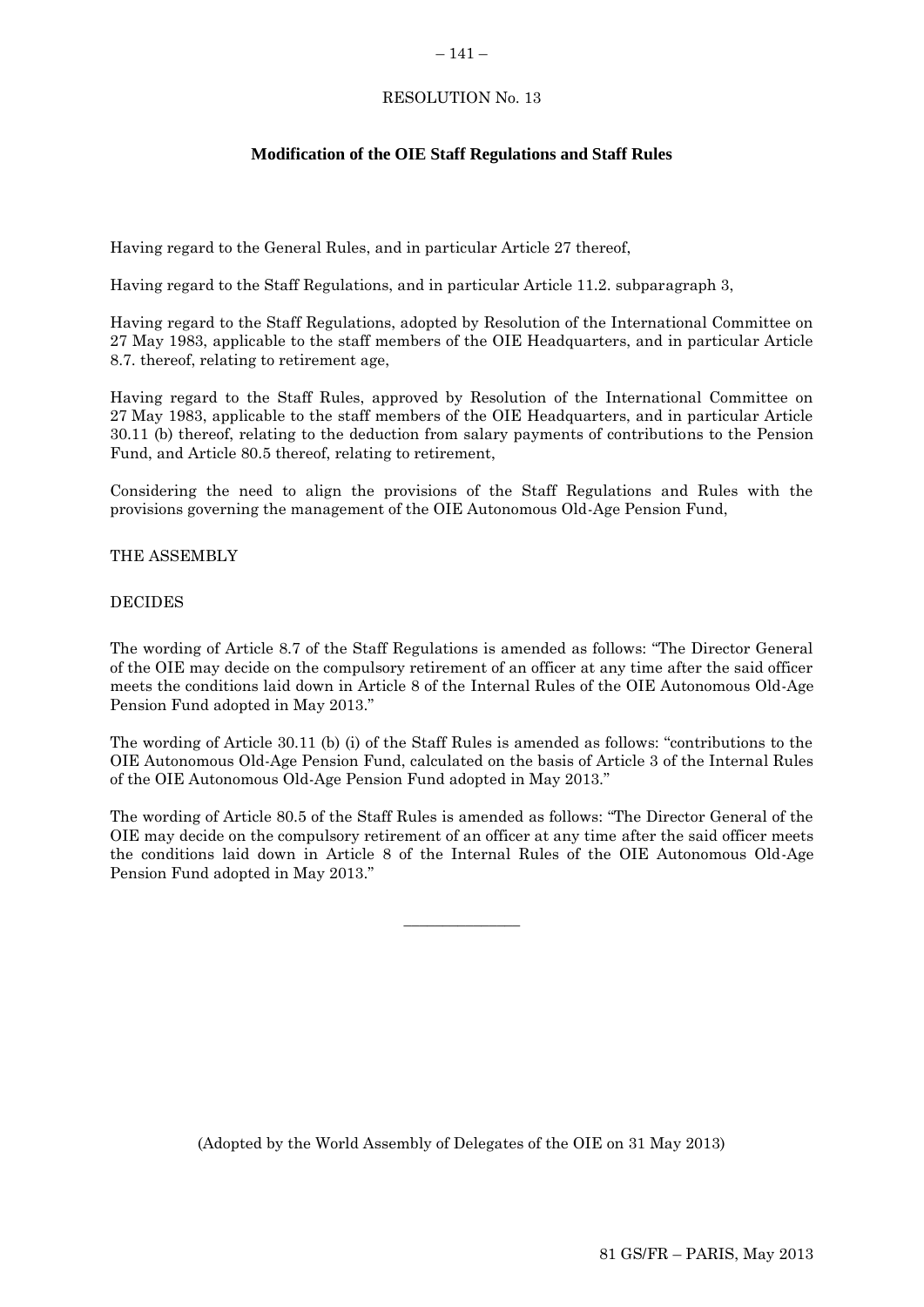# <span id="page-19-0"></span>RESOLUTION No. 14

# **Newly designated OIE Experts at OIE Reference Laboratories for Aquatic Animal Diseases**

### CONSIDERING

- 1. That Article 7 of the Internal Rules for OIE Reference Centres states that '… the OIE Expert is responsible for the implementation of the technical aspects of the Terms of Reference and may delegate specific responsibilities to other experts on an *ad hoc* basis. Experts associated with OIE Reference Centres exercise their function within the rules applicable to OIE Experts'.
- 2. That the OIE designated Expert at an OIE Reference Laboratory is selected on examination by the relevant Specialist Commission of his or her curriculum vitae that includes documented proof of international recognition of his or her expertise, e.g. publications in peer-reviewed journals, awards, membership in high-profile academic boards, etc.,
- 3. The need to ensure continuity in the implementation of technical aspects of the Terms of Reference of Reference Laboratories by the high-level expert designated to this effect,
- 4. That nominations had been submitted by the head of the establishment to the Director General through the OIE Delegate of the country of location of the Reference Laboratory; the Aquatic Animal Health Standards Commission assessed the qualifications of nominated replacement experts and recommended their acceptance by the Council (Docs 81 SG/12/CS4 A and 81 SG/12/CS4 B),
- 5. That the Council approved the proposed replacement OIE Experts that had been endorsed by the relevant Specialist Commission,

### THE ASSEMBLY

#### RESOLVES

To designate the following new OIE Expert at an OIE Reference Laboratory and add him to the list of experts in the OIE Reference Centres (available on the OIE web site):

 $\overline{\phantom{a}}$ 

*Infectious salmon anaemia* Dr Knut Falk to replace Dr Birgit Dannevig at the National Veterinary Institute, Oslo, NORWAY.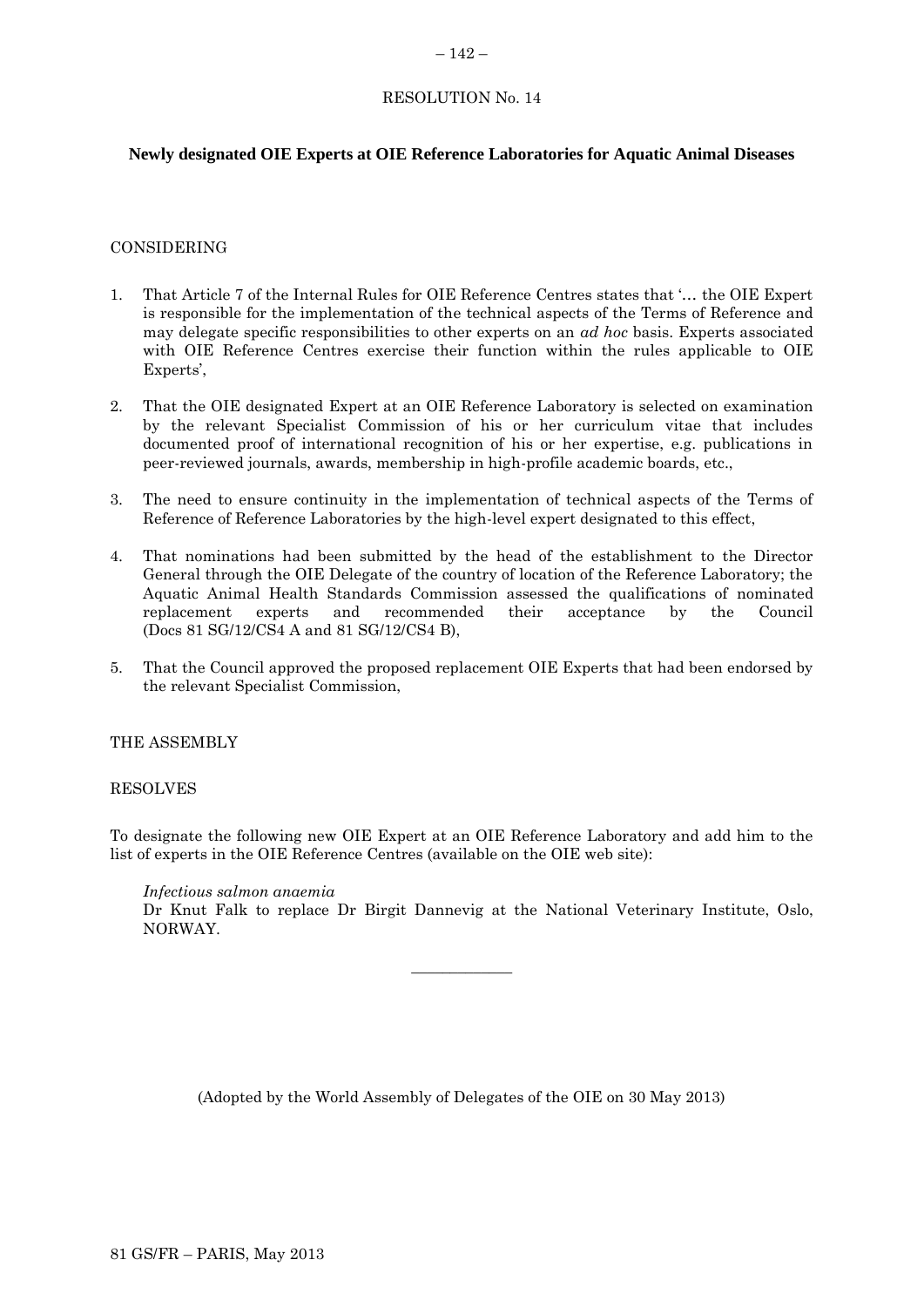#### <span id="page-20-0"></span>– 143 –

# RESOLUTION No. 15

# **Sharing of foot and mouth disease viral material and information in support of global foot and mouth disease prevention and control**

# CONSIDERING THAT

- 1. Foot and mouth disease (FMD) is a global problem that poses an on-going threat to animal health and to international trade,
- 2. The OIE and FAO have been mandated to launch and implement the Global Strategy for control of foot-and-mouth disease,
- 3. FMD is a transboundary disease that has the ability to spread rapidly across countries and continents. An outbreak of FMD in any one country is a threat to the whole international community,
- 4. OIE Member Countries must notify outbreaks to the OIE using the WAHIS mechanism,
- 5. It is paramount that any changes in the circulating field viruses and in virological characteristics of FMD viruses resulting in increased risks to animal health are detected early,
- 6. All information about FMD viruses that can lead to the development of more effective prevention and control policies is a global public good and should be put into the public domain without delay,
- 7. Countries reporting outbreaks of FMD are responsible for sharing material and data with the international scientific community in a timely manner to assist in the implementation of the Global Strategy,
- 8. Genetic information about current circulating field viruses is needed for the early development and production of FMD vaccines, for the adaption of the vaccination strategy, and for facilitation of accurate laboratory diagnosis,
- 9. OIE Reference Laboratories for FMD drive and coordinate diagnostic and research activities at the international level and participate in the initiatives taken within the OIE/FAO FMD Reference Laboratories network. This network promotes the establishment of a reference laboratory for each of the virus pool regions,
- 10. The 2nd FAO/OIE Global Conference on FMD Control recommended that applied research should be conducted to improve vaccines, diagnostics and the understanding of infection and transmission mechanisms, to develop better spread models and to determine the presence of virus in products destined for commodity trade,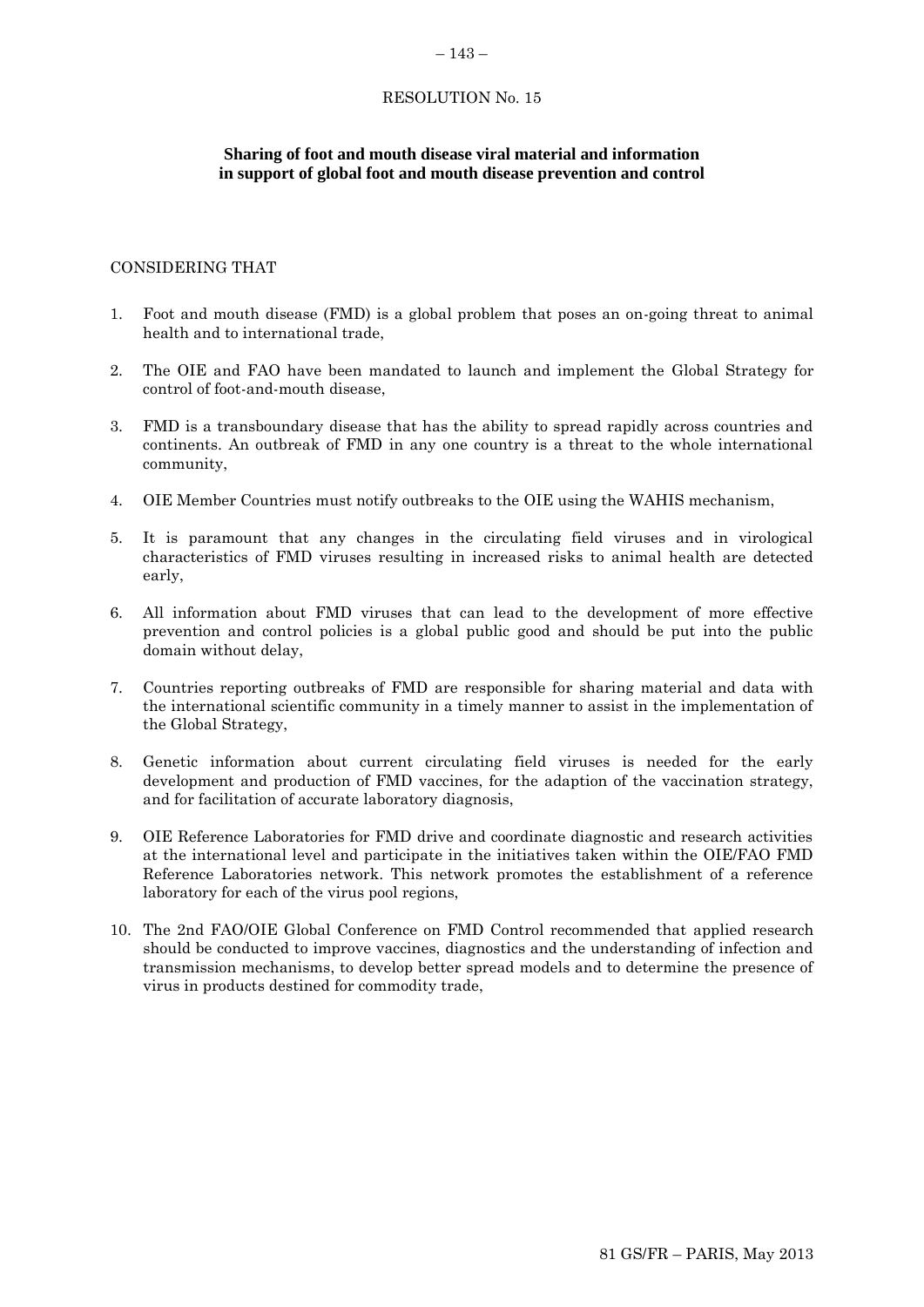# THE ASSEMBLY

#### RECOMMENDS THAT

- 1. OIE Member Countries report outbreaks of FMD to the OIE, while sharing FMD viral material and information about FMD viruses with OIE Reference Laboratories to enable timely vaccine matching and monitoring of the spread and emergence of new virus strains.
- 2. OIE Reference Laboratories enhance inter-laboratory collaboration through the OIE/FAO FMD Reference Laboratories network and contribute to the advancement of the knowledge on FMD in the international scientific community by depositing genetic data within 3 months of receiving an isolate into a public database designated by the OIE/FAO FMD Reference Laboratories network.
- 3. The actions taken by Member Countries as above be recognised in subsequent publications, and any benefits arising from the use of biological material or data that they have submitted to OIE Reference Laboratories be strongly acknowledged.
- 4. Members Countries be urged to use vaccines that comply with the standards described in the *Terrestrial Manual* and that have undergone the appropriate tests before use. In certain situations, OIE vaccine banks represent a very useful mechanism for providing high quality appropriate vaccines to eligible Member Countries.

 $\overline{\phantom{a}}$  , where  $\overline{\phantom{a}}$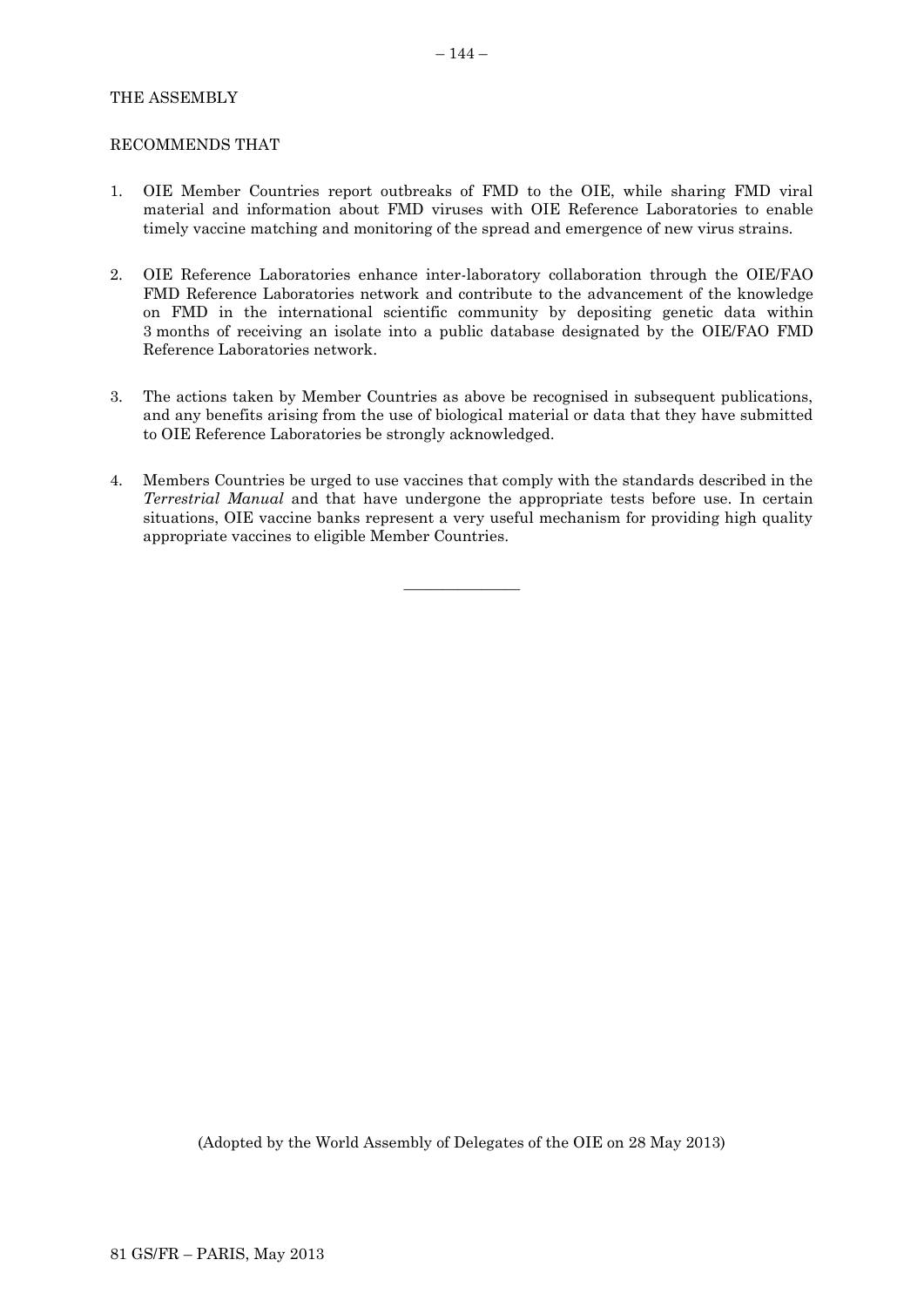#### <span id="page-22-0"></span> $-145-$

# RESOLUTION No. 16

# **List of antimicrobial agents of veterinary importance**

### CONSIDERING THAT

- 1. At the 74th General Session of the OIE in May 2006, the World Assembly of Delegates (Assembly) adopted Resolution No. XXXIII. This Resolution allowed the publication of a preliminary List of antimicrobial agents of veterinary importance based on the list compiled by the OIE from the answers received to the questionnaire sent to OIE Member Countries, and requested the OIE Director General to further refine the list and consider breaking it down into subcategories according to type of usage,
- 2. At the 75th General Session of the OIE in May 2007, the Assembly adopted Resolution No. XXVIII which approved the List of antimicrobial agents of veterinary importance (OIE List) and mentioned that the OIE List will be regularly updated in accordance with new scientific information,
- 3. *Antimicrobial agent* is defined in the Glossary of the OIE *Terrestrial Animal Health Code* as "a naturally occurring, semi-synthetic or synthetic substance that exhibits antimicrobial activity (kill or inhibit the growth of micro-organisms) at concentrations attainable *in vivo*. Anthelmintics and substances classed as disinfectants or antiseptics are excluded from this definition",
- 4. The revised version of the OIE List was prepared by the OIE *Ad hoc* Group on Antimicrobial Resistance and endorsed by the Scientific Commission for Animal Diseases at its February 2013 meeting to be proposed for adoption to the World Assembly of Delegates during the next General Session,
- 5. Recommendations were adopted at the OIE Global Conference on the Responsible and Prudent Use of Antimicrobial Agents for Animals, held in Paris (France) in March 2013, that make specific reference to the OIE List.

### THE ASSEMBLY

### RESOLVES

1. To adopt the revised List of antimicrobial agents of veterinary importance including the accompanying recommendations.

 $\overline{\phantom{a}}$ 

2. To request the Director General to publish the adopted OIE List on the OIE website.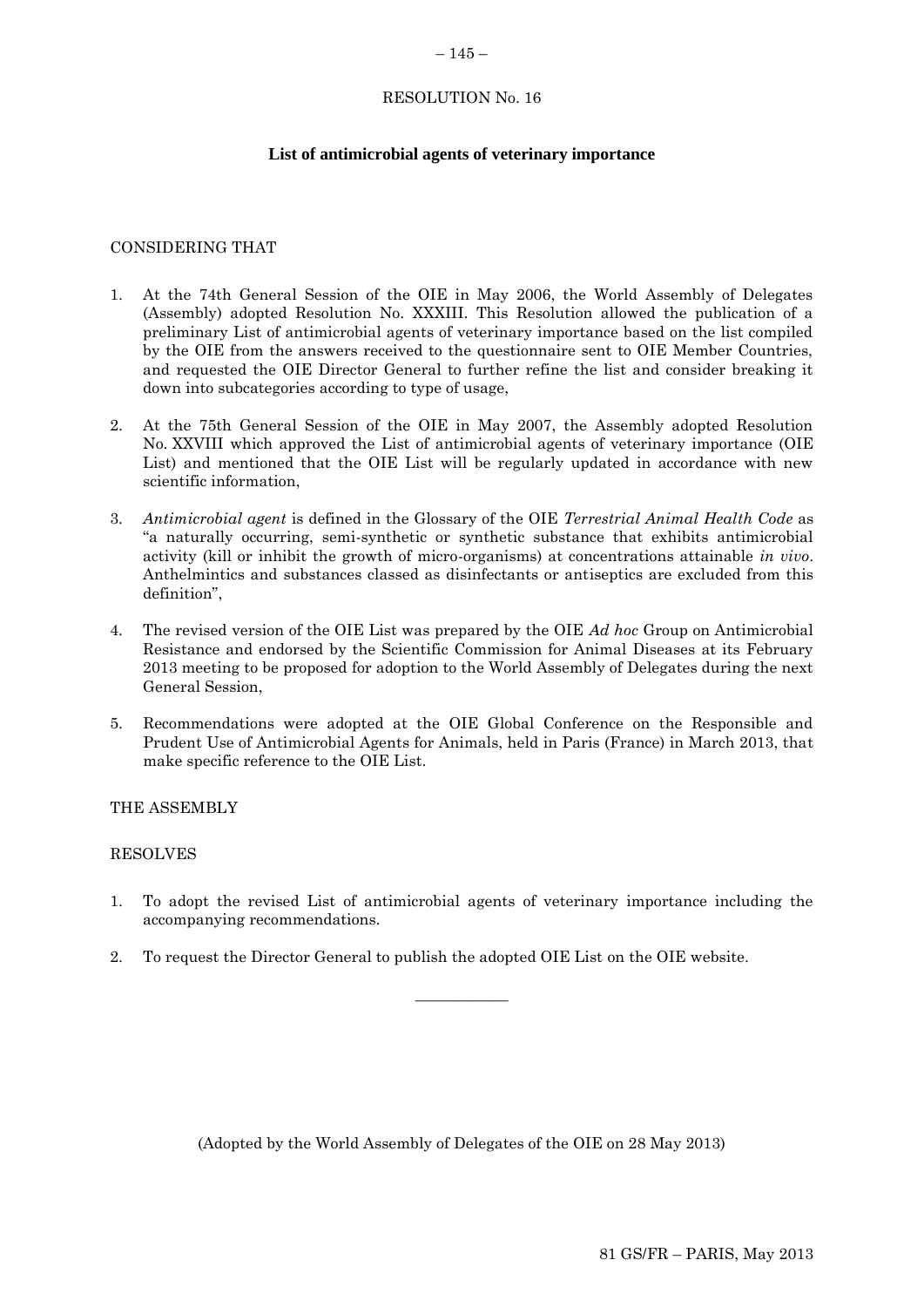#### <span id="page-23-0"></span> $-146-$

# RESOLUTION No. 17

# **Recognition of the Foot and Mouth Disease Status of Member Countries**

#### CONSIDERING THAT

- 1. During the 62nd General Session, the OIE World Assembly of Delegates (Assembly) established a procedure for annually updating a list of Member Countries and zones recognised as free from foot and mouth disease (FMD) according to the provisions of the *Terrestrial Animal Health Code* (*Terrestrial Code*),
- 2. During the 80th General Session, the Assembly adopted Resolution No. 25, which specified and updated the procedure for Member Countries to follow to achieve official recognition and maintenance of status for certain animal diseases,
- 3. During the 80th General Session, the Assembly adopted Resolution No. 26, which specified and updated the financial implications for Member Countries applying for evaluation of official recognition or re-instatement of disease status to meet part of the costs defrayed by the OIE in the evaluation process,
- 4. Information published by the OIE is derived from declarations made by the OIE Delegate of Member Countries. The OIE is not responsible for publication and maintenance of Member Countries or zonal disease free status based on inaccurate information or non-reporting of changes in epidemiological status or other significant events subsequent to the time of declaration of freedom from FMD.

#### THE ASSEMBLY

### RESOLVES THAT

1. The Director General publish the following list of Member Countries recognised as FMD free where vaccination is not practised, according to the provisions of Chapter 8.5. of the *Terrestrial Code*:

| Albania        | Dominican Republic  | Japan         | Portugal             |
|----------------|---------------------|---------------|----------------------|
| Australia      | El Salvador         | Latvia        | Romania              |
| Austria        | Estonia             | Lesotho       | San Marino           |
| Belarus        | Finland             | Lithuania     | Serbia <sup>38</sup> |
| Belgium        | Former Yug. Rep. of | Luxembourg    | Singapore            |
| Belize         | Macedonia           | Madagascar    | Slovakia             |
| Bosnia and     | France              | Malta         | Slovenia             |
| Herzegovina    | Germany             | Mauritius     | Spain                |
| Brunei         | Greece              | Mexico        | Swaziland            |
| Bulgaria       | Guatemala           | Montenegro    | Sweden               |
| Canada         | Guyana              | Netherlands   | Switzerland          |
| Chile          | Haiti               | New Caledonia | Ukraine              |
| Costa Rica     | Honduras            | New Zealand   | United Kingdom       |
| Croatia        | Hungary             | Nicaragua     | United States of     |
| Cuba           | Iceland             | Norway        | America              |
| Cyprus         | Indonesia           | Panama        | Vanuatu              |
| Czech Republic | Ireland             | Poland        |                      |
| Denmark        | Italy               |               |                      |

<sup>38</sup> Excluding Kosovo administered by the United Nations.

l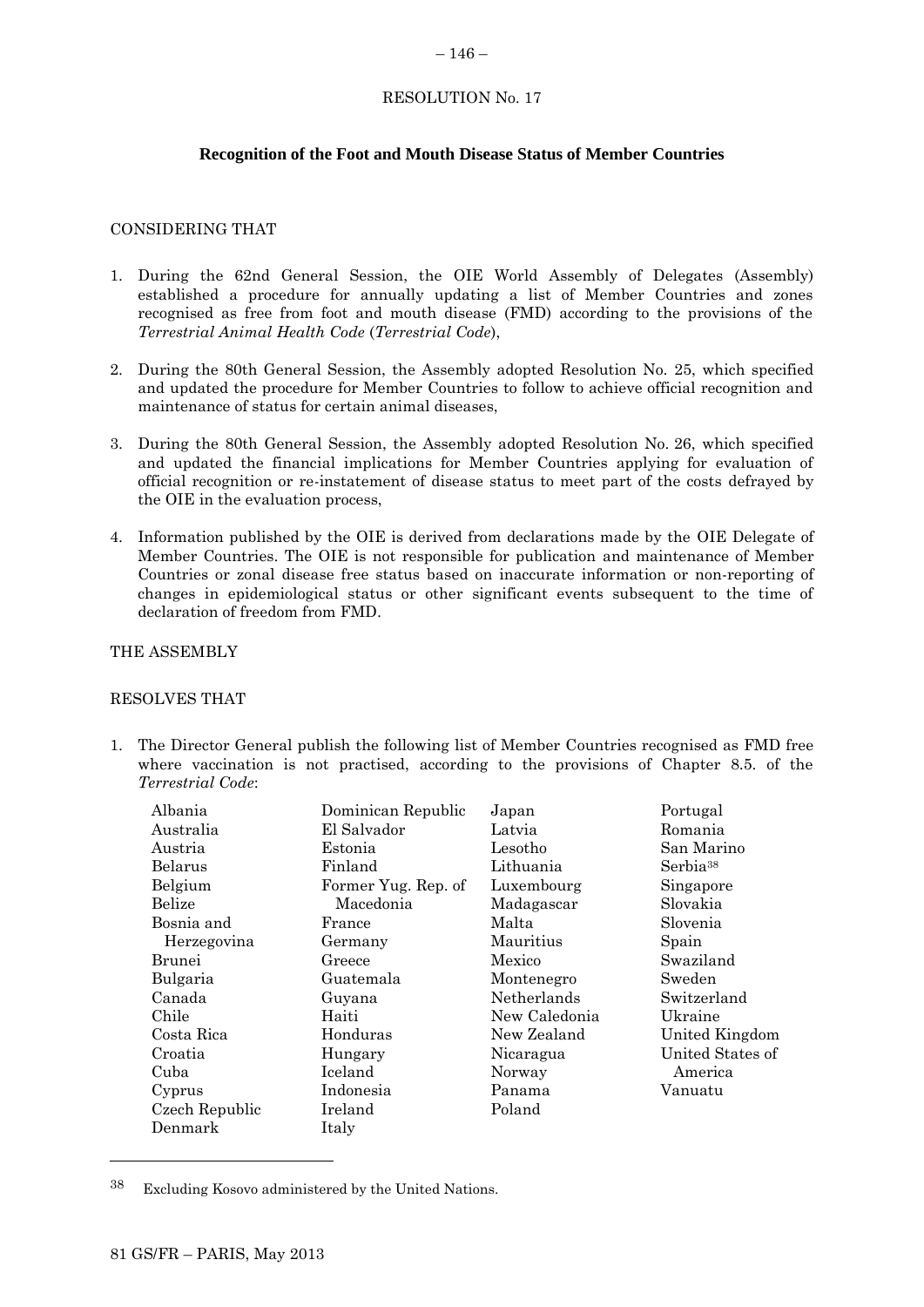2. The Director General publish the following Member Countries recognised as FMD free where vaccination is practised, according to the provisions of Chapter 8.5. of the *Terrestrial Code*:

Uruguay.

l

- 3. The Director General publish the following list of Member Countries having FMD free zones<sup>39</sup> where vaccination is not practised, according to the provisions of Chapter 8.5. of the *Terrestrial Code*:
	- Argentina: one zone designated by the Delegate of Argentina in a document addressed to the Director General in January 2007;

the summer pasture zone in the Province of San Juan as designated by the Delegate of Argentina in a document addressed to the Director General in April 2011;

- Bolivia: one zone in the Macro-region of the Altiplano designated by the Delegate of Bolivia in documents addressed to the Director General in November 2011;
- Botswana: one zone designated by the Delegate of Botswana in documents addressed to the Director General in November 2010, with the exclusion of the containment zone as designated by the Delegate of Botswana in a document addressed to the Director General in September 2011;
- Brazil: State of Santa Catarina designated by the Delegate of Brazil in a document addressed to the Director General in February 2007;
- Colombia: one zone designated by the Delegate of Colombia in documents addressed to the Director General in November 1995 and in April 1996 (Area I - Northwest region of Choco Department),

one zone designated by the Delegate of Colombia in documents addressed to the Director General in January 2008 (Archipelago de San Andres and Providencia);

- Malaysia: one zone covering the provinces of Sabah and Sarawak as designated by the Delegate of Malaysia in a document addressed to the Director General in December 2003;
- Moldova: one zone designated by the Delegate of Moldova in a document addressed to the Director General in July 2008;
- Namibia: one zone designated by the Delegate of Namibia in a document addressed to the Director General in February 1997;
- Peru: one zone consisting of three merged zones as designated by the Delegate of Peru in documents addressed to the Director General in December 2004, in January 2007 and in August 2012;
- Philippines: one zone on the islands of Mindanao designated by the Delegate of the Philippines in a document addressed to the Director General in August 2000,

one zone consisting of the islands of Visayas and the provinces of Palawan and Masbate, as designated by the Delegate of the Philippines in a document addressed to the Director General in August 2000 and December 2001,

three separate zones located on the Island of Luzon as designated by the Delegate of the Philippines in a document addressed to the Director General in December 2009 and November 2010;

 $39$  For detailed information on the delimitation of zones of Member Countries recognised as FMD free. enquiries should be addressed to the Director General of the OIE.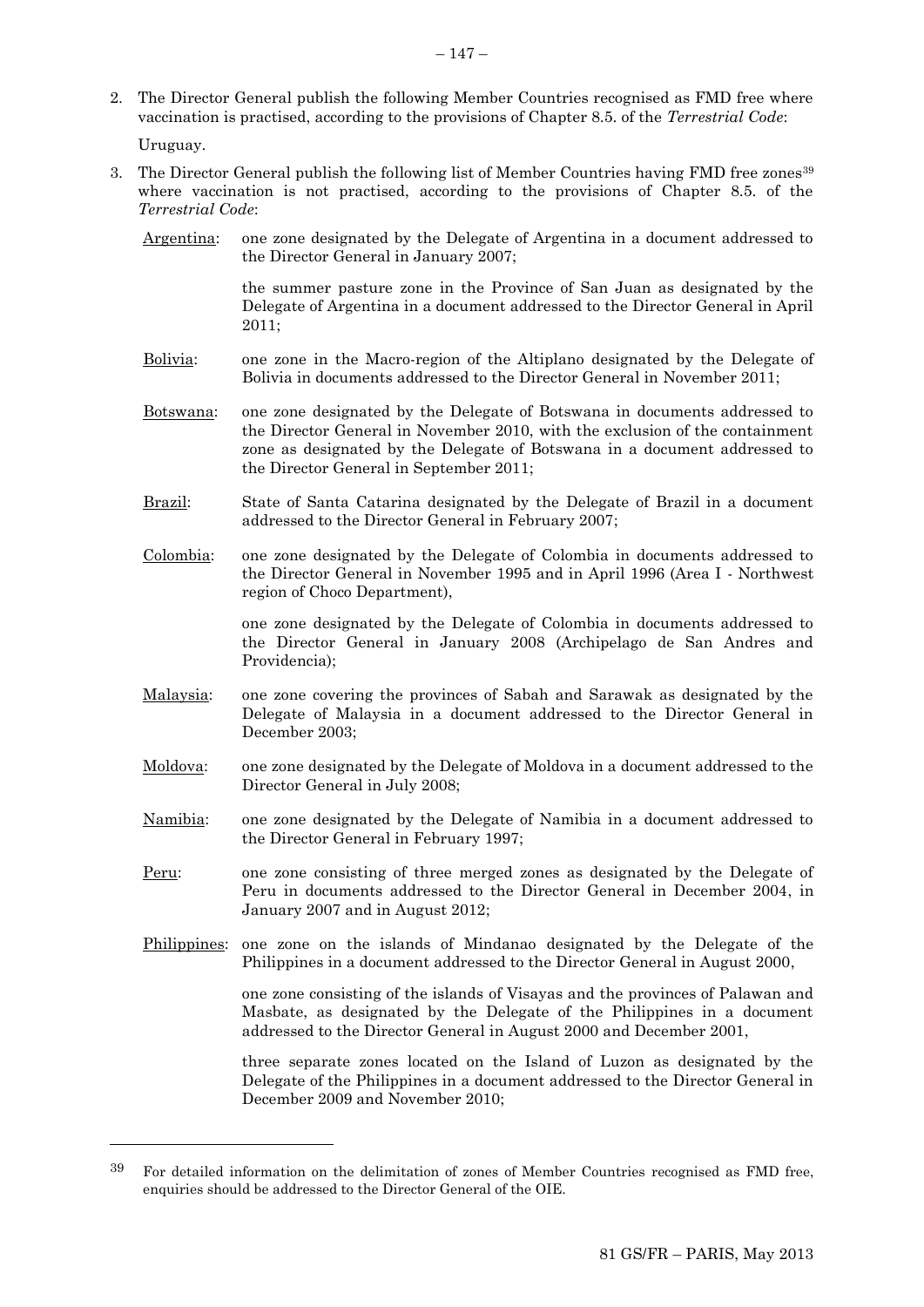- 4. The Director General publish the following list of Member Countries having FMD free zones<sup>40</sup> where vaccination is practised, according to the provisions of Chapter 8.5. of the *Terrestrial Code*:
	- Argentina: two separate zones designated by the Delegate of Argentina in documents addressed to the Director General in March 2007 and in August 2010;
	- Bolivia: zone of Chiquitania designated by the Delegate of Bolivia in documents addressed to the Director General in January 2003 and in March 2007,

one zone adjacent to the east of Chiquitania designated by the Delegate of Bolivia in documents addressed to the Director General in August 2010;

one zone consisting of the regions of Chaco and part of Valles as designated by the Delegate of Bolivia in a document addressed to the Director General in August 2012;

Brazil: five separate zones designated by the Delegate of Brazil in documents addressed to the Director General as follows:

> one zone covering the territory of State of Rio Grande do Sul (documentation of September 1997),

> one zone consisting of State of Rondônia (documentation of December 2002), State of Acre along with two adjacent municipalities of State of Amazonas (documentation of March 2004) and an extension of this zone into the territory of State of Amazonas (documentation of December 2010),

> one zone consisting of the middle southern part of State of Pará (documentation of February 2007), States of Espírito Santo, Minas Gerais, Rio de Janeiro, Sergipe, Distrito Federal, Goiás, Mato Grosso, Paraná, São Paulo, parts of State of Bahia, parts of State of Tocantins (documentation of May 2008), and the zone in State of Mato Grosso do Sul (documentation of July 2008),

one zone in State of Mato Grosso do Sul (documentation of August 2010),

one zone located in States of Bahia and Tocantins (documentation of December 2010);

- Colombia: one zone consisting of five merged zones designated by the Delegate of Colombia in documents addressed to the Director General in January 2003, in December 2004 (two zones), in January 2007 and in January 2009;
- Peru: one zone consisting of the regions of Tumbes and parts of Piura and Cajamarca as designated by the Delegate of Peru in a document addressed to the Director General in August 2012;
- Turkey: one zone as designated by the Delegate of Turkey in a document addressed to the Director General in November 2009.

AND

l

5. The Delegates of these Member Countries shall immediately notify the Headquarters if FMD occurs in their countries or zones within their territories.

 $\overline{\phantom{a}}$  , where  $\overline{\phantom{a}}$ 

<sup>40</sup> For detailed information on the delimitation of zones of Member Countries recognised as FMD free, enquiries should be addressed to the Director General of the OIE.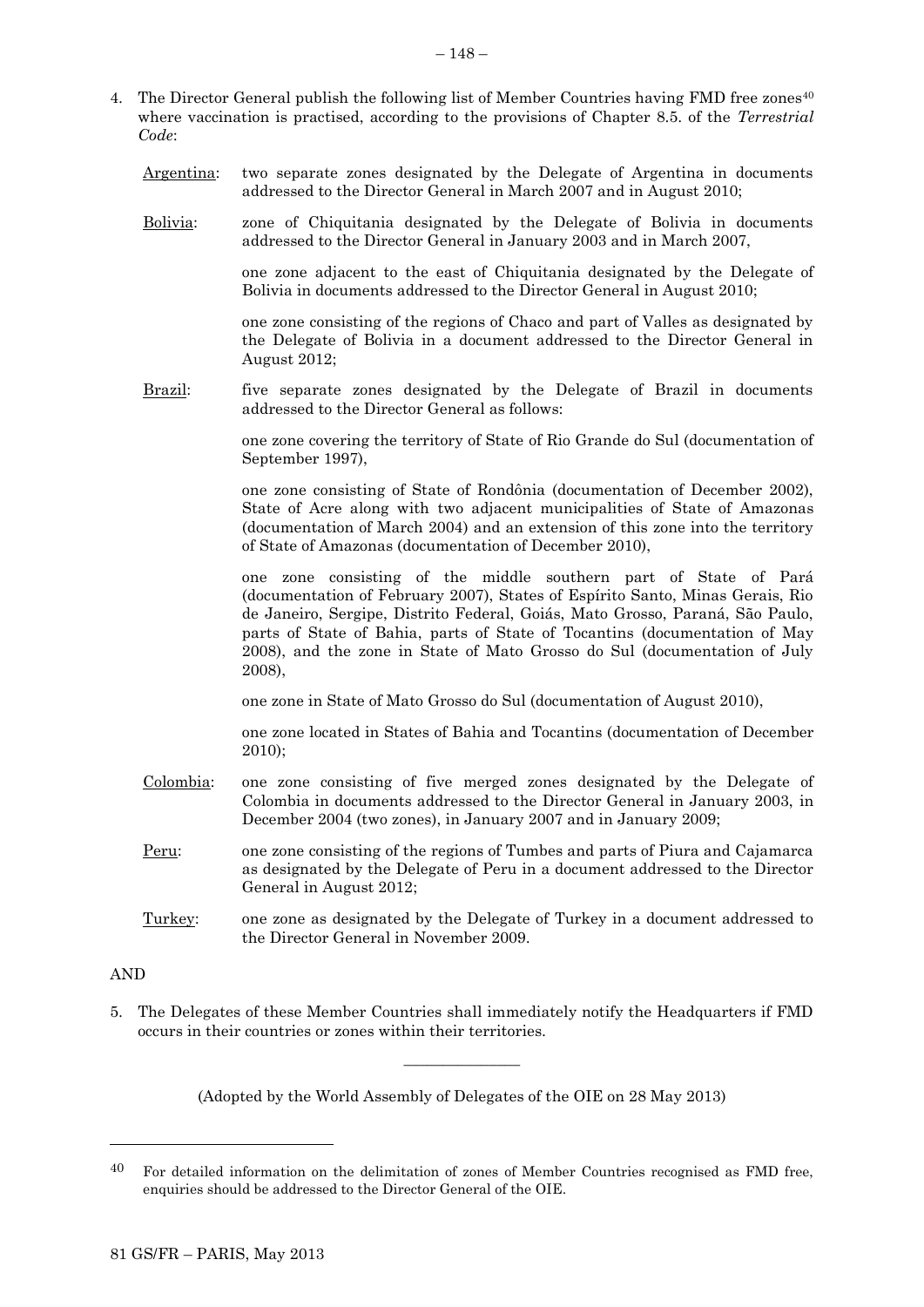# <span id="page-26-0"></span>RESOLUTION No. 18

# **Endorsement of official control programmes for Foot and Mouth Disease of Member Countries**

### CONSIDERING THAT

- 1. During the 79th General Session, the OIE World Assembly of Delegates (Assembly) adopted Resolution No. 19 establishing a new step in the procedure for recognizing the foot and mouth disease (FMD) status of a Member Country, namely the endorsement by the OIE of a national official control programme for FMD being in compliance with the provisions of the chapter on FMD in the *Terrestrial Animal Health Code* (*Terrestrial Code*),
- 2. During the 80th General Session, the Assembly adopted Resolution No. 25, which specified and updated the procedure for Member Countries to follow to achieve endorsement of their official control programme for FMD,
- 3. During the 80th General Session, the Assembly adopted Resolution No. 26, which specified and updated the financial implications for Member Countries applying for endorsement of their official control programme for FMD to meet part of the costs defrayed by the OIE in the evaluation process,
- 4. Information published by the OIE is derived from declarations made by the OIE Delegate of Member Countries. The OIE is not responsible for publication and maintenance of Member Countries with an endorsed official control programme for FMD based on inaccurate information or non-reporting of significant changes in the implementation of relevant measures in the Member Country subsequent to the time of endorsement of the official control programme for FMD.

THE ASSEMBLY

RESOLVES THAT

The Director General publish the following list of Member Countries with endorsed official control programme for FMD, according to the provisions of Chapter 8.5. of the *Terrestrial Code*:

 $\overline{\phantom{a}}$  , where  $\overline{\phantom{a}}$ 

Algeria, Bolivia, Morocco and Tunisia.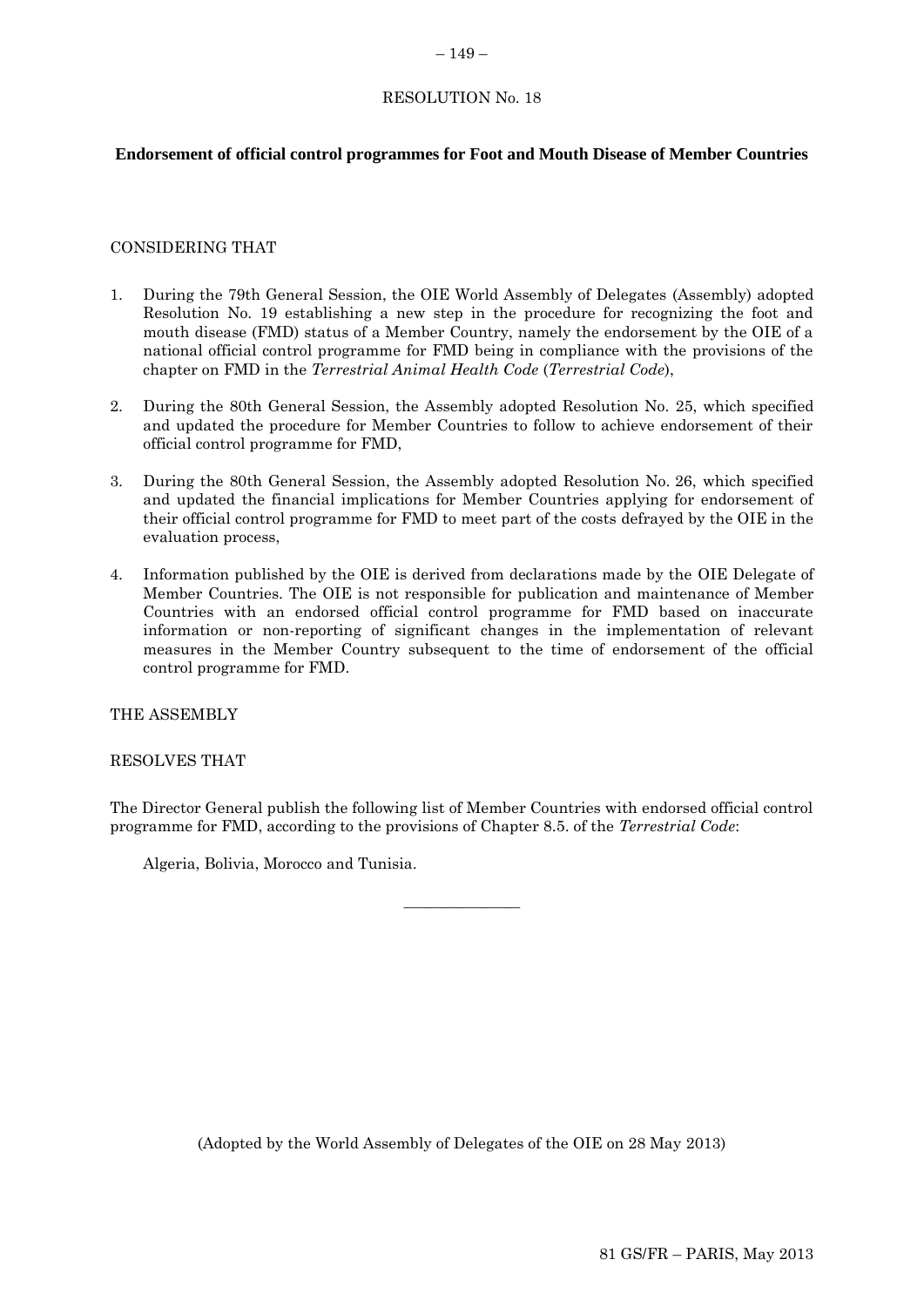# <span id="page-27-0"></span>RESOLUTION No. 19

# **Recognition of the Contagious Bovine Pleuropneumonia Disease Status of Member Countries**

### CONSIDERING THAT

- 1. During the 71st General Session, the OIE World Assembly of Delegates (Assembly) established a procedure for annually updating a list of Member Countries and zones, recognised as free from contagious bovine pleuropneumonia (CBPP) according to the provisions of the *Terrestrial Animal Health Code* (*Terrestrial Code*),
- 2. During the 80th General Session, the Assembly adopted Resolution No. 25, which specified and updated the procedure for Member Countries to follow to achieve official recognition and maintenance of status for certain diseases,
- 3. During the 80th General Session, the Assembly adopted Resolution No. 26, which specified and updated the financial implications for Member Countries applying for evaluation of official recognition or re-instatement of disease status to meet part of the costs defrayed by the OIE in the evaluation process,
- 4. Information published by the OIE is derived from declarations made by the OIE Delegate of Member Countries. The OIE is not responsible for publication and maintenance of Member Countries or zonal disease free status based on inaccurate information or non-reporting of changes in epidemiological status or other significant events subsequent to the time of declaration of freedom from CBPP.

### THE ASSEMBLY

### RESOLVES THAT

1. The Director General publish the following list of Member Countries recognised as free from CBPP according to the provisions of the Chapter 11.8. of the *Terrestrial Code*:

Australia Botswana China (People's Republic of) India Portugal Switzerland United States of America

AND

2. The Delegates of these Member Countries shall immediately notify the Headquarters if CBPP occurs in their countries or their territories.

 $\overline{\phantom{a}}$  , where  $\overline{\phantom{a}}$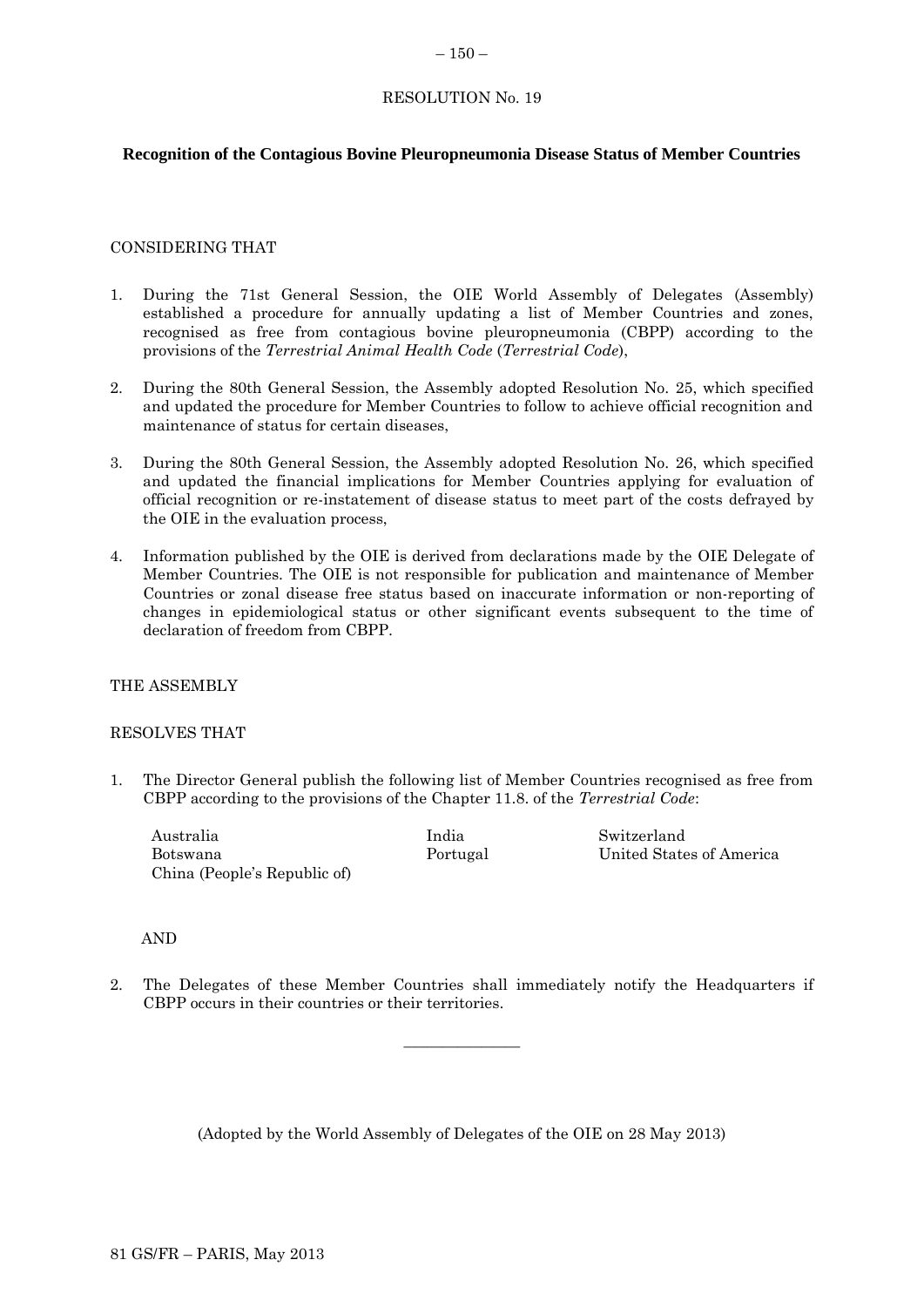#### <span id="page-28-0"></span> $-151-$

# RESOLUTION No. 20

# **Recognition of the Bovine Spongiform Encephalopathy Risk Status of Member Countries**

### CONSIDERING THAT

- 1. During the 67th General Session the OIE World Assembly of Delegates (Assembly) established a procedure for annually updating a list of Member Countries, categorised by their bovine spongiform encephalopathy (BSE) risk according to the provisions of the *Terrestrial Animal Health Code* (*Terrestrial Code*),
- 2. During the 80th General Session, the Assembly adopted Resolution No. 25, which specified and updated the procedure for Member Countries to follow to achieve official recognition and maintenance of status of certain diseases,
- 3. During the 80th General Session, the Assembly adopted Resolution No. 26, which specified and updated the financial implications for Member Countries applying for evaluation of official recognition or re-instatement of disease status to meet part of the costs defrayed by the OIE in the evaluation process,
- 4. Information published by the OIE is derived from declarations made by the OIE Delegate of Member Countries. The OIE is not responsible for publication and maintenance of Member Countries disease status based on inaccurate information or non-reporting of changes in epidemiological status or other significant events subsequent to the time of declaration of the BSE risk status.

# THE ASSEMBLY

### RESOLVES THAT

1. The Director General publish the following list of Member Countries recognised as having a negligible BSE risk in accordance with Chapter 11.5. of the *Terrestrial Code*:

| Argentina | Iceland  |
|-----------|----------|
| Australia | India    |
| Austria   | Israel   |
| Belgium   | Italy    |
| Brazil    | Japan    |
| Chile     | Netherla |
| Colombia  | New Zea  |
| Denmark   | Norway   |
| Finland   | Panama   |
|           |          |

- Netherlands Lealand
- Paraguay Peru Singapore Slovenia Sweden United States of America Uruguay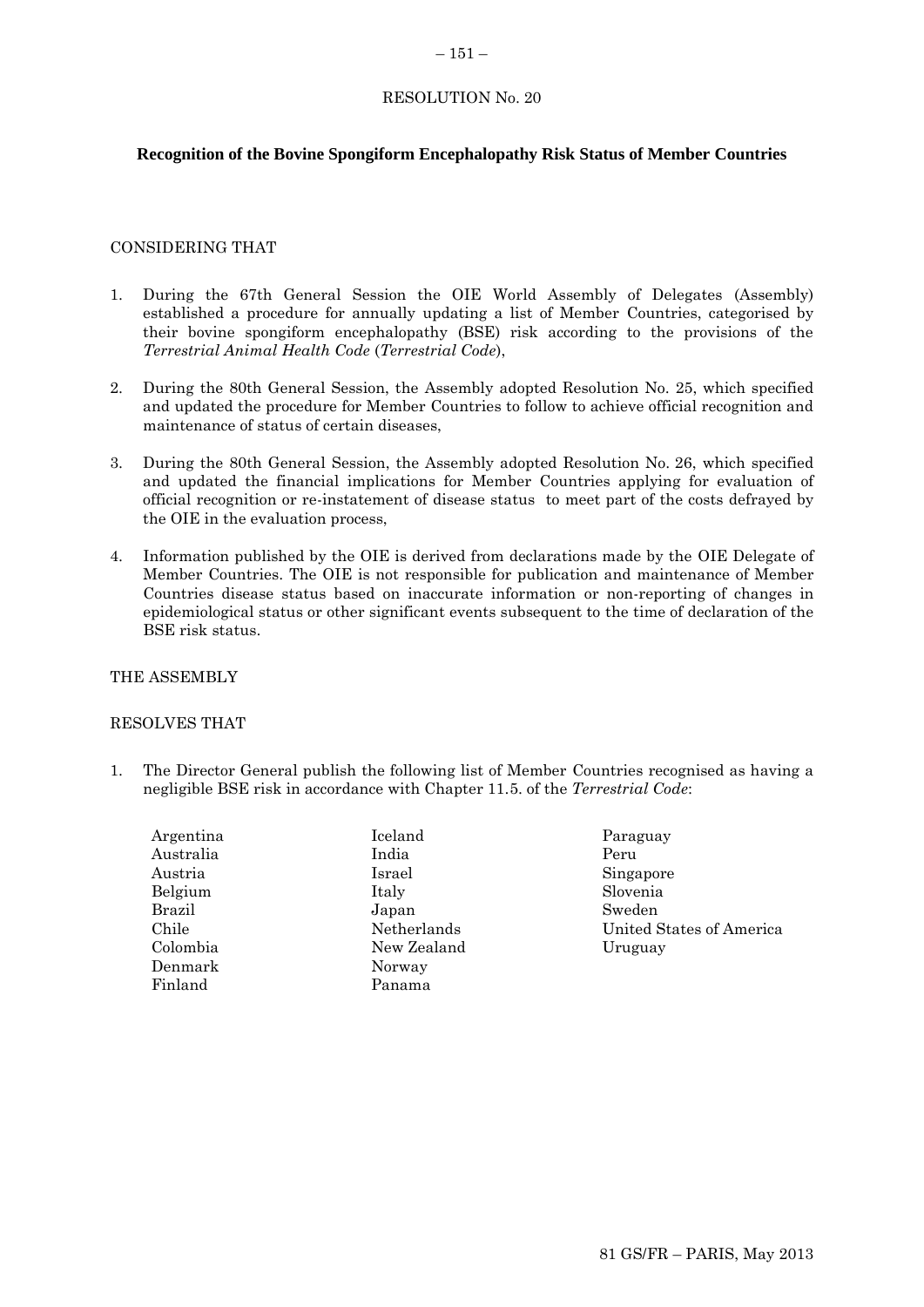- 2. The Director General publish the following list of Member Countries recognised as having a controlled BSE risk in accordance with Chapter 11.5. of the *Terrestrial Code*:
	- Bulgaria Canada Chinese Taipei Costa Rica Croatia Cyprus Czech Republic Estonia France Germany Greece Hungary Ireland Korea (Rep. of) Latvia Lichtenstein Lithuania Luxembourg
- Malta Mexico Nicaragua Poland Portugal Slovakia Spain Switzerland United Kingdom

AND

3. The Delegates of these Member Countries shall immediately notify the Headquarters if BSE occurs in their countries or their territories.

 $\overline{\phantom{a}}$  , where  $\overline{\phantom{a}}$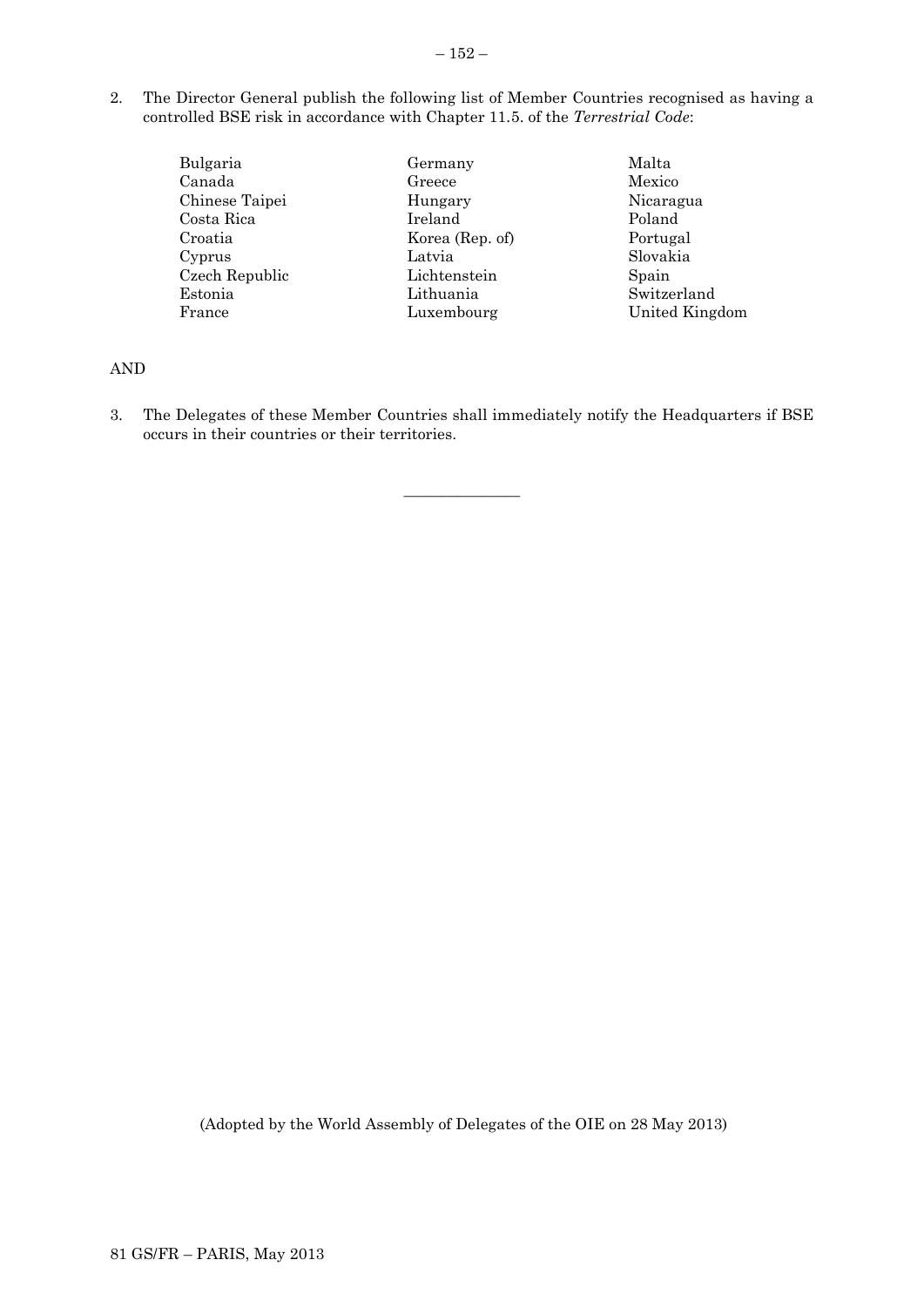#### <span id="page-30-0"></span> $-153-$

# RESOLUTION No. 21

# **Recognition of the African horse sickness Status of Member Countries**

### CONSIDERING THAT

- 1. During the 80th General Session, the OIE World Assembly of Delegates (Assembly) adopted Resolution No. 19, which amended the chapter of the *Terrestrial Animal Health Code*  (*Terrestrial Code*) on African horse sickness (AHS). These standards provide a pathway for Member Countries or zones to be recognised by the OIE as free from AHS,
- 2. During the 80th General Session, the Assembly adopted Resolution No. 25, which specified and updated the procedure for Member Countries to follow to achieve official recognition and maintenance of status for certain animal diseases, including AHS,
- 3. During the 80th General Session, the Assembly adopted Resolution No. 26, which specified and updated the financial implications for Member Countries applying for evaluation of official recognition or re-instatement of disease status to meet part of the costs defrayed by the OIE in the evaluation process,
- 4. Information published by the OIE is derived from declarations made by the OIE Delegate of Member Countries. The OIE is not responsible for publication and maintenance of Member Countries or zonal disease free status based on inaccurate information or non-reporting of changes in epidemiological status or other significant events subsequent to the time of declaration of freedom from AHS.

### THE ASSEMBLY

### RESOLVES THAT

1. The Director General publish the following list of Member Countries recognised as AHS free according to the provisions of Chapter 12.1. of the *Terrestrial Code*:

| Algeria        | Croatia             | Luxembourg    | Singapore        |
|----------------|---------------------|---------------|------------------|
| Argentina      | Cyprus              | Malaysia      | Slovakia         |
| Australia      | Czech Rep.          | Malta         | Slovenia         |
| Austria        | Denmark             | Mexico        | Spain            |
| Azerbaijan     | Finland             | Netherlands   | Sweden           |
| Belgium        | Former Yug. Rep. of | New Caledonia | Switzerland      |
| <b>Bolivia</b> | Macedonia           | New Zealand   | Tunisia          |
| Bosnia and     | France              | Norway        | Turkey           |
| Herzegovina    | Germany             | Oman          | United Kingdom   |
| Brazil         | Hungary             | Paraguay      | United States of |
| Bulgaria       | Ireland             | Peru          | America          |
| Canada         | Italy               | Poland        | Uruguay          |
| Chile          | Kuwait              | Portugal      |                  |
| Chinese Taipei | Liechtenstein       | Qatar         |                  |
| Colombia       | Lithuania           | Romania       |                  |

### AND

2. The Delegates of these Member Countries shall immediately notify the Headquarters if AHS occurs in their countries or their territories.

 $\frac{1}{2}$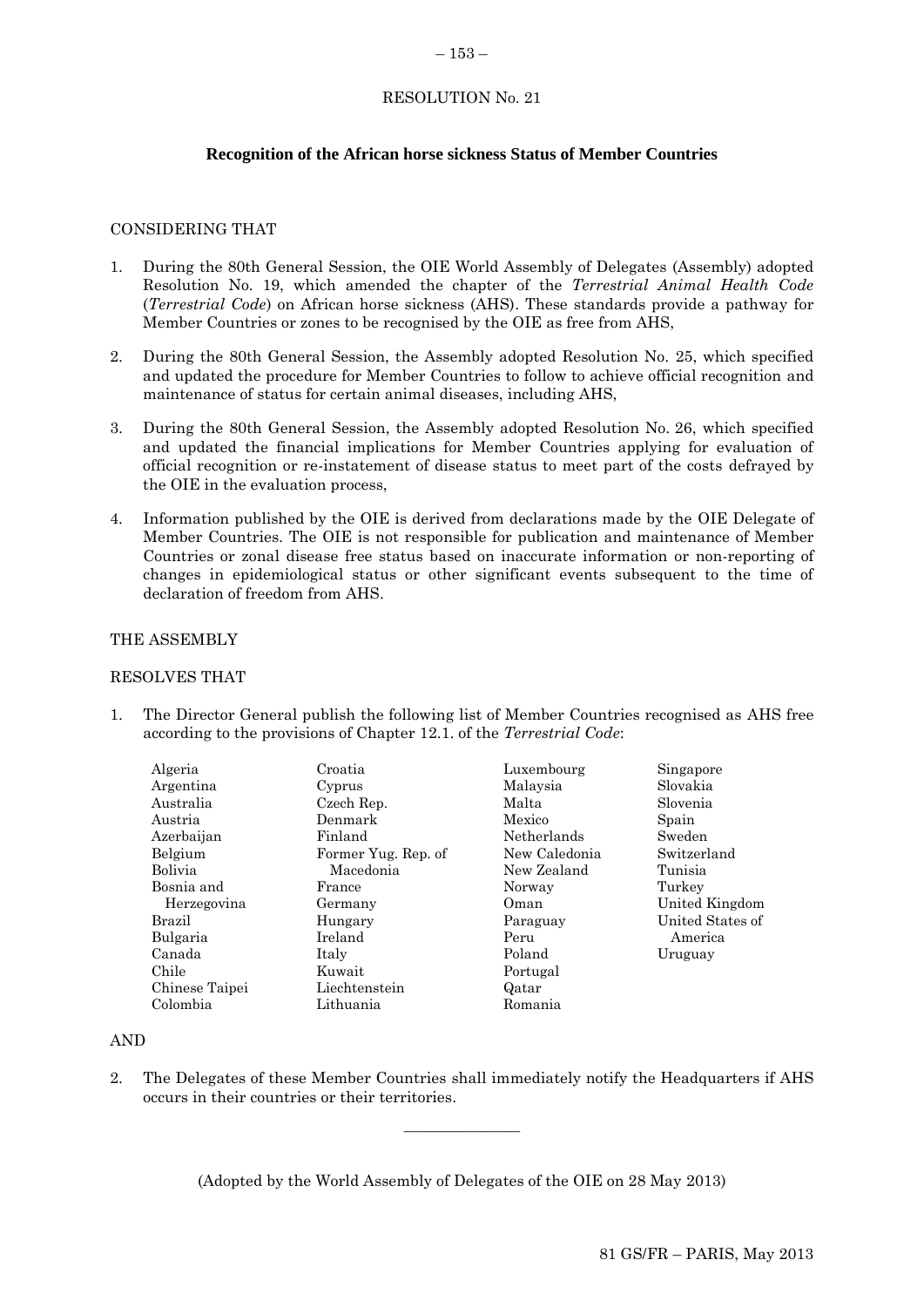### <span id="page-31-0"></span> $-154-$

# RESOLUTION No. 22

# **Animal Production Food Safety**

### CONSIDERING THAT

- 1. The permanent Working Group on Animal Production Food Safety, established by the Director General in 2002, held its twelfth meeting in November 2012 and drafted a work programme for 2013,
- 2. The OIE and the Codex Alimentarius Commission continued to work together to ensure that standards relevant to animal production food safety developed by both organisations are consistent and take a 'whole food chain' approach to food safety,
- 3. The work on animal production food safety benefits from cooperation between the OIE and the FAO and WHO, which provide additional expert advice and expertise in regard to food safety, zoonotic diseases and related issues,
- 4. The Director General has asked National Delegates to nominate national focal points for animal production food safety according to proposed terms of reference,
- 5. That the OIE continues to organise seminars for national focal points in all five OIE regions, with the objective of providing information and contributing to capacity building of veterinary services,
- 6. OIE Member Countries adopted Resolution No. 26 on the 'Roles of public and private standards in animal health and animal welfare' at the 78th General Session in 2010.

### THE ASSEMBLY

### RECOMMENDS THAT

- 1. The Director General retain the Working Group on Animal Production Food Safety to advise him and the relevant Specialist Commissions on issues relevant to animal production food safety.
- 2. The participation of high level FAO and WHO experts as members of this Working Group be maintained, and appropriate activities undertaken with the objective of further strengthening the collaboration between OIE and Codex.
- 3. The 2013 work programme prepared by the Working Group guide the OIE's activities in the field of animal production food safety in the next 12 months, with provision of the resources needed to address the identified priorities.
- 4. The Director General continue to work with the Codex Committee on General Principles to develop methods providing for harmonisation of approaches, in particular regarding cross references between OIE and Codex standards.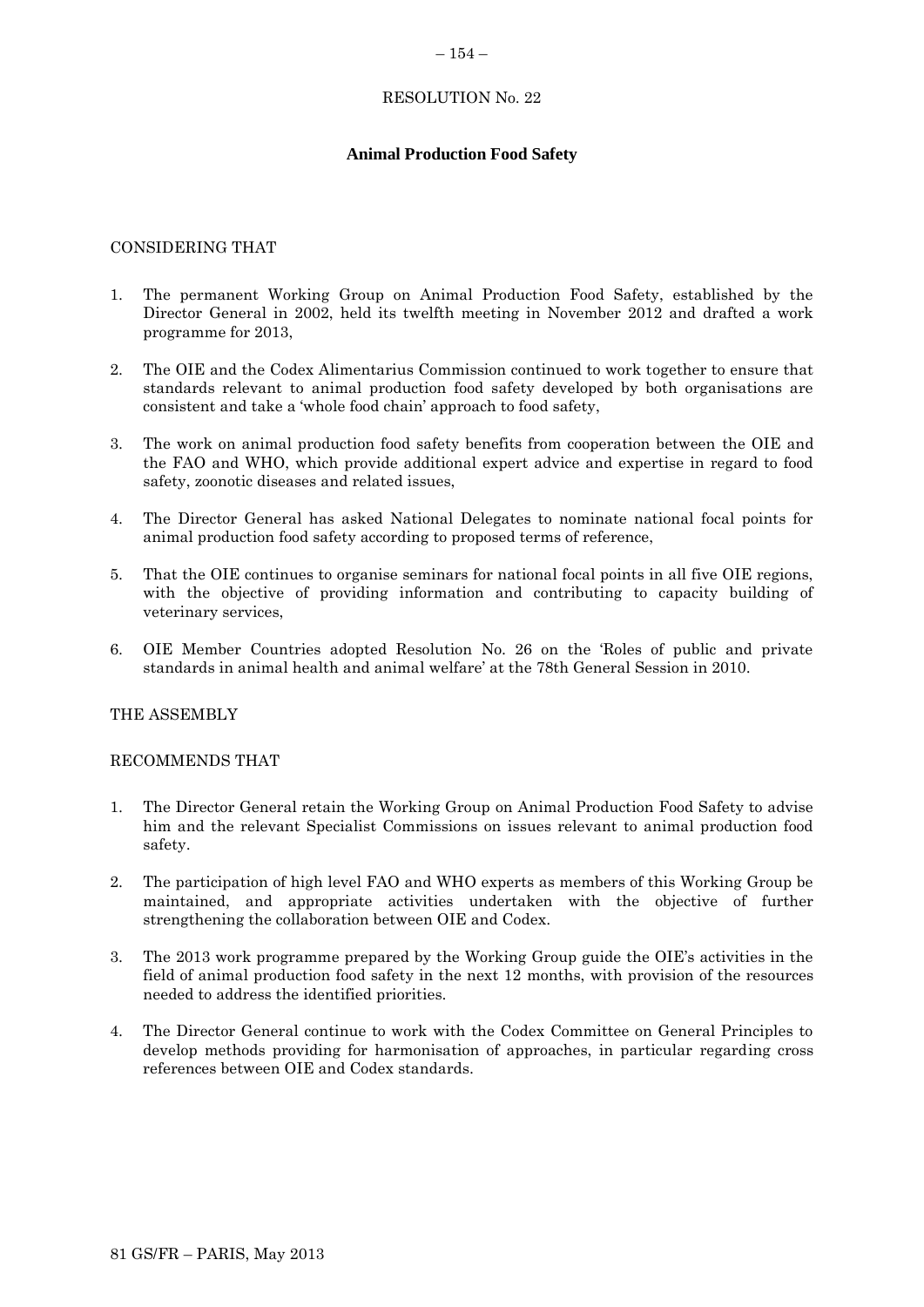- 5. The Director General continue dialogue with the Global Food Safety Initiative (GFSI), GLOBALG.A.P., the International Standardization Organization (ISO) and the Safe Supply of Affordable Food Everywhere initiative (SSAFE) to ensure awareness of and compliance with OIE science-based animal production food safety standards.
- 6. The Director General continue to organise seminars for the national animal production food safety focal points designated by Delegates.

 $\overline{\phantom{a}}$  ,  $\overline{\phantom{a}}$  ,  $\overline{\phantom{a}}$  ,  $\overline{\phantom{a}}$  ,  $\overline{\phantom{a}}$  ,  $\overline{\phantom{a}}$  ,  $\overline{\phantom{a}}$  ,  $\overline{\phantom{a}}$  ,  $\overline{\phantom{a}}$  ,  $\overline{\phantom{a}}$  ,  $\overline{\phantom{a}}$  ,  $\overline{\phantom{a}}$  ,  $\overline{\phantom{a}}$  ,  $\overline{\phantom{a}}$  ,  $\overline{\phantom{a}}$  ,  $\overline{\phantom{a}}$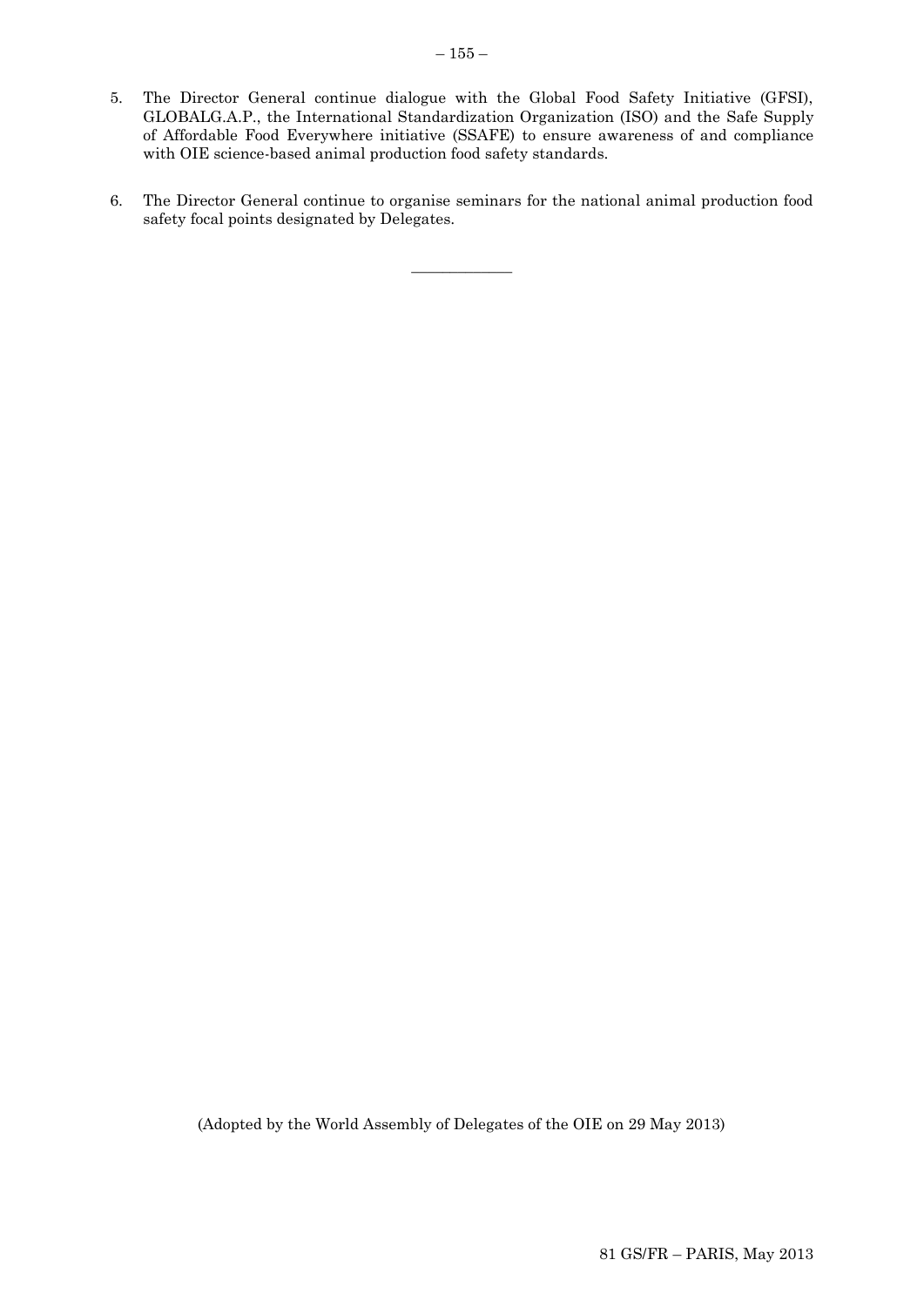# RESOLUTION No. 23

# <span id="page-33-0"></span>**Animal Welfare**

# CONSIDERING THAT

- 1. The mandate of the OIE includes the improvement of terrestrial and aquatic animal health and welfare worldwide,
- 2. Animal welfare is a complex, multi-faceted, international and domestic public policy issue, with important scientific, ethical, economic, cultural, political and trade policy dimensions,
- 3. The Director General has established a permanent Animal Welfare Working Group, which draws up and implements a detailed annual work programme;
- 4. Successful Global Conferences on Animal Welfare were held in 2004, 2008 and 2012, confirming the OIE's international leadership role in animal welfare,
- 5. Animal welfare standards were first adopted at the 2005, and subsequent General Assemblies and are regularly updated,
- 6. A new standard on animal welfare and broiler chicken production systems has been proposed for adoption by OIE Member Countries,
- 7. More work is underway on the development of animal welfare standards concerning animal welfare in livestock production systems, with animal welfare and dairy cattle production systems already under development,
- 8. Animal welfare is included in the OIE Tool for the Evaluation of Performance of Veterinary Services (PVS Tool) and in the OIE Veterinary Legislation initiative,
- 9. The Director General has asked Delegates to nominate national focal points for animal welfare according to proposed terms of reference and the OIE regularly organises seminars for national focal points to provide information and contribute to capacity building of veterinary services,
- 10. Regional animal welfare strategies, and associated implementation plans, can make an important contribution to the OIE mandate of improving animal health and welfare worldwide,
- 11. OIE Member Countries adopted Resolution No. 26 on the 'Roles of public and private standards in animal health and animal welfare' at the 78th General Session in 2010.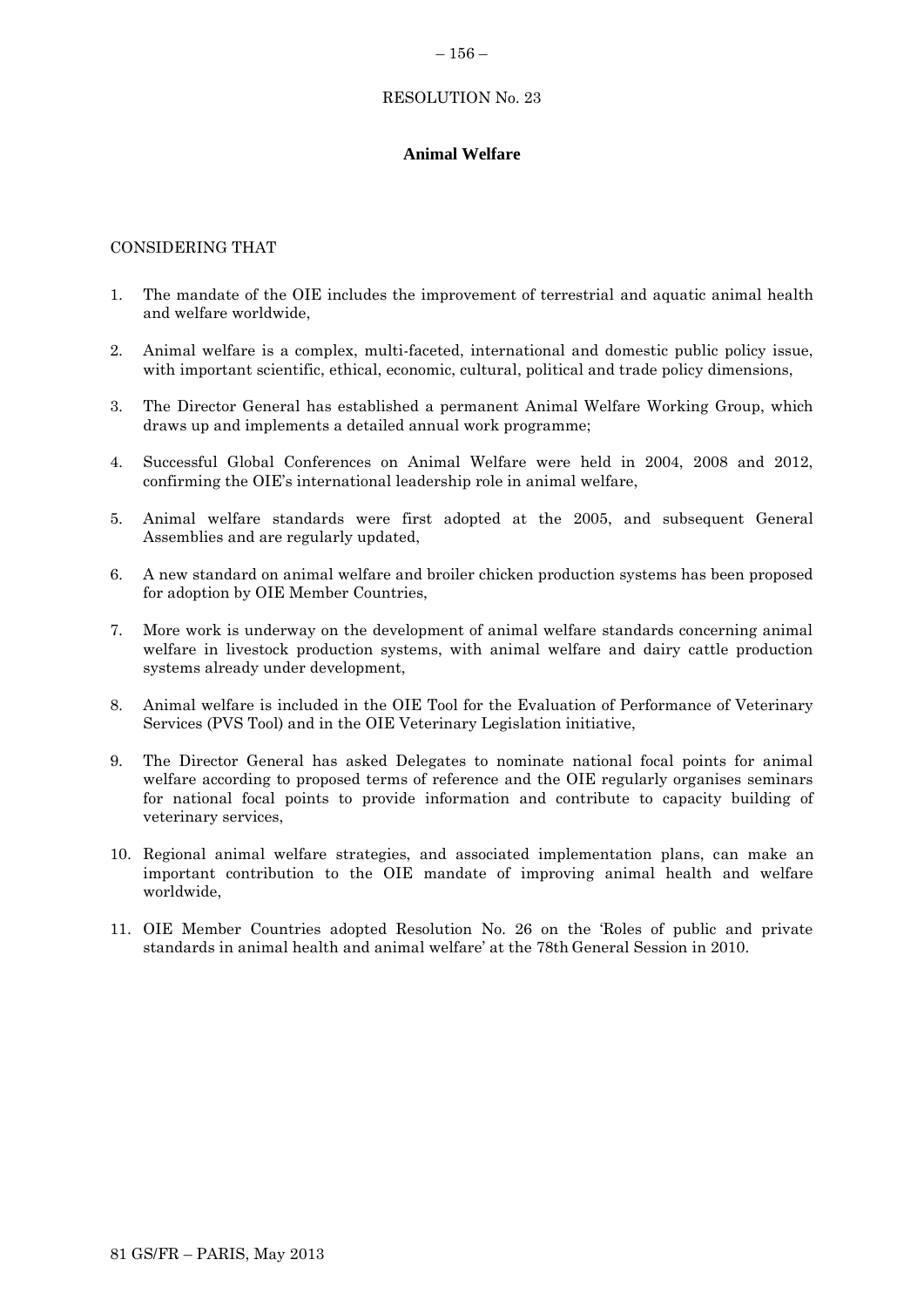## THE ASSEMBLY

#### RECOMMENDS THAT

- 1. The Director General maintain the Animal Welfare Working Group to advise him, and the Terrestrial and Aquatic Animal Health Standards Commissions, concerning OIE priorities and proposed activities in the field of animal welfare.
- 2. The Working Group and OIE Headquarters 2013 work programmes be the basis for the OIE's activities on animal welfare for the next 12 months and that the necessary resources be provided to address the agreed priorities.
- 3. Delegates take steps to ensure that their national animal welfare focal points be nominated, if this has not already been done, and that focal points participate in regional training programmes organised by the OIE.
- 4. Within the framework of an agreed strategy and implementation plan, OIE Members play an active role in their regions with institutions, non-governmental organisations, the private sector and other international organisations in promoting the OIE international animal welfare mandate.
- 5. Veterinary Services of each Member continue to take steps to implement the OIE animal welfare standards, including, where appropriate, strengthening of the regulatory framework for animal welfare.
- 6. OIE Regional Commissions and Regional Representations continue to play an active role in raising awareness of the OIE animal welfare role, with active involvement of OIE Working Group members from their respective regions.
- 7. OIE Animal Welfare Collaborating Centres be encouraged to identify "twinning" opportunities in accordance with OIE policy and that further applications to be recognised as OIE Animal Welfare Collaborating Centres be assessed according to the new criteria agreed by the OIE Council.
- 8. The Director General continue to take steps to promote the inclusion of animal welfare in veterinary teaching curricula and in continuing education programmes.
- 9. The Director General continue to take the necessary steps to ensure that the final text of the proposed Universal Declaration on Animal Welfare explicitly recognises, and confirms, the OIE's international leadership role in setting animal welfare standards and the need to implement OIE adopted standards worldwide.
- 10. The Director General continue dialogue with the Global Food Safety Initiative (GFSI), GLOBALG.A.P. and the International Standardization Organization (ISO) to ensure awareness of and compliance with OIE science-based animal welfare standards.
- 11. The Director General continue to organise seminars for the national animal welfare focal points designated by Delegates.

 $\overline{\phantom{a}}$  , where  $\overline{\phantom{a}}$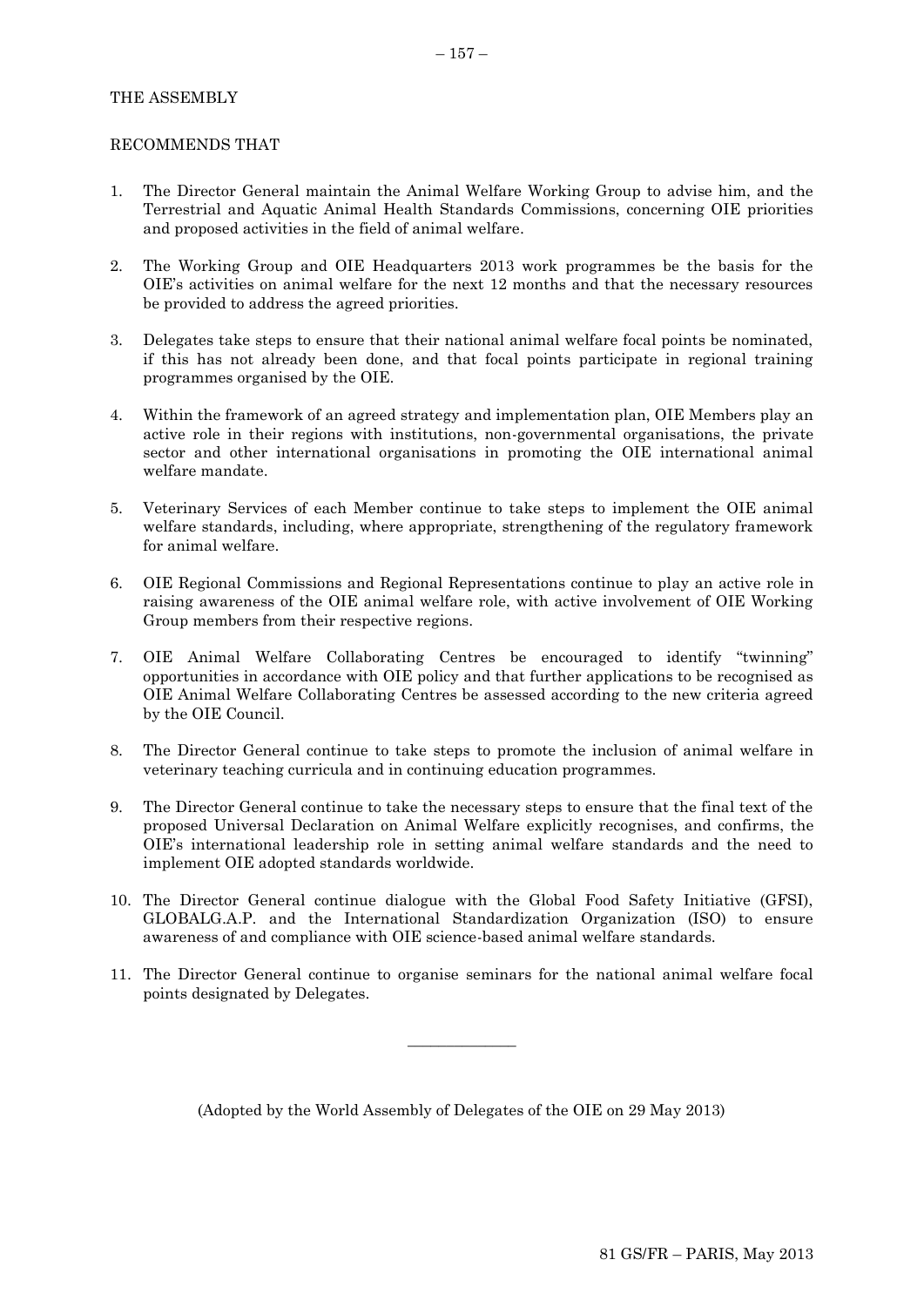#### <span id="page-35-0"></span> $-158-$

# RESOLUTION No. 24

# **Newly designated OIE Experts at OIE Reference Laboratories for Terrestrial Animal Diseases**

### CONSIDERING

- 1. That Article 7 of the Internal Rules for OIE Reference Centres states that '…the OIE Expert is responsible for the implementation of the technical aspects of the Terms of Reference and may delegate specific responsibilities to other experts on an *ad hoc* basis. Experts associated with OIE Reference Centres exercise their function within the rules applicable to OIE Experts',
- 2. That the OIE designated Expert at an OIE Reference Laboratory is selected on examination by the relevant Specialist Commission of his or her curriculum vitae that includes documented proof of international recognition of his or her expertise, e.g. publications in peer-reviewed journals, awards, membership in high-profile academic boards, etc.,
- 3. The need to ensure continuity in the implementation of technical aspects of the Terms of Reference of Reference Laboratories by the high-level expert designated to this effect,
- 4. That nominations had been submitted by the head of the establishment to the Director General through the OIE Delegate of the country of location of the Reference Laboratory; the Biological Standards Commission assessed the qualifications of nominated replacement experts and recommended their acceptance by the Council (Docs 81 SG/12/CS2 A and 81 SG/12/CS2 B),
- 5. That the Council approved the proposed replacement OIE Experts that had been endorsed by the relevant Specialist Commission,

### THE ASSEMBLY

#### RESOLVES

To designate the following new OIE Experts at OIE Reference Laboratories and add them to the list of experts in the OIE Reference Centres (available on the OIE web site):

#### *African horse sickness*

Dr Montserrat Agüero to replace Dr Concepción Gómez-Tejedor at the Laboratorio Central de Veterinaria, Algete (Madrid), SPAIN.

Dr Javier Castillo-Olivares to replace Dr Chris Oura at the Institute of Animal Health, Pirbright, UNITED KINGDOM.

#### *African swine fever*

Dr Linda Dixon to replace Dr Chris Oura at the Institute of Animal Health, Pirbright, UNITED KINGDOM.

### *Avian influenza*

Dr Frank Wong to replace Dr Paul Selleck at the Australian Animal Health Laboratory, Geelong, AUSTRALIA.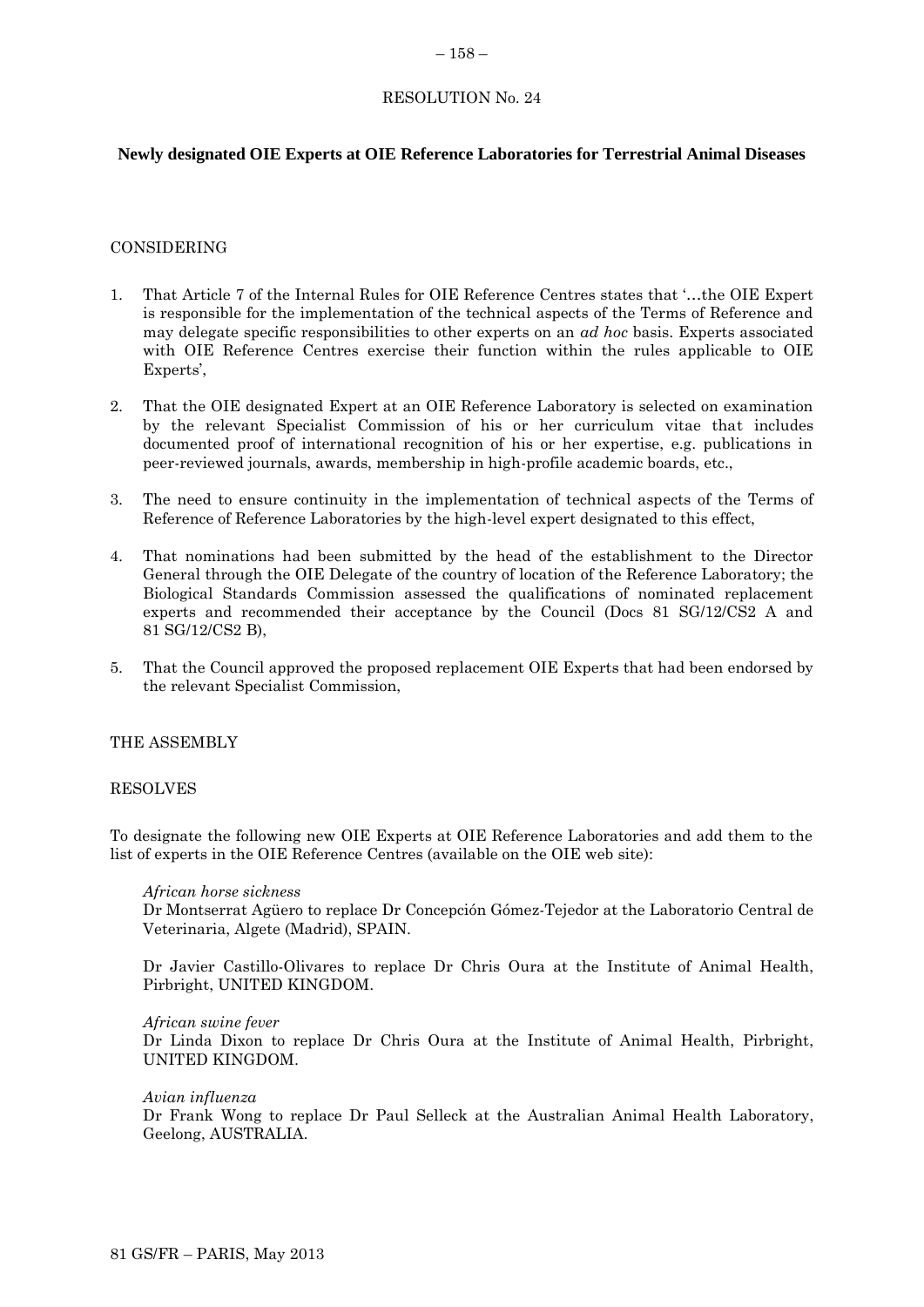# *Avian influenza and Newcastle disease*

Dr Mia Torchetti to replace Dr Janice Pedersen at the National Veterinary Services Laboratories, Ames, UNITED STATES OF AMERICA.

#### *Bee diseases*

Dr Marie-Pierre Chauzat to replace Dr Jean-Paul Faucon at the Laboratoire d'études et de recherches sur les ruminants et les abeilles, Anses Sophia Antipolis, FRANCE.

#### *Bluetongue*

Dr Peter Mertens to replace Dr Chris Oura at the Institute of Animal Health, Pirbright, UNITED KINGDOM.

#### *Classical swine fever*

Prof. Paul Becher to replace Prof. Volker Moennig at the University of Veterinary Medicine of Hannover, GERMANY.

#### *Equine infectious anaemia*

Dr Makoto Yamakawa to replace Dr Kenji Murakami at the National Institute of Animal Health, Ibaraki, JAPAN.

#### *Equine influenza and Equine rhinopneumonitis*

Dr Armando Daminai to replace Dr Kerstin Borchers at the Free University of Berlin, GERMANY.

#### *Equine viral arteritis*

Prof. Dr Falko Steinbach to replace Dr Trevor Drew at the Animal Health and Veterinary Laboratories Agency, Weybridge, UNITED KINGDOM.

#### *Foot and mouth disease*

Dr Somjai Kamolsiripichaiporn to replace Dr Wilai Linchongsubongkoch at the National Institute of Animal Health, Pakchong, THAILAND.

#### *Infectious bovine rhinotracheitis/infectious pustular vulvovaginitis*

Dr Akbar Dastjerdi to replace Dr Malcolm Banks at the Animal Health and Veterinary Laboratories Agency, Weybridge, UNITED KINGDOM.

#### *Newcastle disease*

Dr Sam McCullough to replace Dr Paul Selleck at the Australian Animal Health Laboratory, Geelong, AUSTRALIA.

### *Rabies*

Dr Richard Franka to replace Dr Charles Rupprecht at the CDC (Centers for Disease Control and Prevention), Atlanta, Georgia, UNITED STATES OF AMERICA.

#### *Surra* (Trypanosoma evansi)

Dr Philippe Büscher to replace Dr Filip Claes at the Institute of Tropical Medicine Antwerp, BELGIUM.

#### *West Nile fever*

Dr Federica Monaco to replace Dr Rossella Lelli at the IZS dell'Abruzzo e del Molise "G. Caporale", ITALY.

(Adopted by the World Assembly of Delegates of the OIE on 30 May 2013)

 $\overline{\phantom{a}}$  , where  $\overline{\phantom{a}}$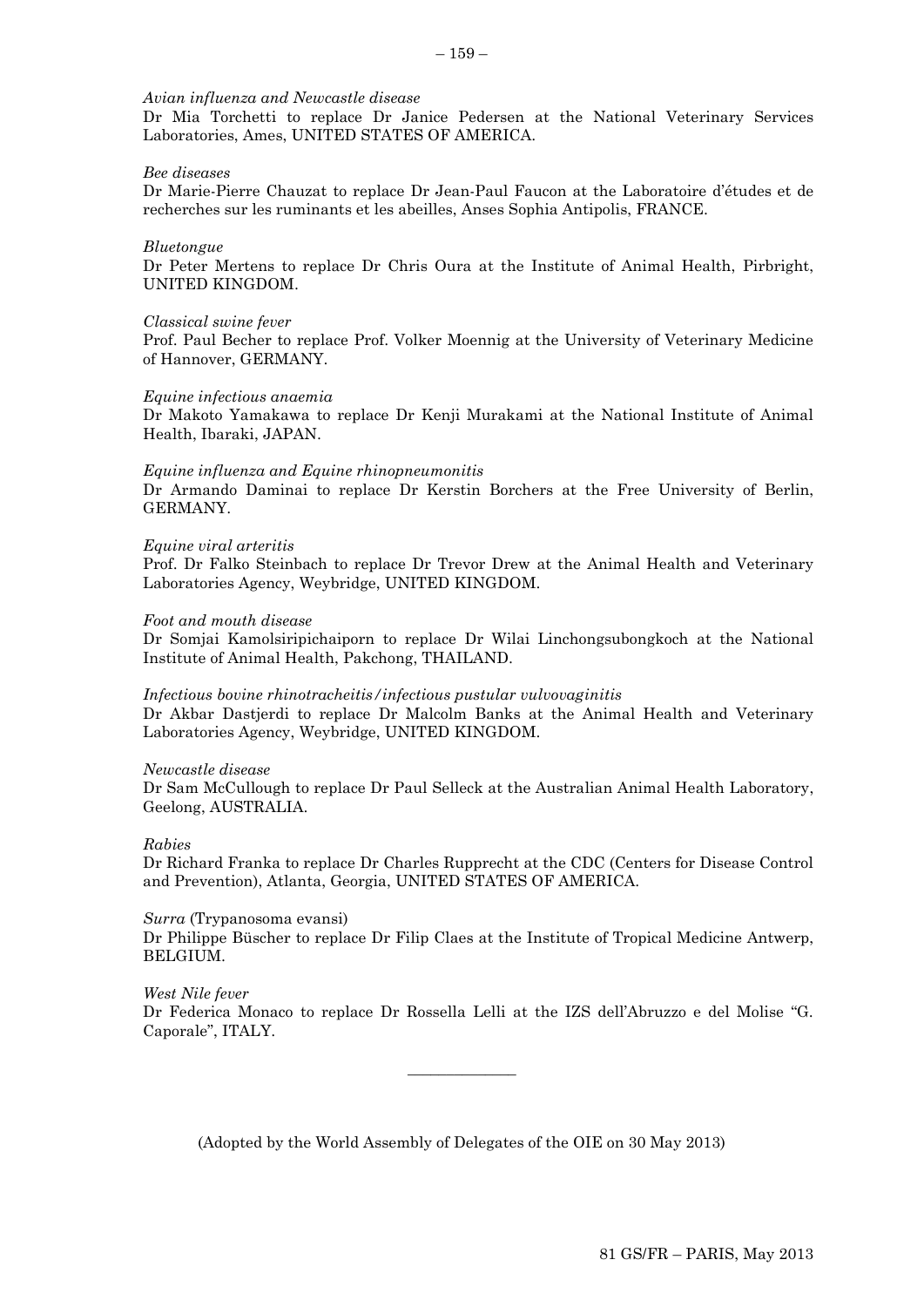### <span id="page-37-0"></span> $-160-$

# RESOLUTION No. 25

# **Adoption of the new or revised texts for the** *Manual of Diagnostic Tests and Vaccines for Terrestrial Animals*

# CONSIDERING THAT

- 1. The *Manual of Diagnostic Tests and Vaccines for Terrestrial Animals* (*Terrestrial Manual*), like the *Terrestrial Animal Health Code*, is an important contribution to the international harmonisation of sanitary standards related to terrestrial animals and animal products,
- 2. Member Countries were asked for the contributions of their specialists for each new or revised chapter of the *Terrestrial Manual* before it was finalised by the Biological Standards Commission,

#### THE ASSEMBLY

### RESOLVES

1. To adopt the following final texts for the *Terrestrial Manual*:

| 1.1.1.             | Collection, submission and storage of                                       |         | 2.4.15. Malignant catarrhal fever               |
|--------------------|-----------------------------------------------------------------------------|---------|-------------------------------------------------|
|                    | diagnostic specimens                                                        |         | 2.4.18. Trypanosomosis (tsetse-transmitted)     |
| 1.1.2.             | Transport of specimens of animal<br>origin                                  | 2.5.3.  | Dourine                                         |
| 1.1.5.<br>diseases | Principles and methods of validation of<br>diagnostic assays for infectious | 2.5.5.  | Equine encephalomyelitis (Eastern &<br>Western) |
|                    |                                                                             | 2.5.6.  | Equine infectious anaemia                       |
|                    | 2.1.10. New World Screwworm ( <i>Cochliomyia</i>                            | 2.5.10. | Equine viral arteritis                          |
|                    | <i>hominivorax</i> ) and Old World<br>Screwworm (Chrysomya bezziana)        | 2.5.11. | Glanders                                        |
|                    | 2.1.13. Rabies (vaccine section)                                            |         | 2.5.14. Venezuelan equine encephalomyelitis     |
| 2.1.20.            | West Nile fever                                                             | 2.7.5.  | Contagious agalactia (diagnostic section)       |
| 2.2.4.             | Nosemosis of honey bees                                                     |         | 2.7.11. Peste des petits ruminants              |
| 2.2.5.             | Small hive beetle infestation<br>(Aethina tumida)                           | 2.8.9.  | Swine vesicular fever                           |
|                    |                                                                             | 2.9.8.  | Mange                                           |
| 2.3.2.             | Avian infectious bronchitis                                                 |         |                                                 |

2. To request the Director General to publish the adopted texts in the on-line version of the *Terrestrial Manual*.

 $\frac{1}{2}$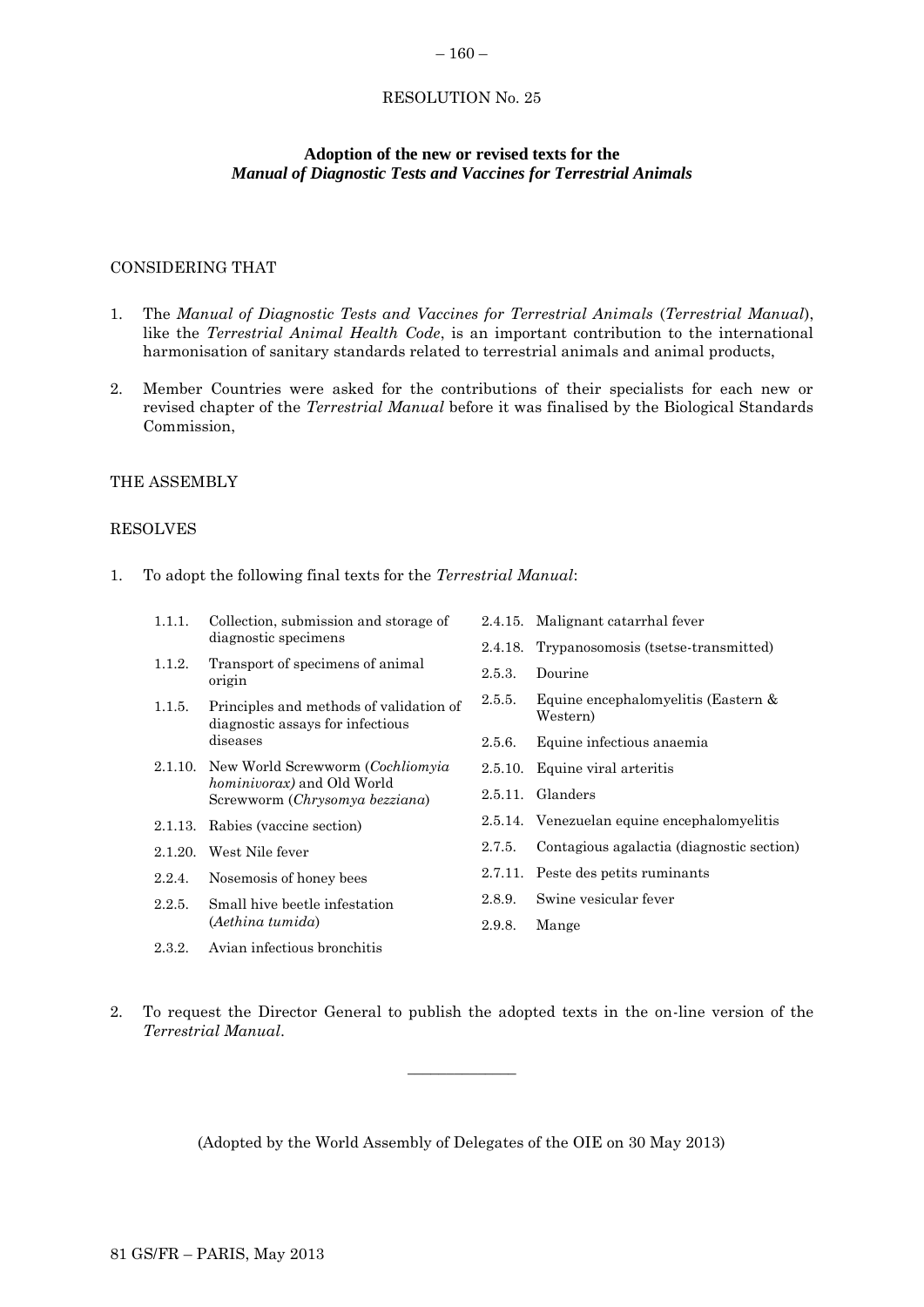### <span id="page-38-0"></span> $-161-$

# RESOLUTION No. 26

# **Register of diagnostic kits validated and certified by the OIE**

### CONSIDERING THAT

- 1. During the 71st General Session of the OIE in May 2003, the International Committee adopted Resolution No. XXIX endorsing the principle of validation and certification of diagnostic assays (test methods) for infectious animal diseases by the OIE and giving a mandate to the Director General of the OIE to set up the specific standard procedures to be used before the final decision on the validation and certification of a diagnostic assay is taken by the OIE International Committee,
- 2. The Resolution has established that 'fitness for purpose' should be used as a criterion for validation,
- 3. The aim of the procedure for diagnostic kits is to produce a register of recognised assays for OIE Member Countries and for diagnostic kit manufacturers,
- 4. OIE Member Countries need assays that are known to be validated according to OIE criteria in order to improve the quality of assays, to ensure that the test can be used to correctly establish animal disease status and to enhance confidence in assays,
- 5. The OIE register of recognised assays provides greater transparency and clarity of the validation process, and a means for recognising those manufacturers that produce validated and certified tests in kit format,
- 6. According to the OIE Standard Operating Procedure, registration of the diagnostic kits included in the OIE Register has to be renewed every five years,
- 7. During the 74th General Session of the OIE, the International Committee adopted Resolution No. XXXII on the importance of recognising and implementing OIE standards for the validation and registration of diagnostic assays by Member Countries,

### THE ASSEMBLY

### DECIDES THAT

1. In accordance with the recommendation of the OIE Aquatic Animal Health Standards Commission, the Director General add the following to the register of diagnostic kits certified by the OIE as validated as fit for purpose:

| Name of the<br>diagnostic kit           | Name of the<br>Manufacturer               | <b>Fitness for purpose</b>                                                                                                                                                                |
|-----------------------------------------|-------------------------------------------|-------------------------------------------------------------------------------------------------------------------------------------------------------------------------------------------|
| IQ Plus™ WSSV Kit<br>with POCKIT System | Genereach<br>Biotechnology<br>Corporation | Fit for the diagnosis of white spot disease in target<br>tissues (Shrimp tissue of ectodermal and mesodermal<br>origin) of <i>Litopenaeus</i> vannamei and for the following<br>purposes: |
|                                         |                                           | 1. To certify freedom from infection $\leq 10$<br>virions/reaction) in individual animals or products for<br>trade/movement purposes;                                                     |
|                                         |                                           | 2. To confirm diagnosis of suspect or clinical cases<br>(confirmation of a diagnosis by histopathology or<br>clinical signs);                                                             |
|                                         |                                           | To estimate prevalence of infection to facilitate risk<br>3.<br>analysis (surveys/herd health schemes/disease)<br>control.                                                                |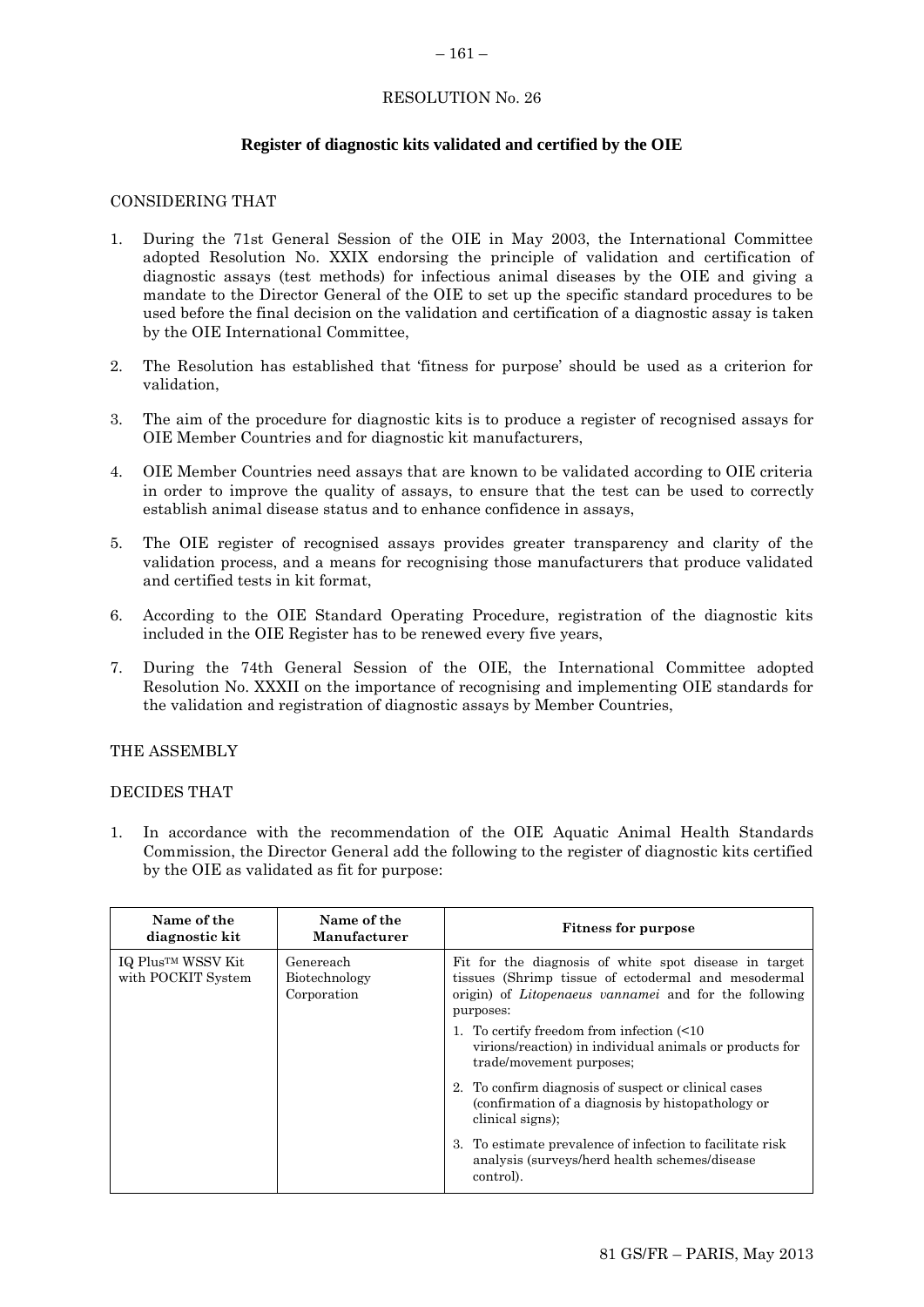2. In accordance with the recommendation of the OIE Biological Standards Commission and of the OIE Aquatic Animal Health Standards Commission, the Director General renew for a period of five additional years the inclusion in the OIE Register of the following diagnostic kits certified by the OIE as validated as fit for purpose:

| Name of the<br>diagnostic kit                               | Name of the<br>Manufacturer               | <b>Fitness for purpose</b>                                                                                                                                                                                                                                       |
|-------------------------------------------------------------|-------------------------------------------|------------------------------------------------------------------------------------------------------------------------------------------------------------------------------------------------------------------------------------------------------------------|
| <b>BioChek Avian</b><br>Influenza Antibody test<br>kit      | BioChek UK Ltd                            | Fit for serological diagnosis of type A avian influenza in<br>chickens (specific to IgG in serum) and for the following<br>purposes:                                                                                                                             |
|                                                             |                                           | 1. To demonstrate historical freedom from infection in a<br>defined population (country/zone/compartment/herd);                                                                                                                                                  |
|                                                             |                                           | 2. To demonstrate re-establishment of freedom after<br>outbreaks in a defined population<br>(country/zone/compartment/herd);                                                                                                                                     |
|                                                             |                                           | 3. To confirm diagnosis of suspect or clinical cases;                                                                                                                                                                                                            |
|                                                             |                                           | 4. To estimate prevalence of infection to facilitate risk<br>analysis in non-vaccinated populations (surveys/herd<br>health schemes/disease control);                                                                                                            |
|                                                             |                                           | 5. To determine immune status in individual animals or<br>populations (post-vaccination).                                                                                                                                                                        |
| IQ 2000TM WSSV<br>Detection and<br><b>Prevention System</b> | Genereach<br>Biotechnology<br>Corporation | Fit for the diagnosis of white spot disease in crustaceans<br>and for the following purposes:                                                                                                                                                                    |
|                                                             |                                           | 1. To certify freedom from infection (<10<br>virions/reaction) in individual animals or products for<br>trade/movement purposes;                                                                                                                                 |
|                                                             |                                           | 2. To confirm diagnosis of suspect or clinical cases<br>(confirmation of a diagnosis by histopathology or<br>clinical signs);                                                                                                                                    |
|                                                             |                                           | 3. To estimate prevalence of infection to facilitate risk<br>analysis (surveys/herd health schemes/disease<br>control).                                                                                                                                          |
| Prionics® Check<br>WESTERN                                  | Prionics <sup>®</sup>                     | Fit for the post-mortem diagnosis of bovine spongiform<br>encephalopathy in cattle and for the following purposes:                                                                                                                                               |
|                                                             |                                           | 1. To confirm diagnosis of suspect or clinical cases<br>(includes confirmation of a positive screening test);                                                                                                                                                    |
|                                                             |                                           | 2. To estimate prevalence of infection to facilitate risk<br>analysis (surveys/herd health schemes/disease<br>control, e.g. surveys, implementation of disease<br>control measures) and to assist in the demonstration<br>of the efficiency of control policies; |
|                                                             |                                           | 3. To confirm a non-negative test result obtained during<br>active surveillance with a different type of test.                                                                                                                                                   |

(Adopted by the World Assembly of Delegates of the OIE on 30 May 2013)

 $\overline{\phantom{a}}$  , where  $\overline{\phantom{a}}$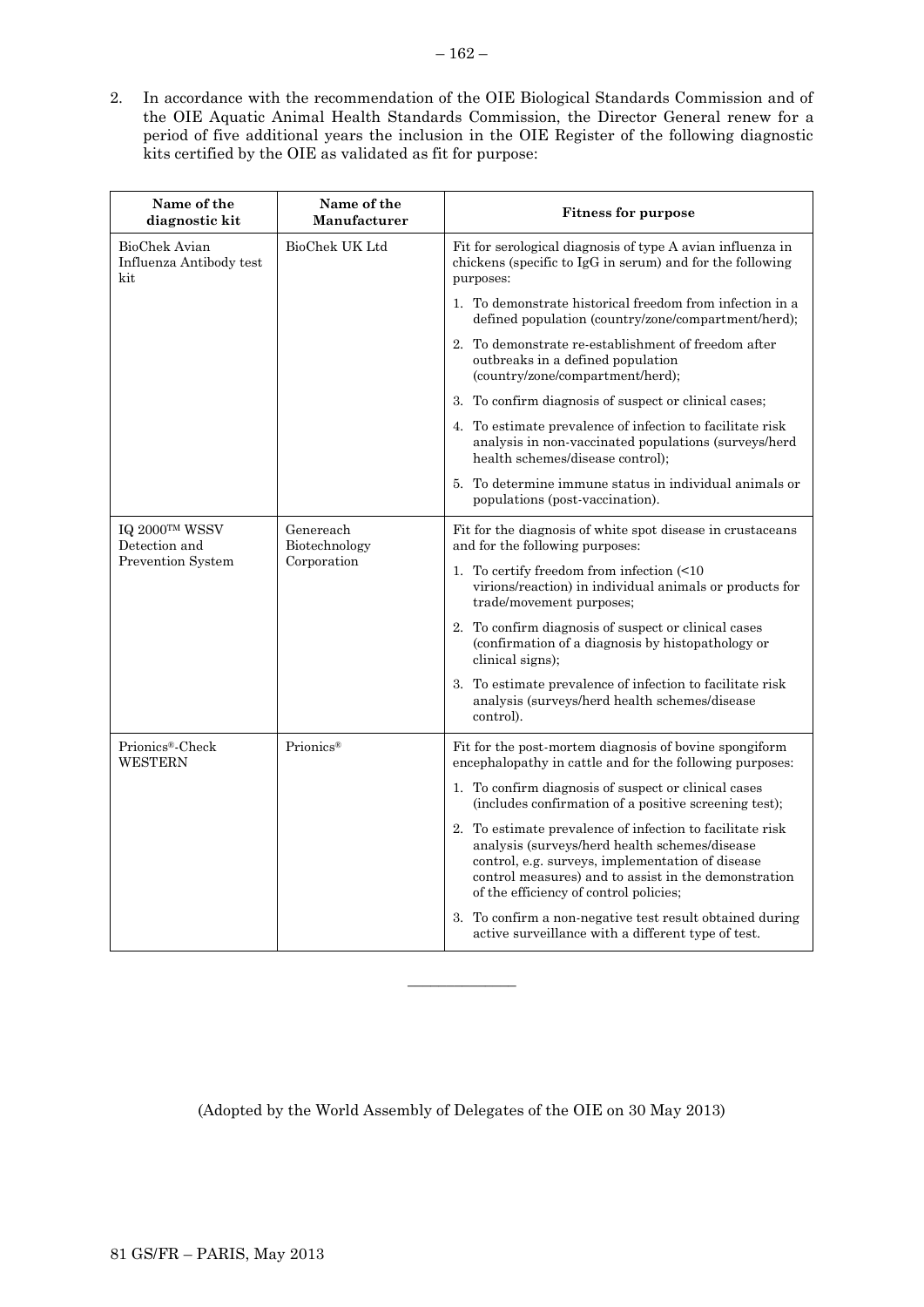# RESOLUTION No. 27

<span id="page-40-0"></span>– 163 –

# **Adoption of four updated draft chapters for the** *Manual of Diagnostic Tests for Aquatic Animals*

### CONSIDERING THAT

- 1. The *Manual of Diagnostic Tests for Aquatic Animals* (*Aquatic Manual*), like the *Aquatic Animal Health Code*, is an important contribution to the international harmonisation of sanitary standards related to aquatic animals and aquatic animal products,
- 2. Member Countries are asked for the contributions of their specialists for each new or revised chapter of the *Aquatic Manual* before it is finalised by the Aquatic Animal Health Standards Commission,
- 3. The following revised chapters were sent to Member Countries for comment:
	- 2.3.2. Infection with *Aphanomyces invadans* (epizootic ulcerative syndrome)
- 2.3.11. Viral encephalopathy and retinopathy
- 2.4.9. Infection with ostreid herpesvirus-1 microvariant
- 2.3.5. Infection with infectious salmon anaemia virus

### THE ASSEMBLY

### RESOLVES

- 1. To adopt the revised chapters for the seventh edition of the *Aquatic Manual* proposed in Annexes 11 and 12 of Document 81 SG/12/CS4 B, each text being authentic.
- 2. To adopt the revised chapters for the seventh edition of the *Aquatic Manual* proposed in Annexes 13 and 14 of Document 81 SG/12/CS4 B, each text being authentic, with the following modifications:
	- 2.1 In Annex 13 (Chapter 2.3.11.)
		- a) delete the second sentence of Section 2.4.1. Vaccination: "Nevertheless there are no commercially available vaccines at present." and replace it with "Recently, an inactivated RGNNV vaccine against VER of seven-band grouper was commercialised in Japan."
	- 2.2. In Annex 14 (Chapter 2.4.9.)
		- a) delete "(OsHV-1var)" in the first line of the third paragraph in Section 2.1.1.
		- b) delete "(OsHV-1var)" in the last sentence of the second paragraph in Section 4.3.1.2.3.1.
		- c) add the word "may" between the words "infection" and "causes" in the first sentence of Section 2.2.2. and delete the "s" from the word "causes".
- 3. To ask the Director General to publish the adopted texts in the on-line version of the *Aquatic Manual*.  $\overline{\phantom{a}}$  , where  $\overline{\phantom{a}}$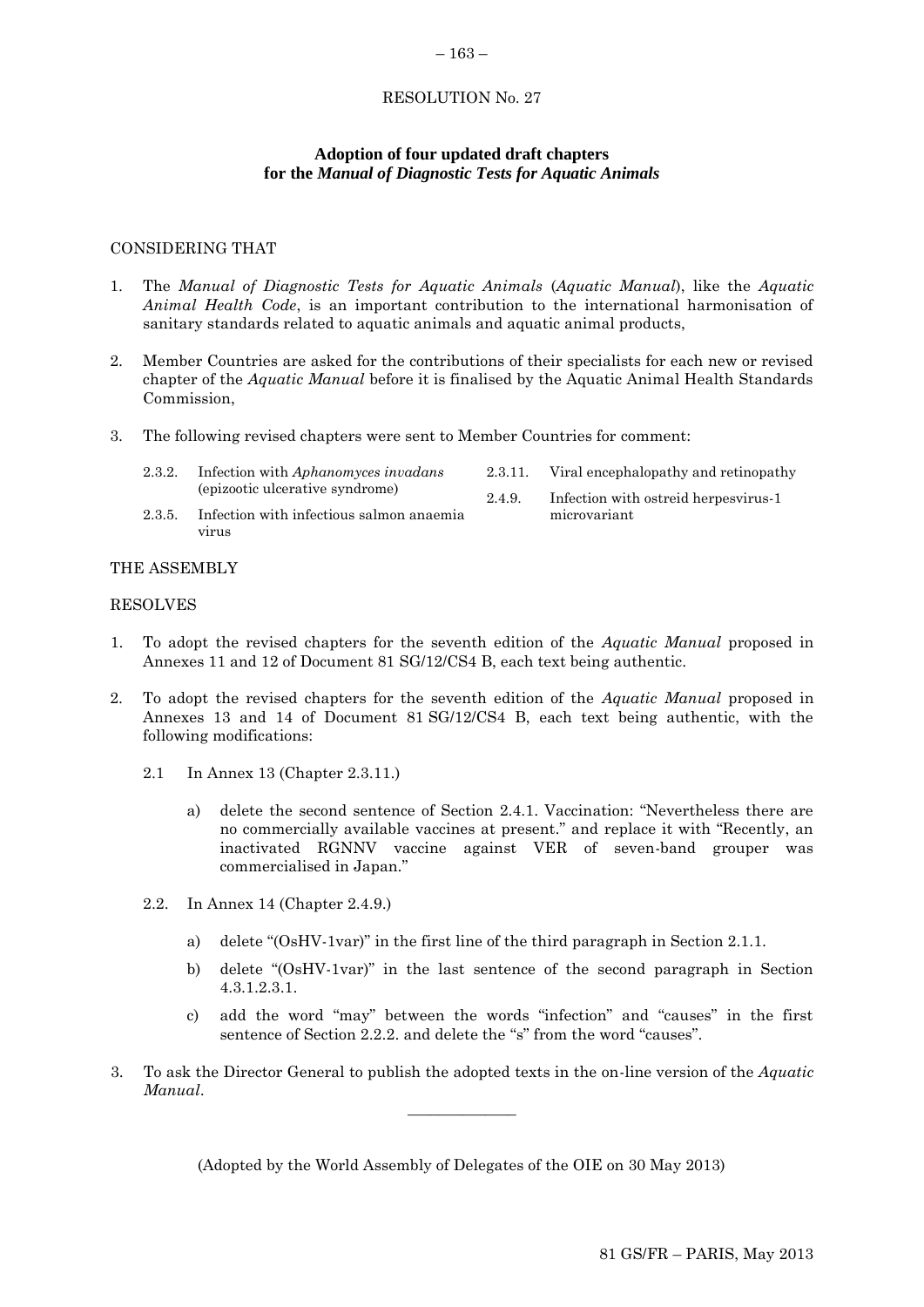#### <span id="page-41-0"></span> $-164-$

# RESOLUTION No. 28

# **Amendments to the OIE** *Aquatic Animal Health Code*

#### CONSIDERING

- 1. The current content of the OIE *Aquatic Animal Health Code* (the *Aquatic Code*), which is the result of modifications made by the World Assembly of Delegates during previous OIE General Sessions,
- 2. The necessity to update the *Aquatic Code* in accordance with the recommendations in the March 2013 report of the OIE Aquatic Animal Health Standards Commission (Annexes 3 to 14 of Document 81 SG/12/CS4 B), after consultation with the Delegates of Member Countries,

### THE ASSEMBLY

### RESOLVES

- 1. To adopt the updates to the *Aquatic Code* proposed in Annexes 3, 4, 5, 6, 7, 9 and 10 of Document 81 SG/12/CS4 B in English, French and Spanish, each text being authentic.
- 2. To adopt the updates to the *Aquatic Code* proposed in Annex 8 of Document 81 SG/12/CS4 B in English, French and Spanish, each text being authentic, with the following modifications:
	- 2.1. In Annex 8 (Chapter 7.4.)
		- a) In Articles 7.4.2., 7.4.3. and 7.4.4. revert to the 2012 version of the *Aquatic Code*.
- 3. To ask the Director General to publish the adopted texts in a revised edition of the *Aquatic Code* with appropriate numbering and formatting.

 $\overline{\phantom{a}}$  , where  $\overline{\phantom{a}}$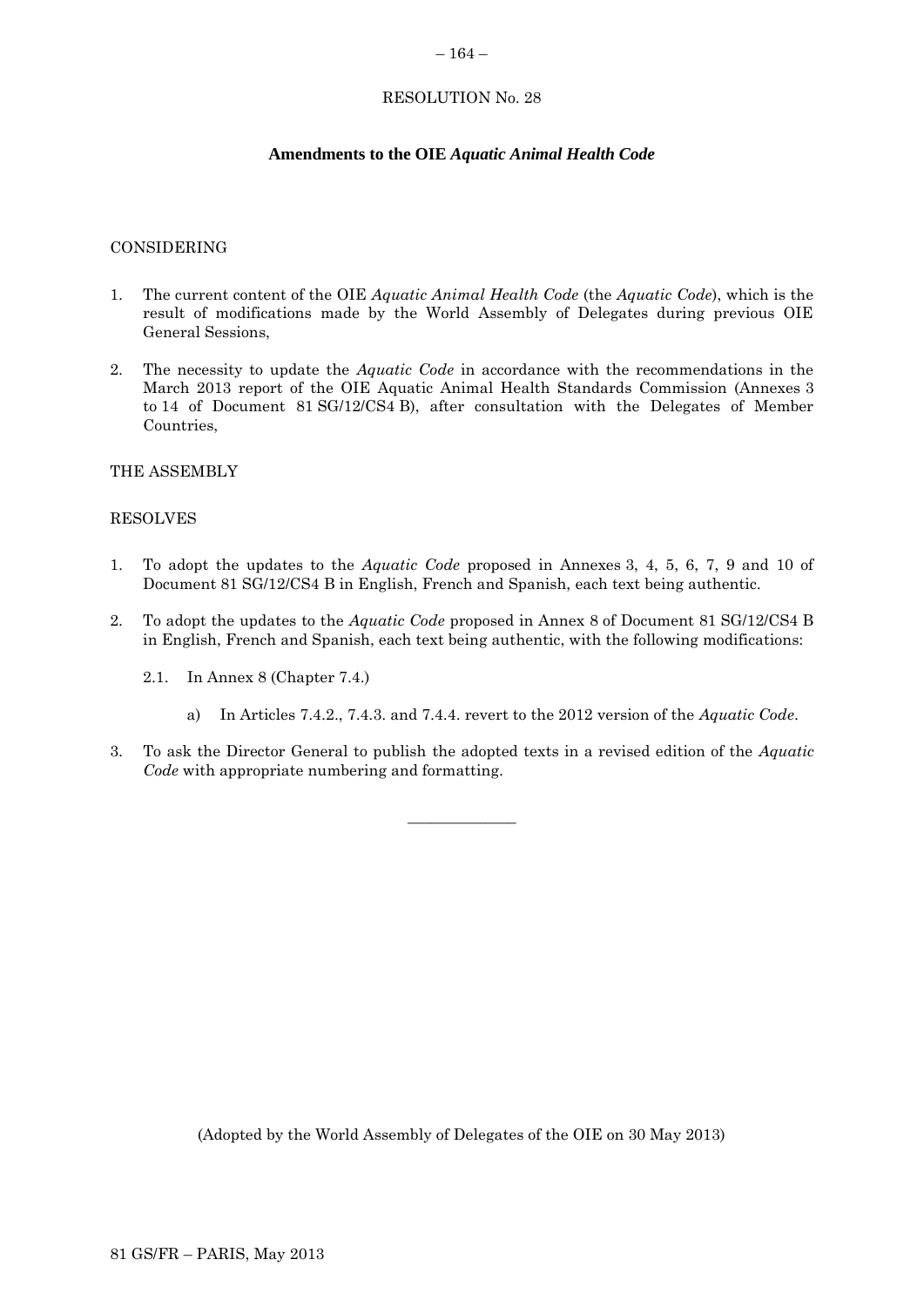#### <span id="page-42-0"></span> $-165-$

# RESOLUTION No. 29

# **Amendments to the OIE** *Terrestrial Animal Health Code*

#### CONSIDERING THAT

- 1. The present content of the OIE *Terrestrial Animal Health Code* (the *Terrestrial Code*), which is the result of modifications made by the OIE World Assembly during previous General Sessions;
- 2. The necessity to update the *Terrestrial Code* in accordance with recommendations in the February 2013 report of the OIE Terrestrial Animal Health Standards Commission (the Terrestrial Code Commission) (Document 81SG/12/CS1B), after consultation with the Delegates of the Members;

### THE ASSEMBLY

#### RESOLVES

- 1. To adopt the updates to the *Terrestrial Code* proposed in Annexes IV, VII, VIII, IX, X, XI, XII, XIV, XV, XVI, XVII, XX, XXI, XXIII, XXIV, XXV, XXVI, XXVIII and XXIX of Document 81SG/12/CS1B in English, French and Spanish, each text being authentic.
- 2. To adopt the updates to the *Terrestrial Code* proposed in Annexes V, VI, XIII, XVIII, XIX, XXII, XXX and XXXI of Document 81 SG/12/CS1B in English, French and Spanish, each text being authentic, with the following modifications:
	- 2.1. In Annex V (Chapter 1.1.)
		- a) In the French version only, in Point 4 of Article 1.1.2. reading: "Il en découle que la détection de l'agent étiologique d'une *maladie list*é*e* chez un *animal* doit être notifiée même en l'absence de formes cliniques de la *maladie*".
		- b) Delete the words "of epidemiological significance" at the end of the last paragraph of Article 1.1.3.
		- c) In the English and Spanish versions only, add the word "important" in the last paragraph of Article 1.1.3. reading: "Although Members are only required to notify *listed diseases*, *infections* and *infestations* and *emerging diseases* according to points 1 to 4 above, they are encouraged to inform the OIE of other **important** animal health events."
	- 2.2. In Annex VI (Chapter 1.2.)
		- a) Delete Article 1.2.2. bis and attach the diagram at the end of the chapter.
		- b) In Article 1.2.3., put "[under study]" after 25th indent in Point 1 (Vesicular stomatitis) and 6th indent in Point 5 (Swine vesicular disease).
		- c) In Point 6 of Article 1.2.3., add "including wild birds" after "in birds other than poultry" to 8th indent.
		- d) Reinstate Chapters 8.15. and 15.4.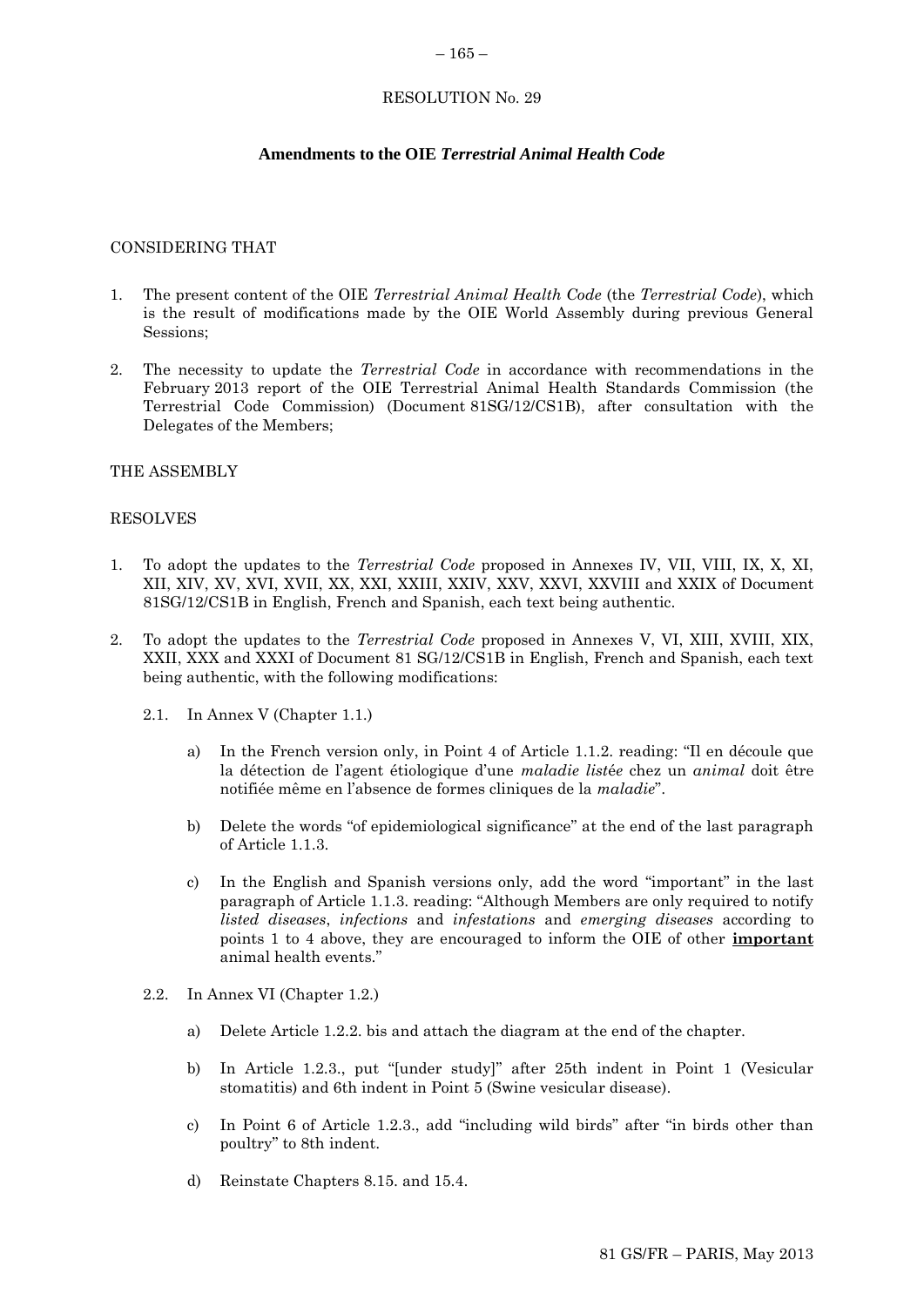2.3. In Annex XIII (Chapter 7.X.)

In Point 2 k) of Article 7.X.4., add "[under study]" at the end of the first paragraph.

2.4. In Annex XVIII (Chapter 8.13.)

In the Spanish version only, in Point 2 b) of Article 8.13.3., replace "auditors" with "personal".

- 2.5. In Annex XIX (Chapter 8.10.)
	- a) In Article 8.10.1. bis, delete "canine" in the title.
	- b) In Article 8.10.2., delete Point 4.
- 2.6. In Annex XXII (Chapter 9.4.)

In the Spanish version only, add "(ESCARABAJO DE LAS COLMENAS)" below the title.

- 2.7. In Annex XXX (Chapters 14.8. and 1.6.)
	- a) In Article 14.8.1., delete the 7th paragraph reading "A Member Country should not impose bans on the trade in domestic sheep and goat *commodities* in response to information on the presence of PPRV in other ruminants, provided that Article 14.8.3. is implemented".
	- b) In Article 14.8.2., delete Point 2.
	- c) Create new Article 14.8.16. as follows:

### **Recommendation for importation of fresh meat and meat products from sheep and goats**

*Veterinary Authorities* should require the presentation of an *international veterinary certificate* attesting that the entire consignment of *meat* comes from *animals* which:

- 1) showed no clinical signs of PPR within 24 hours before *slaughter*;
- 2) have been slaughtered in an approved *abattoir* and have been subjected to ante- and post-mortem inspections with favourable results.
- d) In the Spanish only, in Article 1.6.1.:
	- Change the 3rd sentence of the 1st paragraph, reading: "La OIE no publica la declaración de la situación sanitaria por los Miembros respecto de la encefalopatía espongiforme bovina, la **fiebre aftosa**, la peste bovina, la perineumonía contagiosa bovina, la peste equina, la peste de pequeños rumiantes y la peste porcina clásica."
	- Change Point 2, reading: "la ausencia de **fiebre aftosa**, con o sin *vacunación*, de la totalidad de su territorio o de una *zona* del mismo;"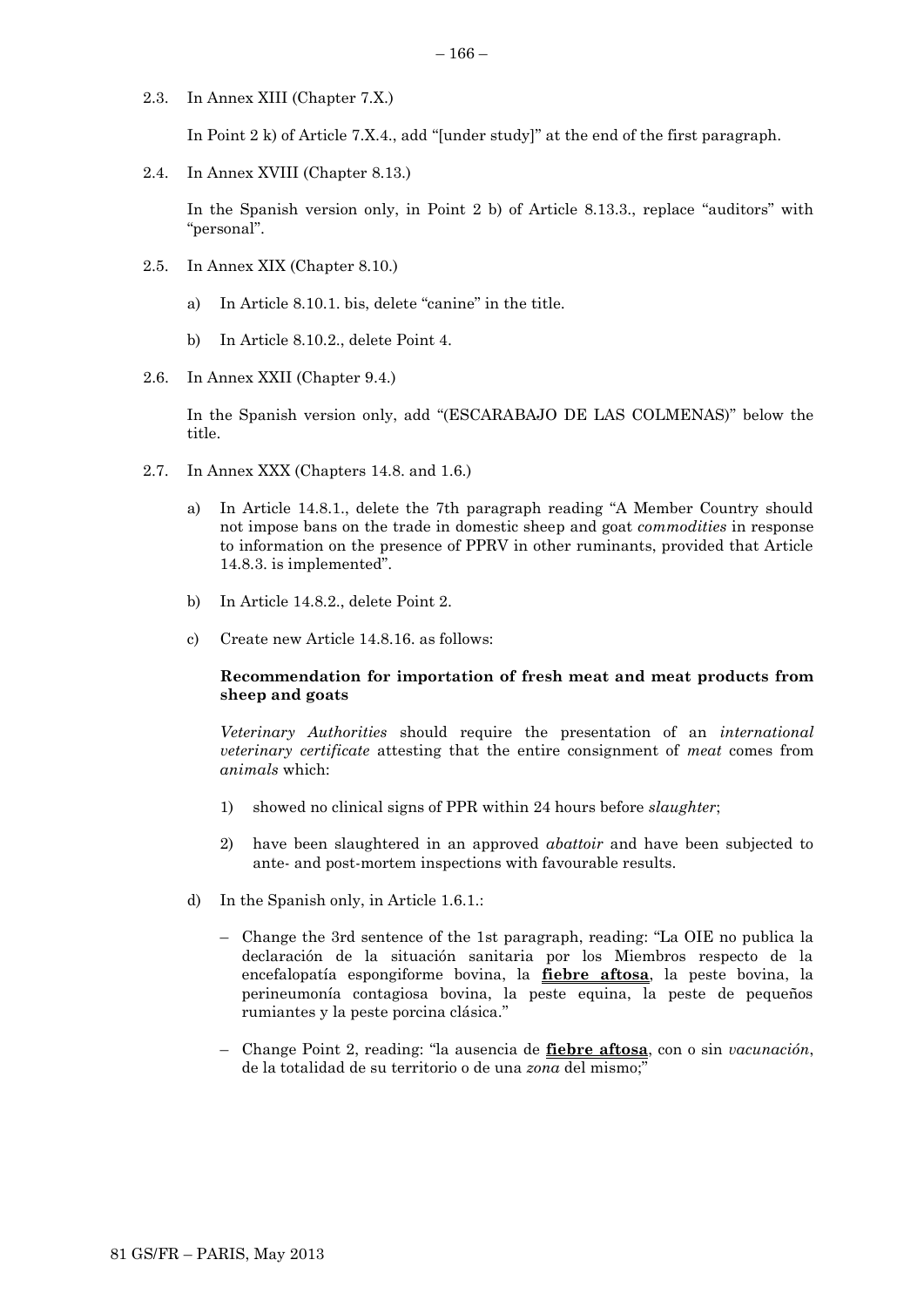- Change the 5th paragraph, reading: "El Miembro que solicite el reconocimiento oficial de su situación sanitaria deberá presentar al Departamento Científico y Técnico de la OIE un expediente con la información exigida en los Artículos 1.6.3. (para la EEB), 1.6.4. (para la **fiebre aftosa**), 1.6.5. (para la peste bovina), 1.6.6. (para la perineumonía contagiosa bovina), 1.6.7. (para la peste equina), 1.6.7.bis (para la peste de pequeños rumiantes), o 1.6.7. ter. (para la peste porcina clásica), según corresponda."
- 2.8. In Annex XXXI (Chapters 15.2. and 1.6.)

In Article 15.2.1., change Points 1 and 2 as follows:

1) A strain of CSFV (excluding vaccine strains) has been isolated from samples from a pig;

OR

- 2) viral antigen (excluding vaccine strains) has been identified, or viral ribonucleic acid (RNA) specific to a strain of CSFV has been demonstrated to be present, in samples from one or more pigs epidemiologically linked to a confirmed or suspected *outbreak* of CSF, or giving cause for suspicion of previous association or contact with CSFV, with or without clinical signs consistent with CSF;
- 3. To ask the Director General to publish the adopted texts in a revised edition of the *Terrestrial Code* with appropriate numbering and formatting.

 $\overline{\phantom{a}}$  , where  $\overline{\phantom{a}}$ 

 $-167-$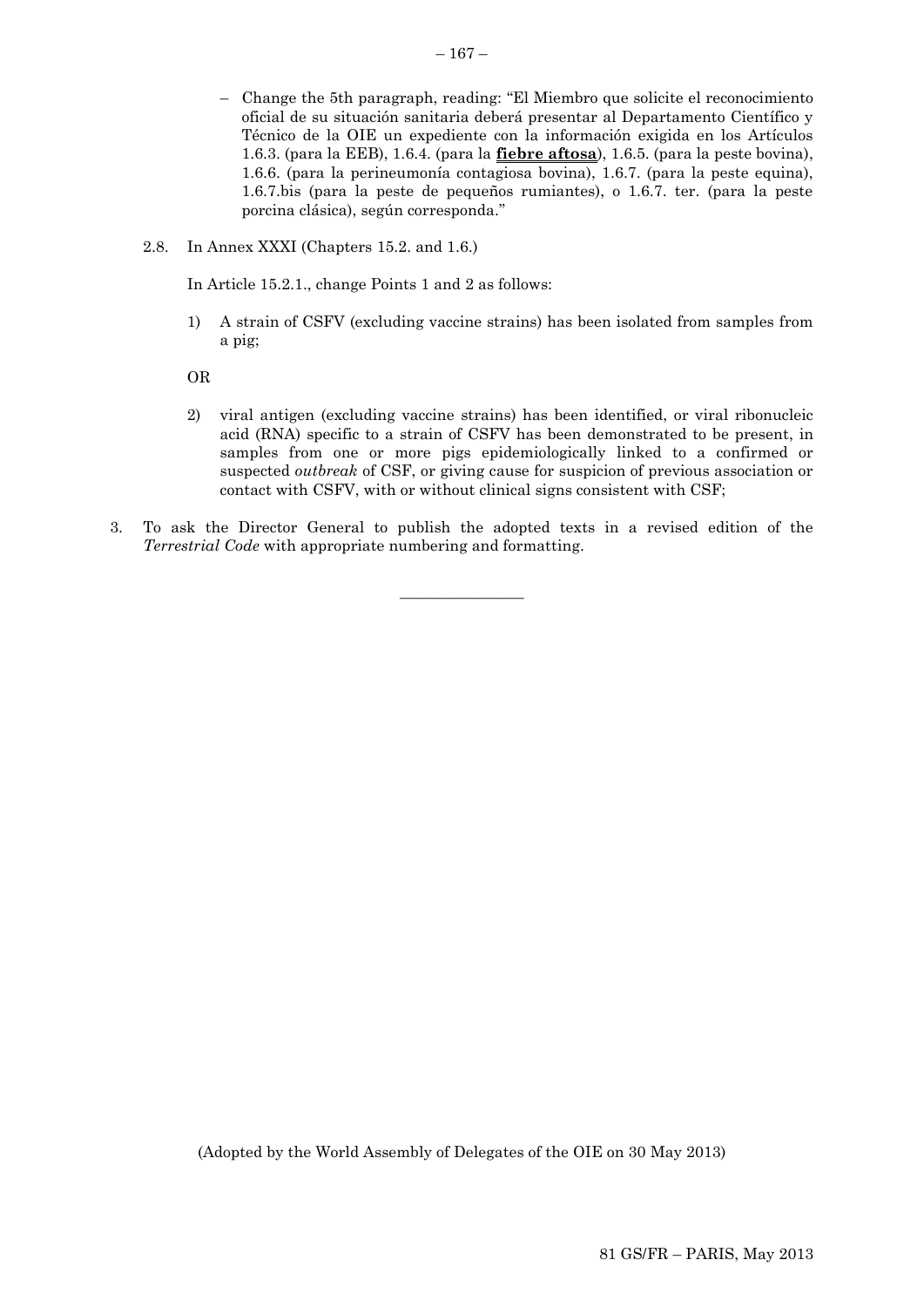#### <span id="page-45-0"></span> $-168-$

#### RESOLUTION No. 30

# **Procedures for Member Countries for the official recognition and maintenance of disease status of certain animal diseases or risk status of bovine spongiform encephalopathy (BSE) and for the endorsement of a national official control programme**

### CONSIDERING THAT

- 1. The OIE World Assembly of Delegates (Assembly) during the 62nd General Session adopted Resolution No. IX, 'Countries and zones that may be considered as free from foot and mouth disease (FMD)',
- 2. During the 63rd General Session, the Assembly adopted Resolutions No. XII, XIII and XIV describing the general procedure to update the list of FMD free countries and adding contagious bovine pleuropneumonia (CBPP) and rinderpest to the list of diseases for which status is officially recognised by the OIE in accordance to the relevant provisions of the *Terrestrial Animal Health Code* (*Terrestrial Code*),
- 3. During the 65th General Session, the Assembly adopted Resolution No. XII requiring that Member Countries with an official free status, either for the whole country or for zone(s), should confirm by official letter, in accordance with the relevant requirements of the *Terrestrial Code*, during the month of November of each year, that their official disease free status and the criteria by which that status was recognised have remained unchanged,
- 4. During the 65th General Sessions, the Assembly also adopted Resolution No. XVII delegating to the Scientific Commission for Animal Diseases (Scientific Commission) the authority to recognise, without further Assembly consultation, that a Member Country or zone has regained its previously recognised FMD free status following outbreaks that have been eradicated in accordance with the relevant provisions of the *Terrestrial Code,*
- 5. During the 67th General Session, the Assembly adopted Resolution No. XVI describing the general procedure to be followed by the OIE Member Countries wishing to achieve an officially recognised status according to the provisions of the relevant chapters of the *Terrestrial Code* and making official recognition contingent to a 60 day consultative period given to all Member Countries' Delegates,
- 6. During the 69th General Session, the Assembly adopted Resolution No. XV adding bovine spongiform encephalopathy (BSE) to the list of diseases for which risk status is officially recognised by the OIE,
- 7. During the 72th General Sessions, the Assembly adopted Resolution No. XXIV extending the authority of the Scientific Commission to recognise, without further Assembly consultation, that a Member Country or zone has regained its previously recognised disease free status following outbreaks that have been eradicated or its risk level for BSE in accordance with the relevant provisions of the *Terrestrial Code* to the other diseases included in the procedure of official status recognition*,*
- 8. During the 75th General Session, the Assembly approved the addition of Article 2.2.10.7. to the *Terrestrial Code* allowing a Member Country to establish an FMD *containment zone* for the purpose of minimising the impact of an outbreak of FMD on an entire free country or zone,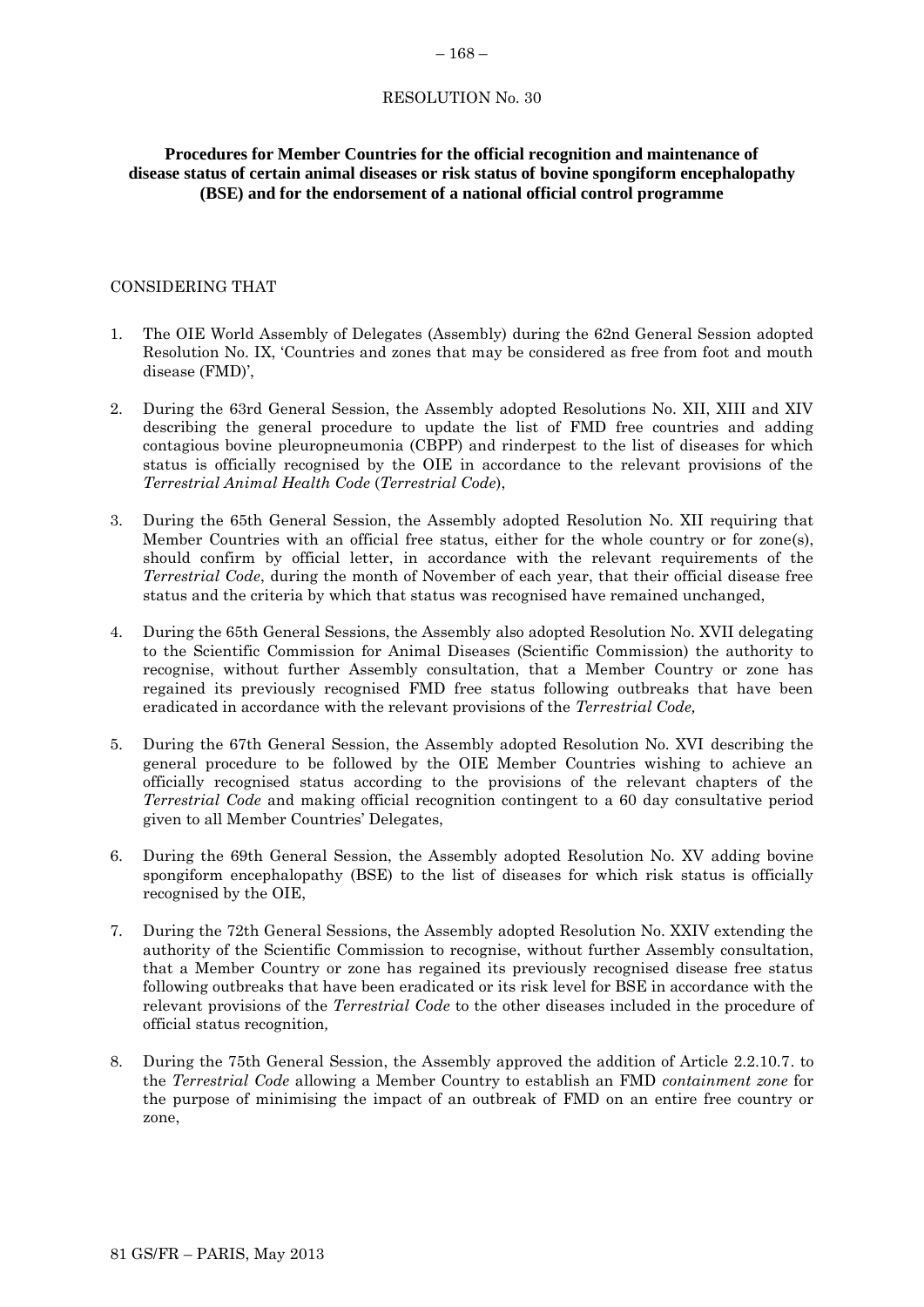- 9. During the 76th General Session, the Assembly adopted Resolution No. XXII compiling and updating the procedures that Member Countries should follow to achieve recognition and maintenance of official status of certain animal diseases,
- 10. During the 79th General Session, the Assembly adopted Resolution No. 18 declaring global freedom of rinderpest and Resolution No. 26 deciding to suspend the duties of Member Countries to annually confirm rinderpest free status,
- 11. During the 79th General Session, the Assembly also adopted Resolutions Nos. 19 and 26 establishing the endorsement by the OIE of an official control programme for FMD being in compliance with the provisions of the Chapter on FMD in the *Terrestrial Code*,
- 12. During the 79th General Session, the Assembly noted that an explanatory document outlining the standard operating procedures for official disease status evaluations had been compiled by the OIE Headquarters for the benefit of Member Countries and the document was published and kept up-to-date on the OIE website,
- 13. During the 80th General Session, the Assembly adopted Resolution No. 19 adding African horse sickness (AHS) to the list of diseases for which status is officially recognised by the OIE in accordance to the relevant provisions of the *Terrestrial Code,*
- 14. During the 80th General Session, the Assembly also adopted Resolution No. 25 updating the procedures that Member Countries should follow to achieve recognition and maintenance of official status of certain animal diseases, or endorsement of an official control programme for FMD,
- 15. During the 80th General Session, the Assembly also adopted Resolution No. 26 updating the rules on the financial obligations due by Member Countries applying for the official recognition or re-instatement of disease status of certain animal diseases and for the endorsement of a national official control programme,
- 16. During the 81st General Session, the Assembly adopted Resolution No. 29 adding classical swine fever (CSF) and peste des petits ruminants (PPR) to the list of diseases for which status is officially recognised by the OIE and establishing the endorsement by the OIE of an official control programme for PPR in accordance to the relevant provisions of the *Terrestrial Code*,
- 17. Information published by the OIE is derived from declarations made by the OIE Delegate of Member Countries. The OIE is not responsible for publication or maintenance of Member Countries' disease status based on inaccurate information or non-reporting of changes in epidemiological status or other significant events subsequent to the time of initial declaration.

### THE ASSEMBLY

# DECIDES

1. That the OIE Member Countries wishing to be officially recognised and listed for a specific status for AHS, CBPP, CSF, FMD, PPR and risk status for BSE or for the endorsement of its official control programme for FMD and PPR have to provide documented evidence that they comply with the disease specific provisions of the *Terrestrial Code* for the recognition for disease status or official control programme as well as the specific guidelines contained in disease specific questionnaires and the general provisions for *Veterinary Services* as outlined in Chapters 1.1., 1.6., 3.1. and 3.2. of the *Terrestrial Code.*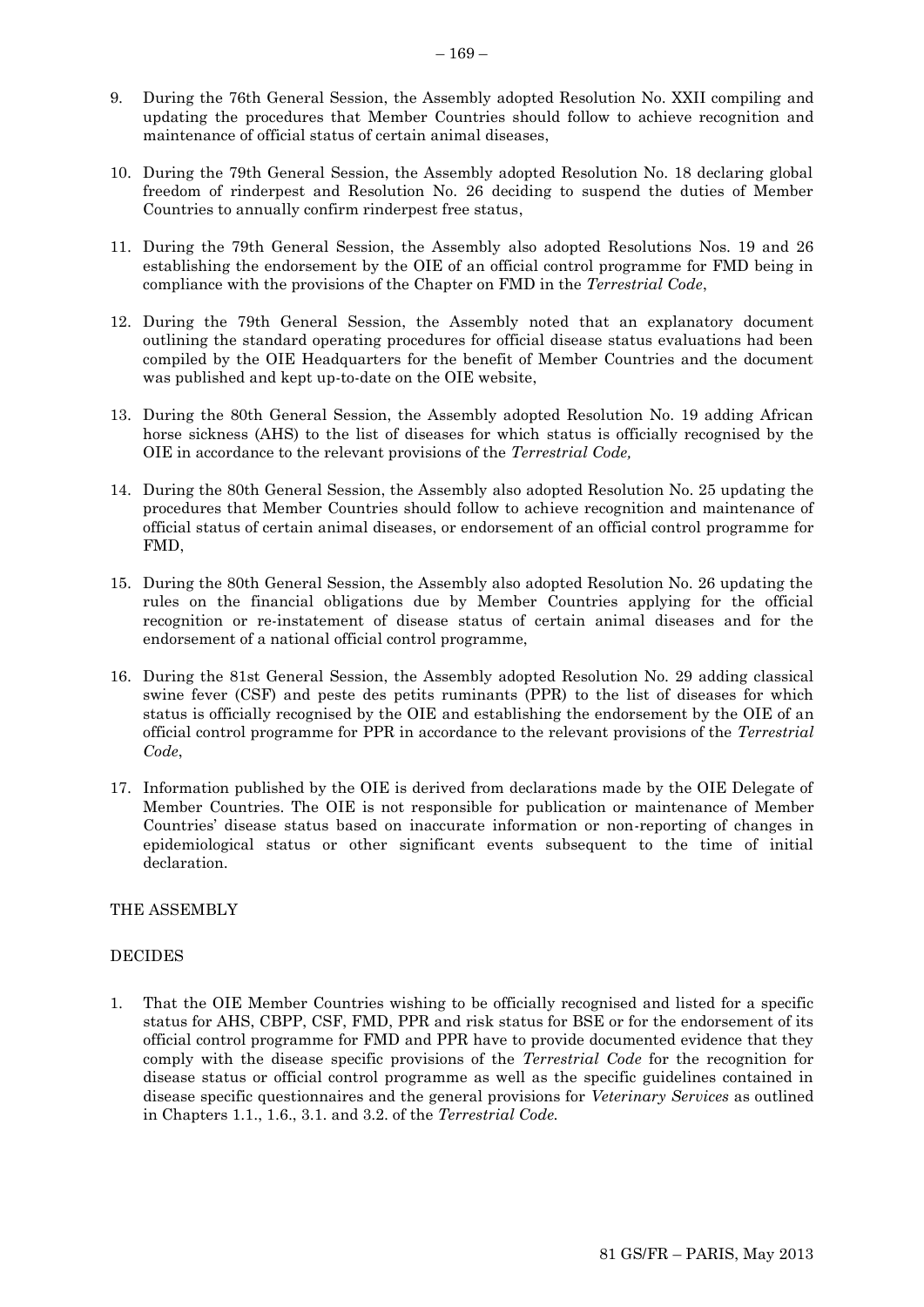- 2. That the OIE will evaluate the applications for the recognition of CSF status beginning from the annual cycle May 2014 – May 2015.
- 3. That the Scientific Commission, following the evaluation of documented evidence provided by a Member Country for the recognition or reinstatement of a specific disease status or endorsement of an official control programme for FMD or PPR, may request, in consultation with the Director General of the OIE, a mission of experts to the applicant Member Country to verify compliance by that Member Country with the provisions of the *Terrestrial Code* for the control of that particular disease.
- 4. That the Scientific Commission, following the allocation of a specific disease status, a BSE risk status or endorsement of an official control programme for FMD or PPR, may request, in consultation with the Director General of the OIE, a mission of experts to the Member Country to monitor the maintenance of the allocated disease or risk status and to verify continuous compliance by that Member Country with the provisions of the *Terrestrial Code* for the control of that particular disease.
- 5. That in the event of the application for an official status to be assigned to a new zone adjacent to another zone having already the same official status, the Delegate should indicate, in writing to the Director General, whether the new zone is being merged with the adjoining zone to become one enlarged zone, and, if the two zones remain separate, provide details on the control measures to be applied for the maintenance of the status of the separate zones and particularly on the identification and movement of animals between the two zones of the same status in accordance with Chapter 4.3. of the *Terrestrial Code*.
- 6. That the recognition by the Assembly of the disease status or BSE risk status of a Member Country or the endorsement of its official control programme for FMD or PPR following the recommendation made by the Scientific Commission is contingent upon a 60 day consultative period by all Member Countries' Delegates for all new disease status recognitions, changes in the category of disease free status or disease risk status as specified in the *Terrestrial Code,*  changes in the boundaries of an existing free zone, and endorsement of official control programme for FMD or PPR.
- 7. To delegate to the Scientific Commission the authority to recognise, without further Assembly consultation, that a Member Country or a zone within its territory has regained its previously recognised disease status following outbreaks or infections as appropriate, in accordance with the relevant provisions of the *Terrestrial Code.*
- 8. To delegate to the Scientific Commission the authority to recognise, without further Assembly consultation, the reinstatement of the free status of a zone outside a *containment zone* on evaluation of documented evidence provided by that Member Country that a *containment zone* has been established in accordance with the provisions of the *Terrestrial Code*.
- 9. To delegate to the Scientific Commission the authority, without further Assembly consultation, to confirm or reject the maintenance of the allocated BSE risk status of a Member Country or a same zone following a report of a change in the epidemiological situation by the Delegate of the Member Country.
- 10. That a Member Country can maintain its recognised disease status, its recognised BSE risk status or the OIE endorsement of its official control programme for FMD or PPR, provided that the Delegate submits, during the month of November of each year, a letter to the Director General of the OIE providing the relevant information as prescribed in the *Terrestrial Code* and that the Scientific Commission is satisfied that the requirements of the *Terrestrial Code* continue to be met.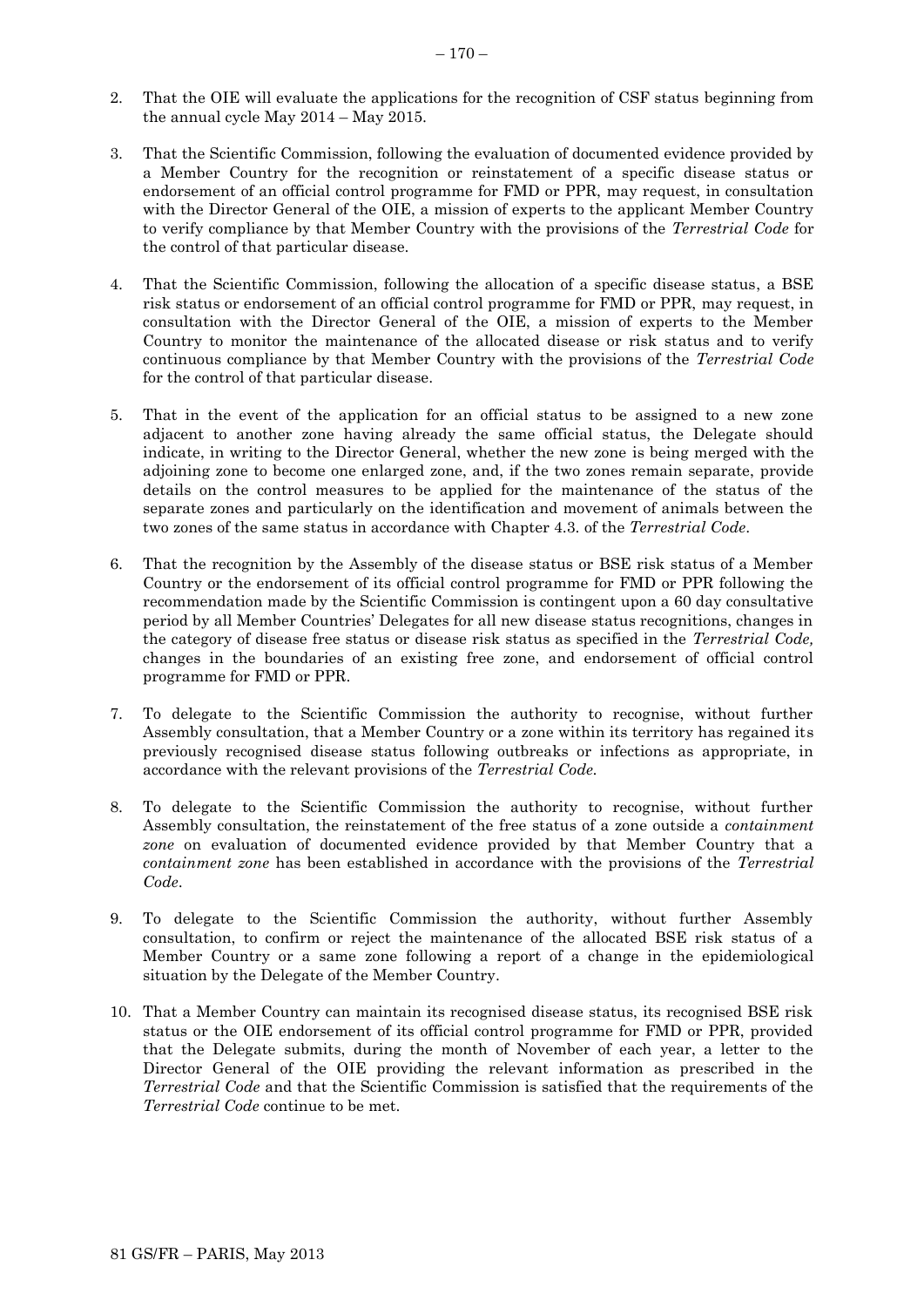- 11. That when a Member Country having an officially recognised disease status or an endorsed official control programme for FMD or PPR has failed to comply with the conditions for maintenance of this status or endorsement as prescribed in the *Terrestrial Code,* it is deleted from the list of officially recognised Member Countries or zones presented yearly to the Assembly for adoption.
- 12. That a Member Country having been deleted from the list mentioned in the previous paragraph should apply again for recognition of the lost disease status or endorsement of the official control programme for FMD or PPR by re-submitting documented evidence to the Director General for evaluation by the Scientific Commission.
- 13. That the Delegates of Member Countries should document and clarify aspects of *Veterinary Services* and the specific animal health situation in non-contiguous territories covered by the same Veterinary Authority when submitting new applications for official recognition of disease status.
- 14. That financial participation of Member Countries to the cost of official recognition and endorsement procedures is determined by a specific Resolution.

 $\overline{\phantom{a}}$  , where  $\overline{\phantom{a}}$ 

15. This Resolution No. 30 cancels and replaces Resolution No. 25 of the 80th General Session.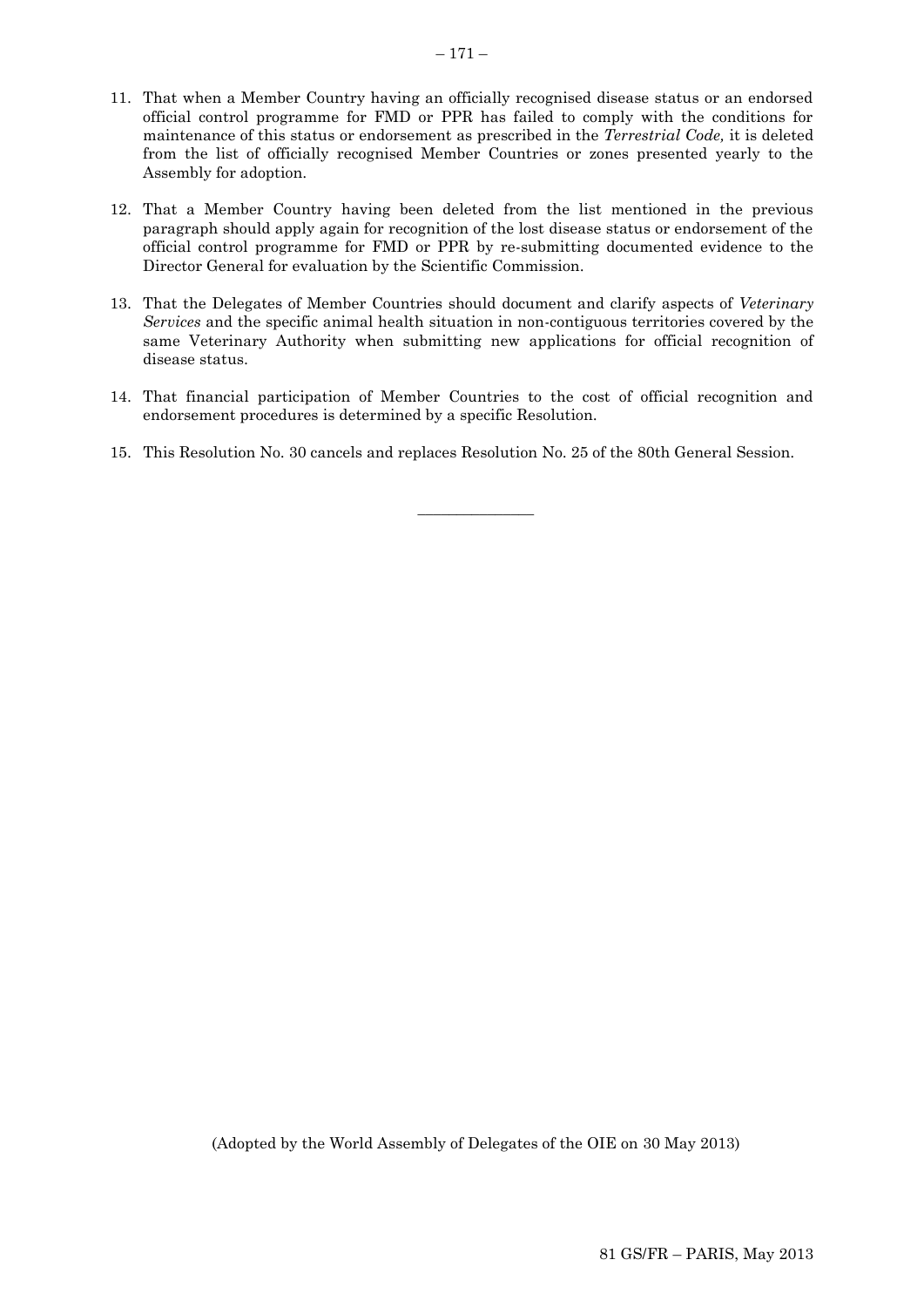# <span id="page-49-0"></span>RESOLUTION No. 31

# **First addendum to Resolution No. 26 of 24 May 2012 "The cost to be covered by Member Countries applying for the official recognition or re-instatement of disease status of certain animal diseases and for the endorsement of a national official control programme for foot and mouth disease"**

# CONSIDERING THAT

- 1. The OIE World Assembly of Delegates (Assembly) during the 80th General Session adopted Resolution No. 26 updating the rules on the financial obligations due by Member Countries applying for the official recognition or re-instatement of disease status of certain animal diseases and for the endorsement of a national official control programme,
- 2. During the 81st General Session, the Assembly adopted Resolution No. 29 adding peste des petits ruminants (PPR) to the list of diseases for which status is officially recognised by the OIE and establishing the endorsement by the OIE of an official control programme for PPR, in accordance to the relevant provisions of the *Terrestrial Code*.

# THE ASSEMBLY

### DECIDES

- 1. The full amount for each evaluation of PPR status or for the endorsement of an official control programme for PPR will be required only when a Member Country applies for the first time for recognition of status , for either the entire country or for one or several zones within the country, or for endorsement of an official control programme for PPR.
- 2. The full amount for PPR is five thousand Euros (5,000  $\epsilon$ ), irrespective of whether the application for evaluation is for a Member Country's whole national territory or only for one or several zones within the Member Country's territory. The full amount for endorsement of an official control programme for PPR is two thousand Euros (2,000 €).
- 3. For subsequent additional applications possibly submitted for PPR (e.g. recognition of an additional zone, merging of zones or recovery of status along with enlargement of the zone under consideration) or for endorsement of an official control programme for PPR (in the event of the OIE having withdrawn its endorsement due to non-compliance with commitments relating to the initial recognition of the programme), only half of the initial amount will be charged.
- 4. In the event of the resubmission of an application for endorsement of an official control programme for PPR by a Member Country whose previous application was rejected, only a quarter of the amount mentioned in Article 2 will be charged.
- 5. The cost of a possible OIE mission to a Member Country related to official disease status or official control programme needs to be defrayed by the Member Country concerned.
- 6. This Resolution No. 31 complements Resolution No. 26 adopted at the 80th General Session, which remains in force.

(Adopted by the World Assembly of Delegates of the OIE on 30 May 2013)

 $\overline{\phantom{a}}$  , where  $\overline{\phantom{a}}$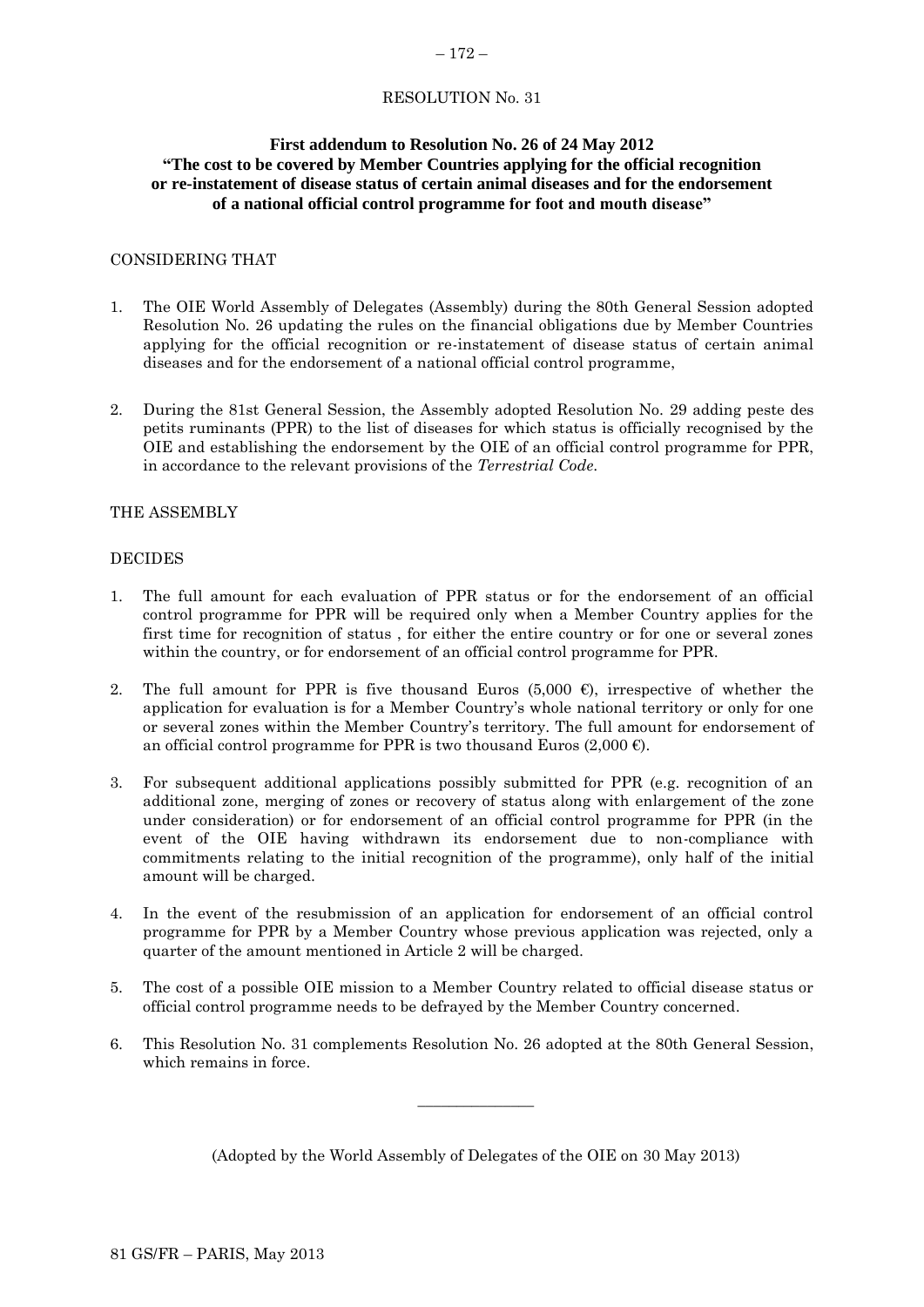#### <span id="page-50-0"></span>– 173 –

# RESOLUTION No. 32

# **Designation of OIE Reference Centres**

### CONSIDERING THAT

- 1. The OIE's *Basic Texts* provide the Terms of Reference, designation criteria, and internal rules for OIE Reference Centres, which comprise Reference Laboratories and Collaborating Centres,
- 2. The Terms of Reference of each of the four elected OIE Specialist Commissions include the responsibility to examine applications from Member Countries relating to the designation of new OIE Reference Centres with activities corresponding to the Commission's area of expertise,
- 3. All OIE Reference Centres applications are assessed by the appropriate OIE Specialist Commission using standardised criteria that include: the institution's ability, capacity and readiness to provide services; the scientific and technical standing of the institution concerned at the national and international levels; the quality of its scientific and technical leadership including internationally recognised expertise; the institution's prospective stability in terms of personnel, activity and funding; and the technical and geographical relevance of the institution and its activities to OIE's programme priorities,
- 4. Details of the applicant institutions that have been assessed by a Specialist Commission are published in the report of the meeting of the Commission,
- 5. All Reference Laboratory applications are endorsed by the OIE Council, and all Collaborating Centre applications are assessed by the corresponding Regional Commission and endorsed by the OIE Council,
- 6. Article 4 of the Internal Rules for OIE Reference Centres states that "Applications endorsed by the Council shall be presented to the Assembly for approval",
- 7. Proposals for a major change in an OIE Reference Centre follow the same procedure,

### THE ASSEMBLY

#### RESOLVES

To designate the following new OIE Reference Centres and add them to the list of OIE Reference Centres (available on the OIE web site):

#### OIE *Collaborating Centre for Animal Welfare and Livestock Production Systems*

A tri-national consortium formed by the Universidad Nacional Autónoma de México, Facultad de Medicina Veterinaria y Zootecnia, México D.F., MEXICO and the current OIE Collaborating Centre at Instituto de Ciencia Animal, Universidad Austral de Chile, Facultad de Ciencias Veterinarias, Valdivia, CHILE and Instituto de Biociencias, Facultad de Veterinaria, Universidad de la República O del Uruguay, Montevideo, URUGUAY.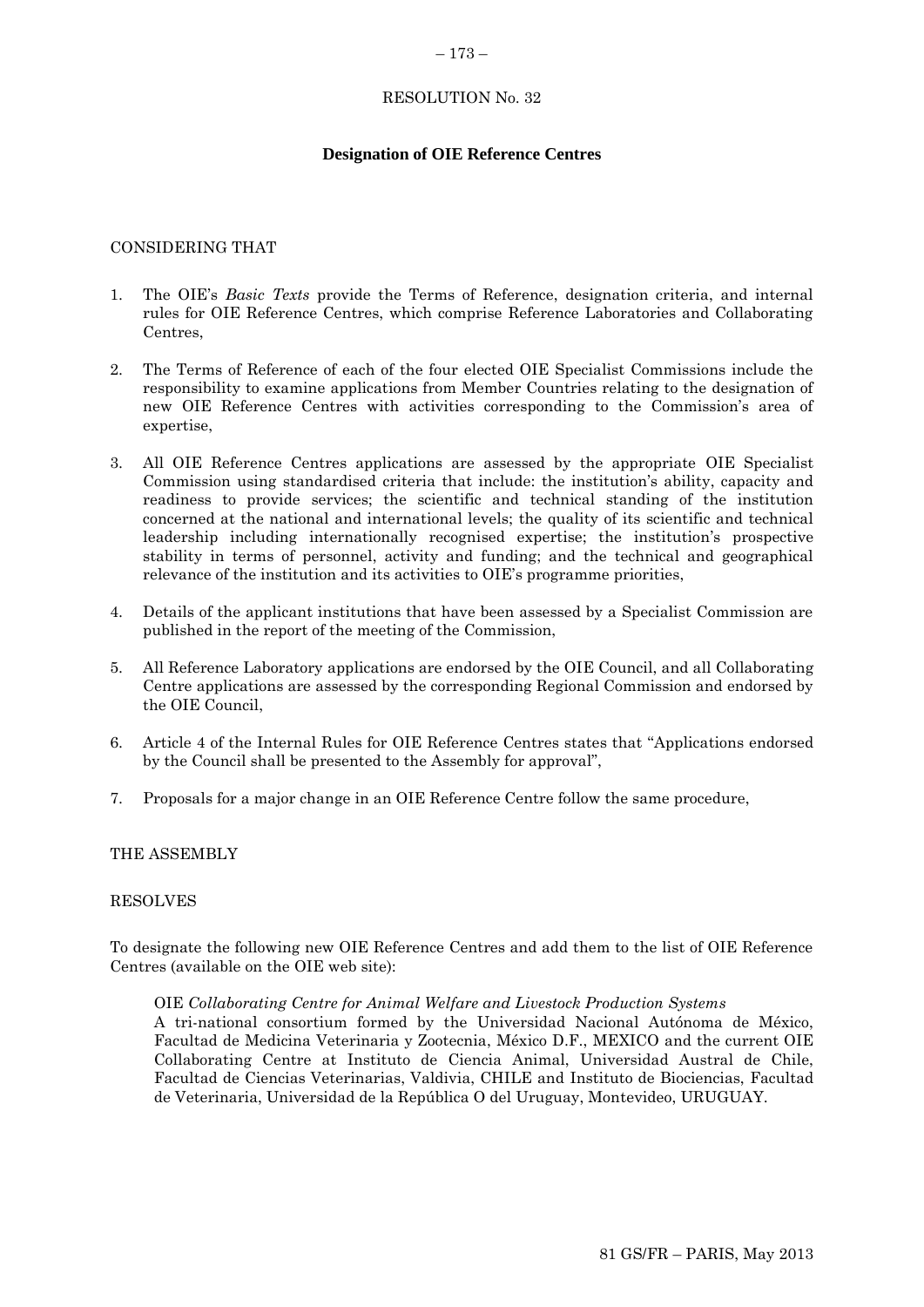#### OIE *Collaborating Centre for Cell Cultures*

Istituto Zooprofilattico Sperimentale della Lombardia e dell'Emilia Romagna (IZSLER), Brescia, ITALY.

OIE *Collaborating Centre for Laboratory Animal Welfare and Science* Institute for Laboratory Animal Research, National Academy of Sciences, Washington, DC, UNITED STATES OF AMERICA.

#### OIE *Collaborating Centre for Quality Control of Veterinary Vaccines* African Union Pan African Veterinary Vaccine Centre (AU-PANVAC), Debre-Zeit, ETHIOPIA.

OIE *Collaborating Centre for Veterinary Epidemiology and Public Health* EpiCentre and the mEpiLab, Massey University, Palmerston North, NEW ZEALAND.

### OIE *Reference Laboratory for Foot and mouth disease* Istituto Zooprofilattico Sperimentale della Lombardia e dell'Emilia Romagna (IZSLER), Brescia, ITALY.

#### OIE *Reference Laboratory for Japanese encephalitis*

Rabies Research Laboratory, Division of Viral Disease, Animal and Plant Quarantine Agency (QIA), Ministry of Agriculture, Food and Rural Affairs (MAFRA), Gyeonggi-do, KOREA (REP. OF).

#### OIE *Reference Laboratory for Ovine theileriosis*

Lanzhou Veterinary Research Institute, Chinese Academy of Agricultural Sciences (CAAS), Vector and Vector-borne Diseases Control Laboratory (VVBDC), Gansu Province, CHINA (PEOPLE'S REP. OF).

#### OIE *Reference Laboratory for Q fever*

Anses (Agence nationale de sécurité sanitaire de l'alimentation, de l'environnement et du travail), Laboratoire de Sophia-Antipolis, Unité de Pathologie des Ruminants, Sophia-Antipolis, FRANCE.

### OIE *Reference Laboratory for Swine influenza*

Animal Health and Veterinary Laboratories Agency (AHVLA), Weybridge, UNITED KINGDOM.

### OIE *Reference Laboratory for Swine streptococcosis*

Nanjing Agricultural University (NAU), Branch of Swine Streptococcosis Diagnostic Laboratory (BSSDL), Jiangsu Province, CHINA (PEOPLE'S REP. OF).

 $\overline{\phantom{a}}$  ,  $\overline{\phantom{a}}$  ,  $\overline{\phantom{a}}$  ,  $\overline{\phantom{a}}$  ,  $\overline{\phantom{a}}$  ,  $\overline{\phantom{a}}$  ,  $\overline{\phantom{a}}$  ,  $\overline{\phantom{a}}$  ,  $\overline{\phantom{a}}$  ,  $\overline{\phantom{a}}$  ,  $\overline{\phantom{a}}$  ,  $\overline{\phantom{a}}$  ,  $\overline{\phantom{a}}$  ,  $\overline{\phantom{a}}$  ,  $\overline{\phantom{a}}$  ,  $\overline{\phantom{a}}$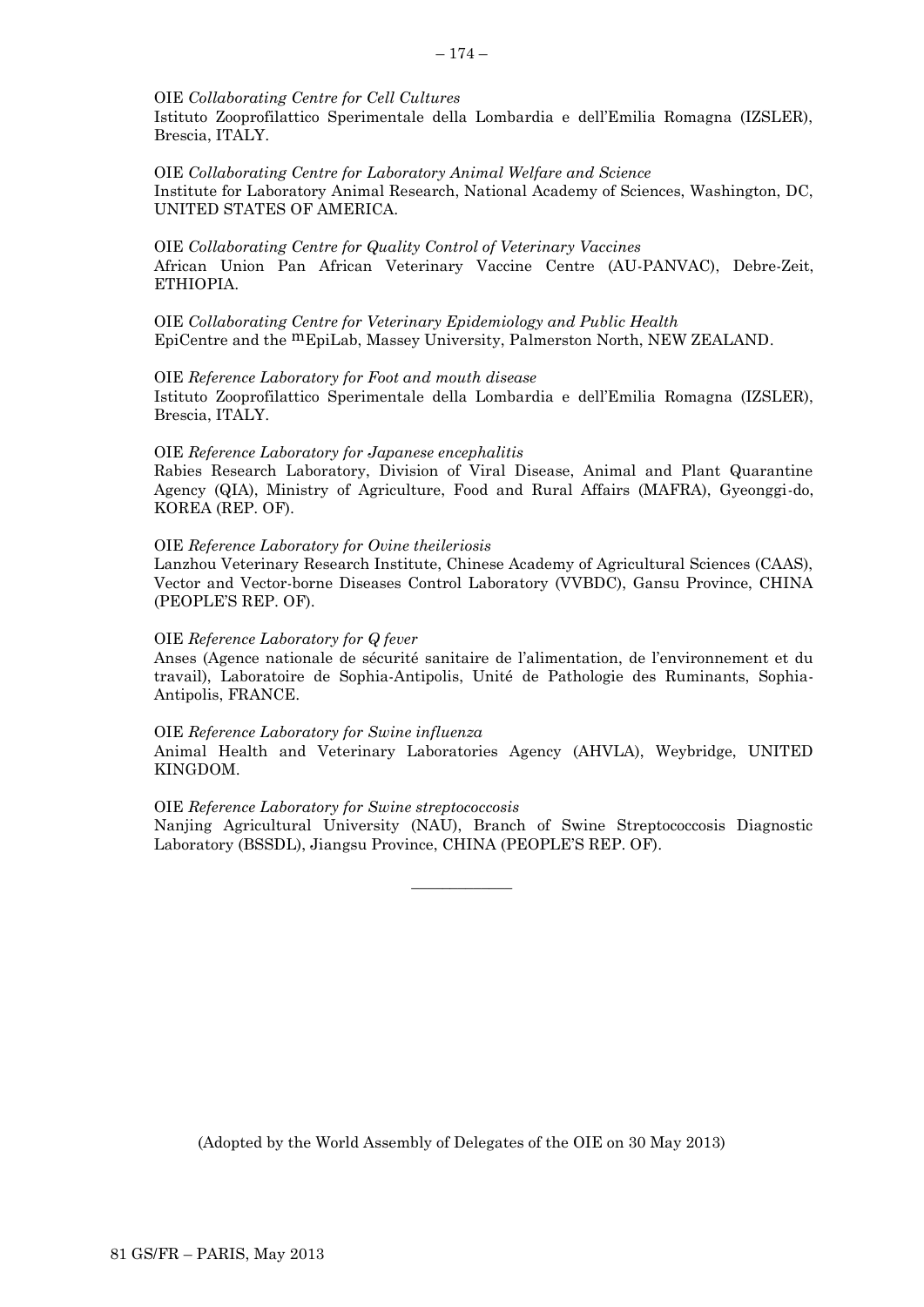#### <span id="page-52-0"></span> $-175-$

# RESOLUTION No. 33

# **Withdrawal of OIE Reference Centres**

### CONSIDERING THAT

- 1. The principal mandate of an OIE Reference Laboratory is to function as a world reference centre of expertise on designated pathogens or diseases; the principal mandate of an OIE Collaborating Centre is to function as a world centre of research, expertise, standardisation of techniques and dissemination of knowledge on a specialty,
- 2. The network of OIE Collaborating Centres and Reference Laboratories constitutes the core of OIE's scientific expertise and excellence; the on-going contribution of these institutes to the OIE work ensures, in particular, that the standards, guidelines and recommendations developed by the Specialist Commissions, adopted and published by the OIE are scientifically sound and up-to-date,
- 3. All OIE Reference Centre applications are assessed by the appropriate OIE Specialist Commission using standardised criteria that include: the institution's ability, capacity and readiness to provide services; the scientific and technical standing of the institution concerned at the national and international levels; the quality of its scientific and technical leadership including internationally recognised expertise; the institution's prospective stability in terms of personnel, activity and funding; and the technical and geographical relevance of the institution and its activities to OIE's programme priorities,
- 4. All Reference Laboratory applications are endorsed by the OIE Council, and all Collaborating Centre applications are accepted by the corresponding Regional Commission and endorsed by the OIE Council; all applications endorsed by the Council shall be presented to the Assembly for approval,
- 5. The OIE has made significant investment and effort to bring increased rigour to the approval and maintenance of OIE Reference Centre status to ensure the highest standards of services to OIE Member Countries,
- 6. Article 9 of the Internal Rules for OIE Reference Centres states that 'The Reference Centre may revoke the designation at any time',
- 7. Article 9 of the Internal Rules for OIE Reference Centres further states that 'The designation shall be withdrawn if the Reference Centre fails to comply with the provisions of the Terms of Reference and the present Rules. In such cases, the Director General of the OIE, after consulting an appropriate Specialist Commission, proposes the withdrawal to the World Assembly of Delegates',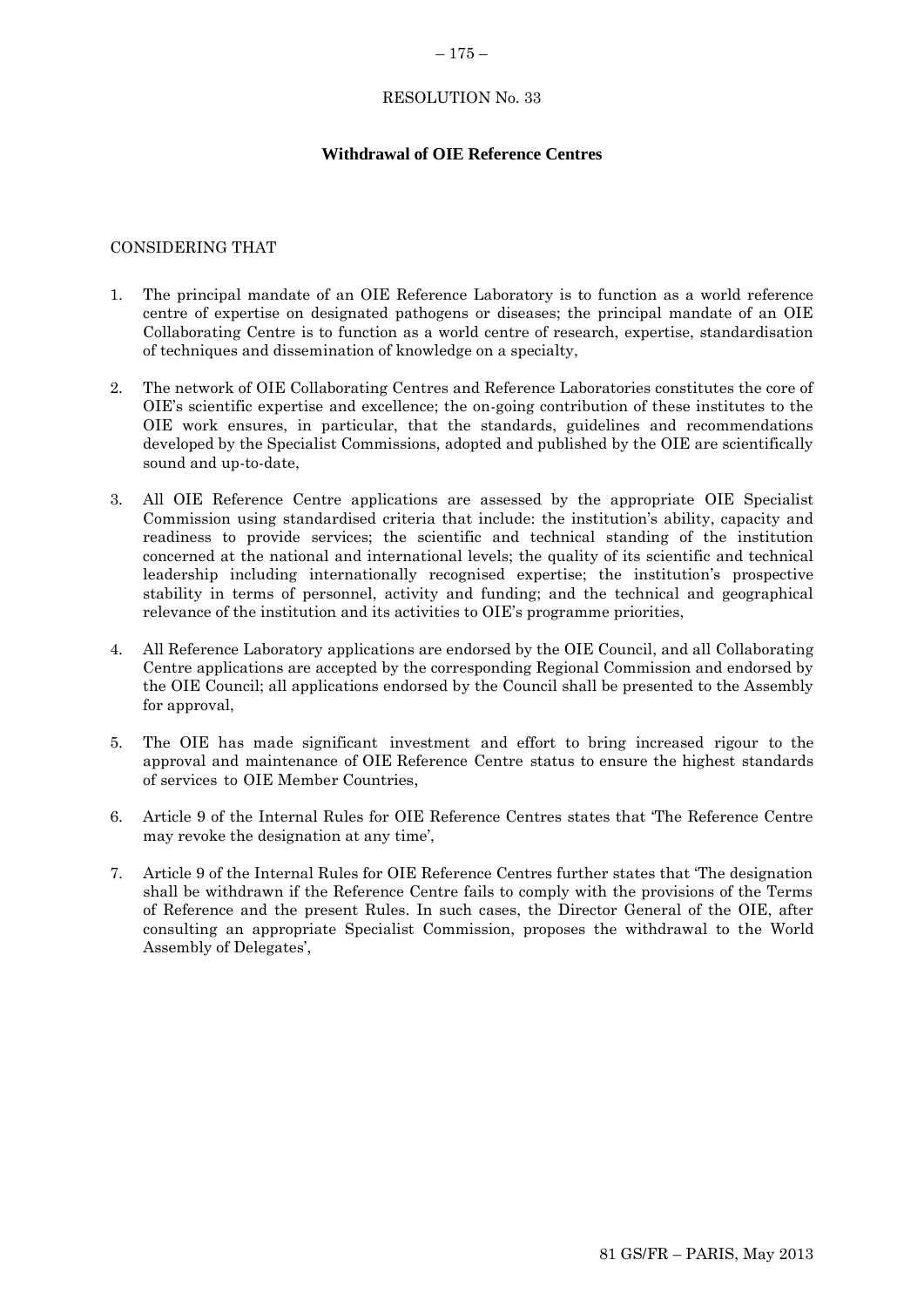# THE ASSEMBLY

#### RESOLVES

To withdraw the following Reference Centre after advice of the Aquatic Animal Health Standards Commission and opinion of the Council and in agreement with the OIE Delegate of the country of location and remove it from the list of OIE Reference Centres (available on the OIE web site):

 $\overline{\phantom{a}}$  , where  $\overline{\phantom{a}}$ 

#### OIE *Reference Laboratory for Infectious Salmon Anaemia*

Atlantic Veterinary College, Department of Pathology and Microbiology, Faculty of Veterinary Medicine, University of Prince Edward Island, CANADA.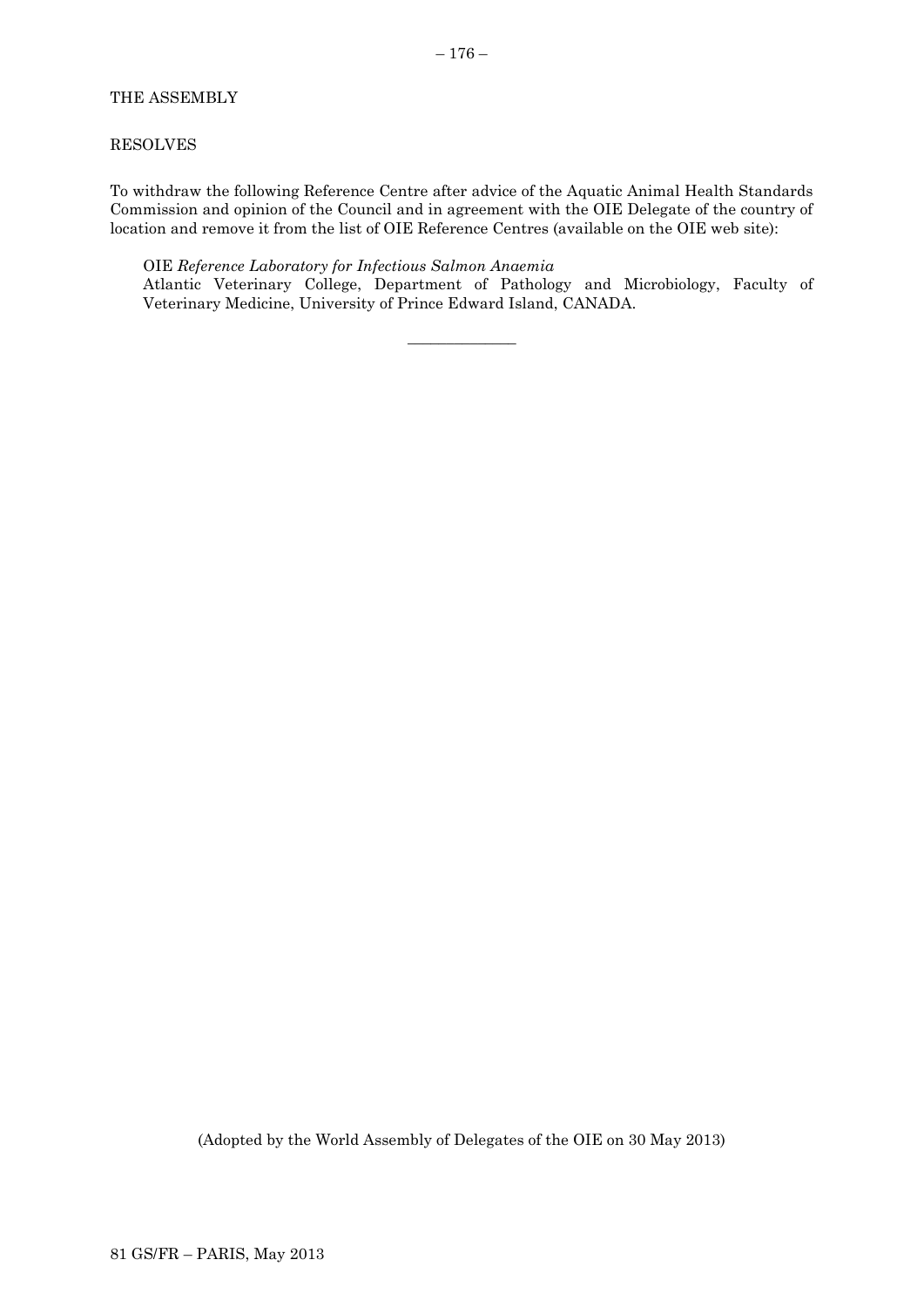#### <span id="page-54-0"></span> $-177-$

# RESOLUTION No. 34

# **Replacement of OIE designated Experts at OIE Reference Laboratories**

#### CONSIDERING

- 1. That Article 7 of the Internal Rules for OIE Reference Centres states that '… the OIE Expert is responsible for the implementation of the technical aspects of the Terms of Reference and may delegate specific responsibilities to other experts on an *ad hoc* basis. Experts associated with OIE Reference Centres exercise their function within the rules applicable to OIE Experts'.
- 2. That the OIE designated Expert at an OIE Reference Laboratory is selected on examination by the relevant Specialist Commission of his or her curriculum vitae that includes documented proof of international recognition of his or her expertise, e.g. publications in peer-reviewed journals, awards, membership in high-profile academic boards, etc.,
- 3. The need to ensure continuity in the implementation of technical aspects of the Terms of Reference of Reference Laboratories by the high-level expert designated to this effect,
- 4. That the Council decided, at its meeting of 2–4 October 2012, that any proposal to replace the already designated OIE Expert at a Reference Laboratory must be submitted by the head of the establishment to the Director General through the OIE Delegate of the country of location,

### THE ASSEMBLY

### RESOLVES

- 1. To delegate to the Council the authority to approve, on behalf of the World Assembly of Delegates, the replacement of OIE designated Experts at existing OIE Reference Laboratories, provided that the nominations submitted by the head of the Reference Laboratory through the OIE Delegate of the country of location have been examined and endorsed by the relevant OIE Specialist Commission.
- 2. To request the Director General to update the list of OIE Reference Laboratories, including the newly designated OIE Experts, and publish it online without delay, subsequent to a decision of the Council.

 $\overline{\phantom{a}}$  , where  $\overline{\phantom{a}}$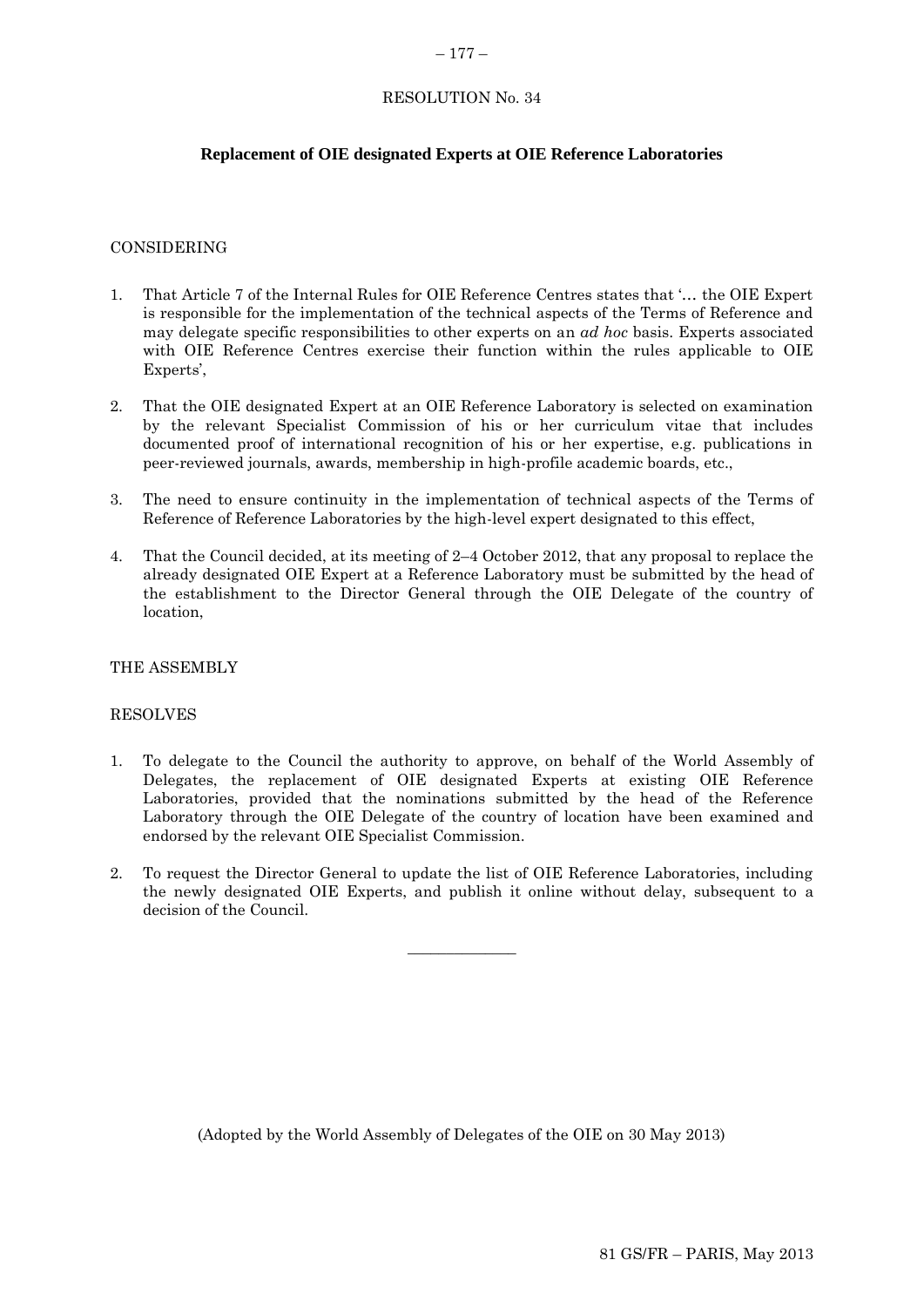#### <span id="page-55-0"></span> $-178-$

# RESOLUTION No. 35

# **Modern approaches and the use of new technologies for the control and eradication of aquatic and terrestrial animal diseases that fully consider animal welfare and minimise the impact on food security**

### CONSIDERING THAT

- 1. Developments in science and technology will continue to provide opportunities to improve animal and public health and welfare while reducing economic losses to animal producers and enhancing food security,
- 2. Technologies now available to the global animal health community and their rapid evolution are changing the way animal diseases are detected, predicted, controlled and eradicated,
- 3. OIE Member Countries reported high interest in implementation of new technologies,
- 4. Compared to most non-zoonotic diseases, zoonotic diseases as well as their relevant food safety issues are rated significantly higher for the development and implementation of new technologies,
- 5. OIE Member Countries reported the highest needs for technical capacity building such as disease risk assessments, disease transmission modeling, molecular epidemiology techniques, DIVA compatible vaccines, nucleic acid-based tests for confirmation and high potency vaccines,
- 6. OIE Member Countries reported limitations to implementing technological advancements include lack of infrastructure or resources (scientific, technical and/or financial), lack of scientific evidence, and lack of national validation and OIE recognition,
- 7. The OIE develops and updates standards and guidelines addressing new technologies through its standard process for adoption of new chapters in the OIE *Codes* and *Manuals*,
- 8. There was interest by OIE Member Countries in more rapid validation and incorporation of new technologies into standards and guidelines*,*

### THE ASSEMBLY

### RECOMMENDS THAT

1. The OIE evaluates opportunities for a more rapid validation and incorporation of new technologies into OIE animal health standards and guidelines in parallel with conventional technologies.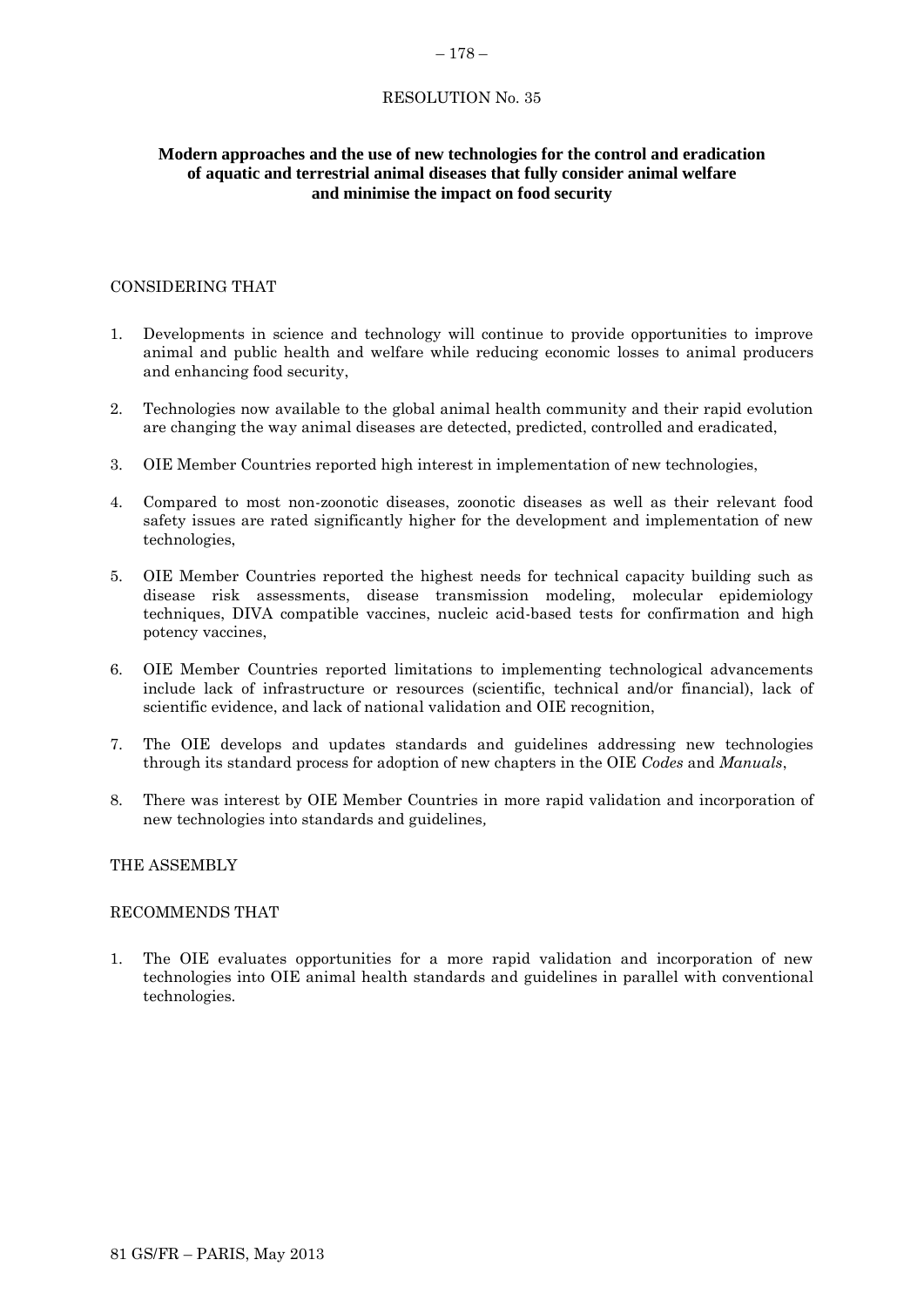- 2. The OIE, through its Twinning Programme, Reference Centres and other partnering initiatives, continues and expands training and capacity building in the development, validation and implementation of new technologies with special emphasis on disease risk assessments, disease transmission modelling, molecular epidemiology techniques, DIVA compatible vaccines, nucleic acid-based tests for confirmation and high potency vaccines.
- 3. The OIE continues to support National Veterinary Services through the application of the OIE PVS (Performance of Veterinary Services) Pathway, including the PVS Evaluation, and identify where additional emphasis may be needed on the implementation of new technologies that provide the opportunity to enhance animal health, animal welfare, food safety and food security.
- 4. The OIE continues to promote validation of diagnostic tests, including new diagnostic technologies, through its procedure for registration of diagnostic kits certified fit for a specific purpose.
- 5. The OIE and OIE Member Countries continue to work closely in a 'One Health' approach with public health and environmental authorities to develop risk-based and disease-specific guidance incorporating new technologies as appropriate to assist in the decision-making processes regarding the use of animals for human consumption in zoonotic disease situations.
- 6. The Director General, in conjunction with OIE's Reference Centres, Specialist Commissions, Working Groups and *ad hoc* Groups, addresses the challenges and opportunities to Member Countries' Veterinary Services posed by the use of new technologies and their incorporation in disease management strategies.
- 7. The OIE works with its Member Countries, food industries and animal health industries to provide effective communication of risks and benefits in order to support public acceptance of new technologies including vaccines.

 $\overline{\phantom{a}}$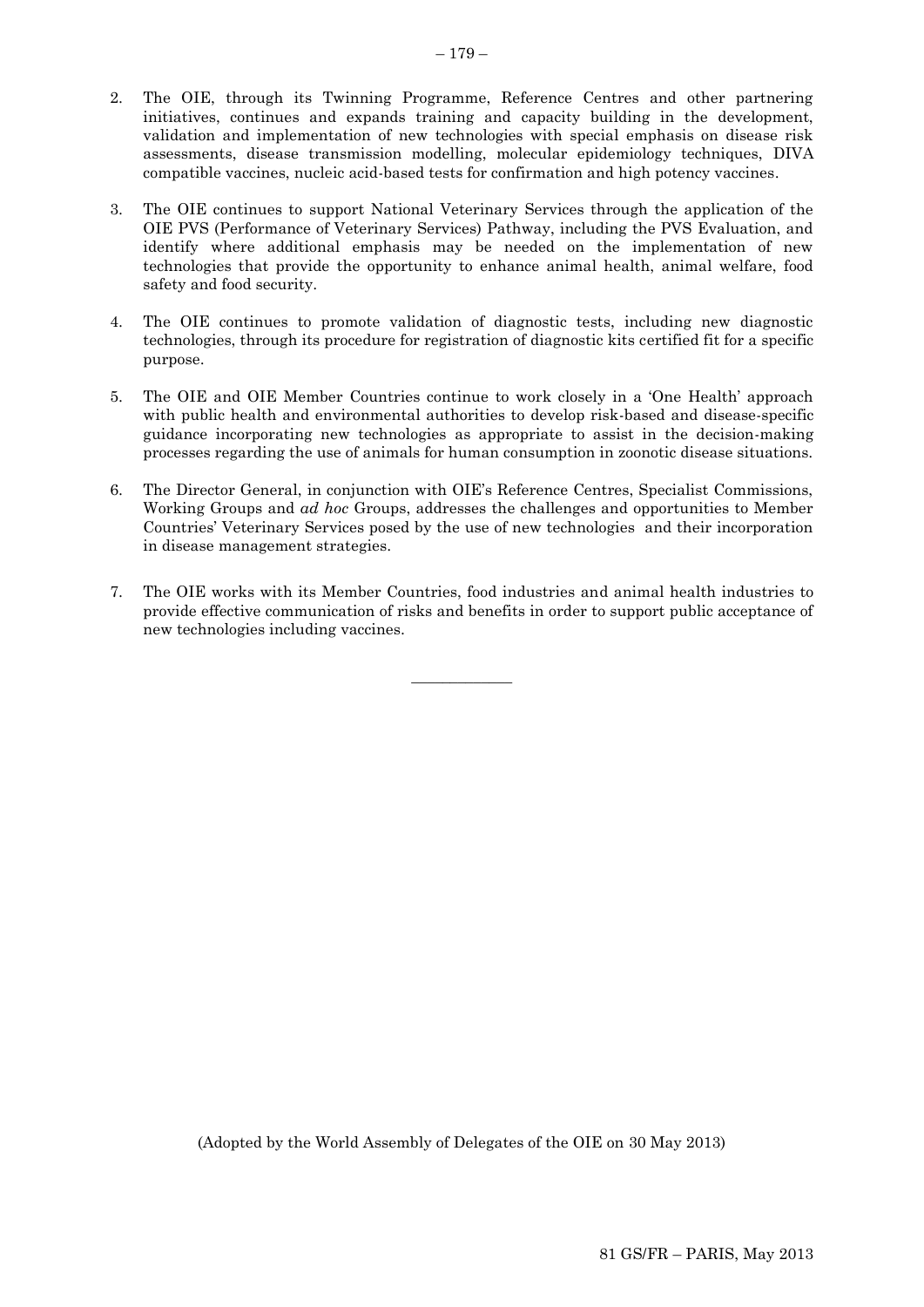# <span id="page-57-0"></span>RESOLUTION No. 36

# **Benefits and challenges posed by the worldwide expansion of equestrian events – new standards for the population of competition horses and equine disease free zones in countries**

# CONSIDERING THAT

- 1. The OIE has published standards for equine diseases that relate primarily to permanent importation,
- 2. The growth and socio-economic benefits of the sub-population of high health, high performance horses engaging in international competitions not requiring permanent importation is significant,
- 3. There are requests from a number of countries and industries to elaborate standards for high health, high performance horses to facilitate their temporary and safe international movements,
- 4. A number of challenges exist for certain countries due to inconsistent approaches to the regulatory and biosecurity matters relating to high health, high performance horses,
- 5. To facilitate these safe international movements globally, the Fédération Équestre International (FEI) and the OIE have signed a collaboration agreement,
- 6. The International Federation of Horseracing Authorities (IFHA) agrees with this approach and collaborates with the OIE,
- 7. FEI and IFHA have well-established management arrangements, including health requirements, for competition horses which provide a sound basis for the development of new standards for temporary international movement,
- 8. Practical and learning experiences from major international events such as the Sydney and Beijing (which were held in Hong Kong) Equestrian Olympics and Paralympics, as well as the 2010 Asian Games in Conghua, the PR China, indicate that Equine Disease Free Zones approaches can be very successful,
- 9. The OIE has established a representative *ad hoc* Group on International Horse Movements for Equestrian Sport, which will draw on relevant animal health and industry expertise as required, to propose to the OIE Specialist Commissions relevant recommendations that will complement existing standards,
- 10. OIE policy supports the elaboration of new or revised standards for submission to the OIE World Assembly provided they are scientifically based, endorsed by relevant elected Specialist Commissions, and the process is transparent and democratic,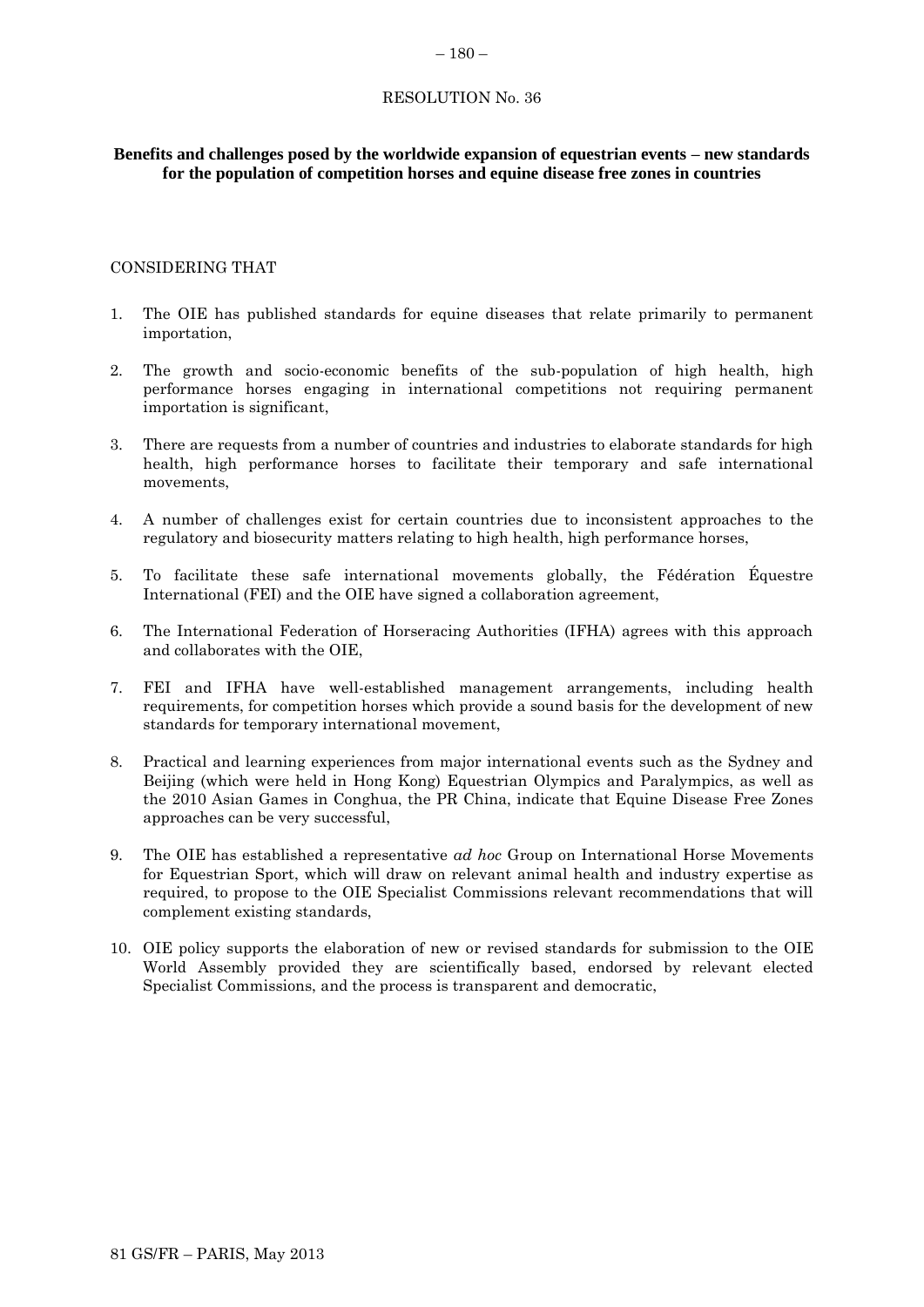# THE ASSEMBLY

#### RECOMMENDS THAT

- 1. The OIE develop standards for adoption by the World Assembly and guidelines relating to the temporary international movements of a specific sub-population of high health, high performance competition horses, ensuring protection of animal health and welfare.
- 2. The OIE and OIE Member Countries re-affirm the critical importance of Veterinary Services and other relevant competent regulatory authorities necessary to ensure compliance with OIE standards and guidelines to facilitate safe international movement in horses.
- 3. OIE Member Countries agree that specific performance indicators be developed for horse movement control within the PVS framework.
- 4. The OIE and OIE Member Countries support and encourage cooperative working relationships between governments, relevant equine industry members and other stakeholders as required for safe international movements of competition horses.
- 5. The Director General and OIE Member Countries note the clear success that the current OIE-FEI public-private partnership (PPP) provides at the global level and support the further development of PPP approaches.

 $\overline{\phantom{a}}$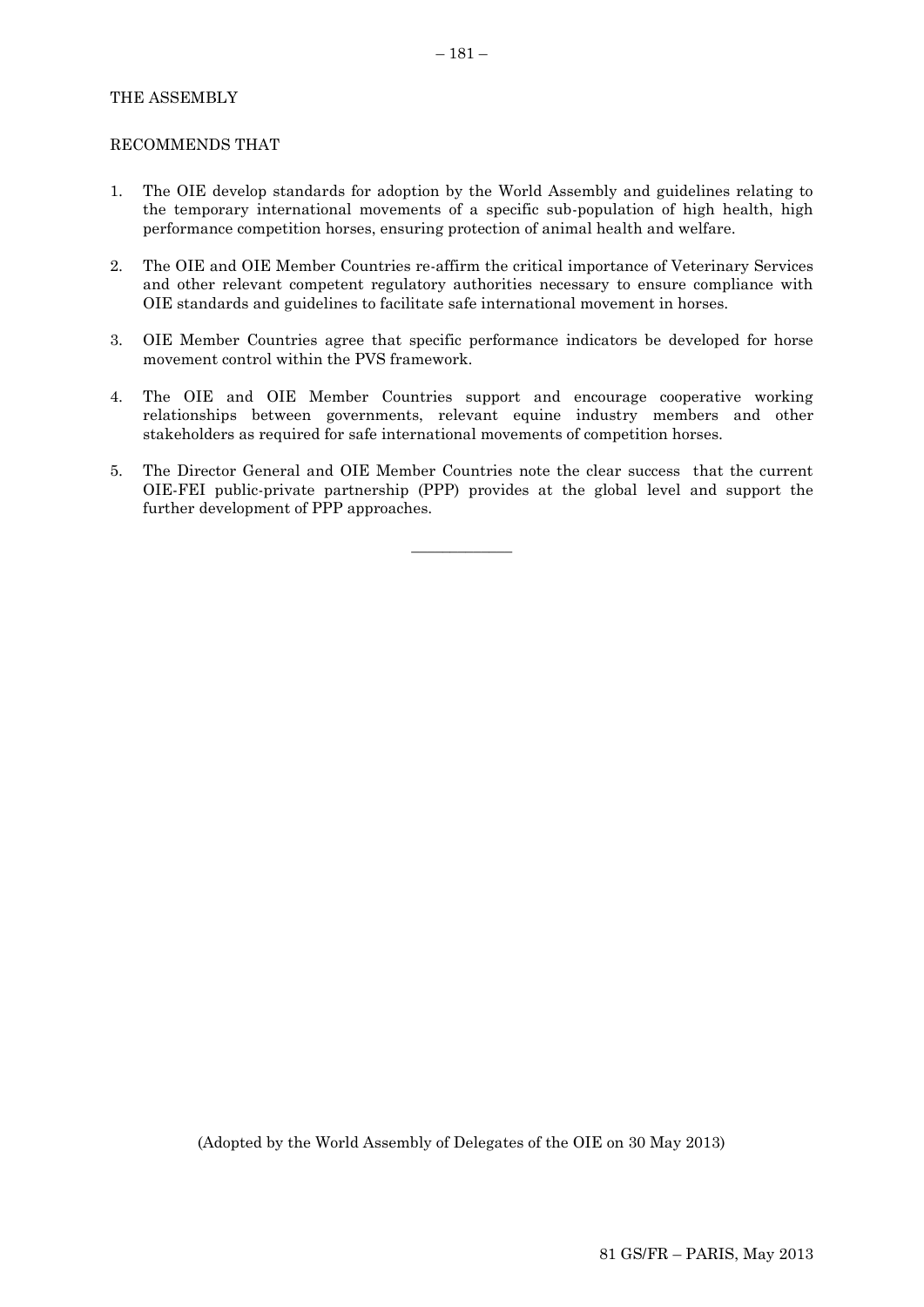# <span id="page-59-0"></span>RESOLUTION No. 37

# **Agreement between the World Organisation for Animal Health (OIE) and the International Federation of Horseracing Authorities (IFHA)**

# CONSIDERING

That it is desirable, in the general interest of all concerned, that cooperation be established between the World Organisation for Animal Health (OIE) and the International Federation of Horseracing Authorities (IFHA),

The Agreement between the OIE and the IFHA that was approved following the deliberations of the Council on 24 May 2013 (81 SG/21),

THE ASSEMBLY

DECIDES

To approve the terms of this Agreement and its signature by the Director General on behalf of the OIE.

 $\overline{\phantom{a}}$  , where  $\overline{\phantom{a}}$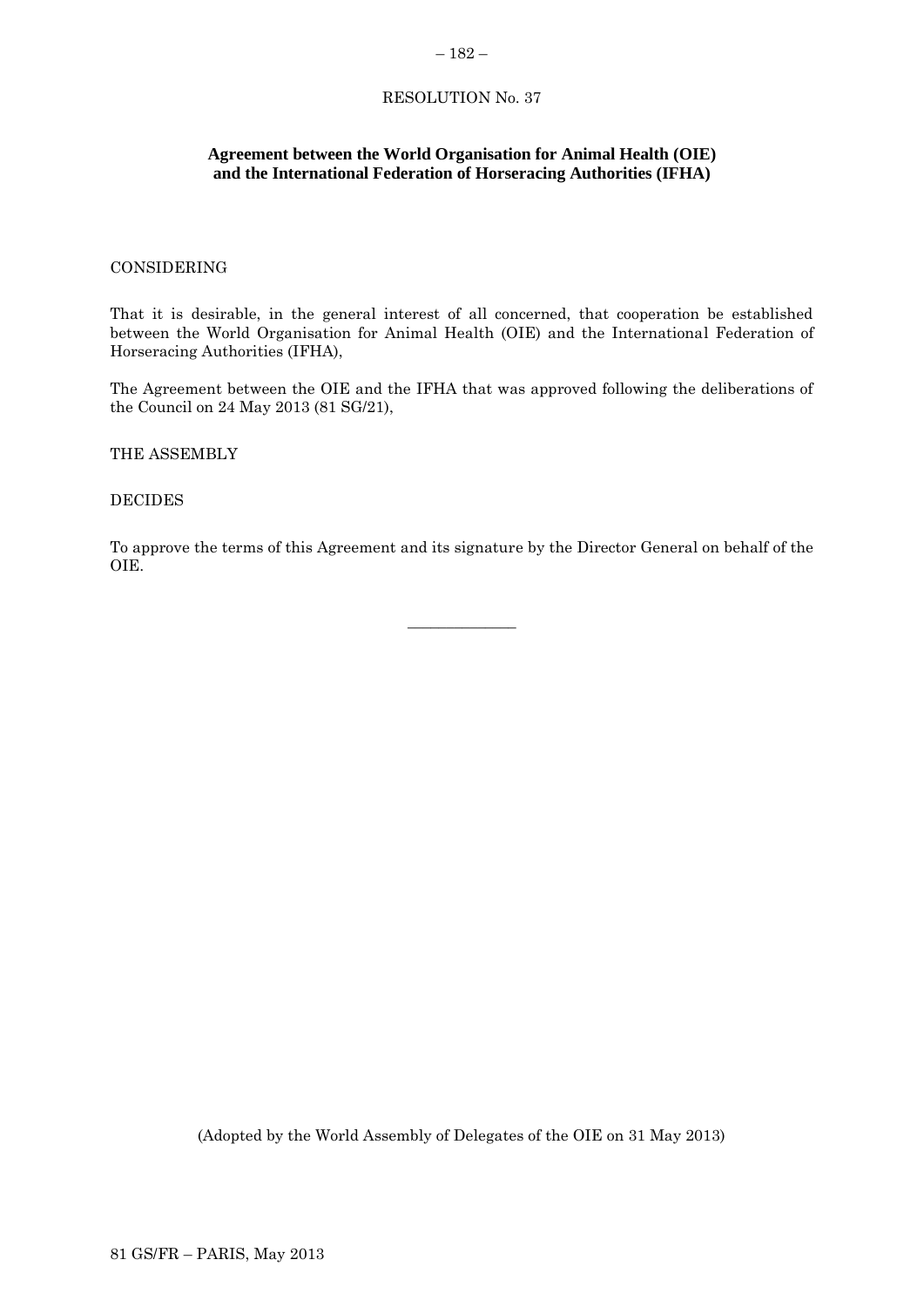#### <span id="page-60-0"></span>– 183 –

# RESOLUTION No. 38

# **Agreement between the World Organisation for Animal Health (OIE) and the Pan African Tsetse and Trypanosomiasis Eradication Campaign (AU-PATTEC)**

### CONSIDERING

That it is desirable, in the general interest of all concerned, that cooperation be established between the World Organisation for Animal Health (OIE) and the Pan African Tsetse and Trypanosomiasis Eradication Campaign (AU-PATTEC),

The Agreement between the OIE and the AU-PATTEC that was approved following the deliberations of the Council on 24 May 2013 (81 SG/22),

THE ASSEMBLY

### DECIDES

To approve the terms of this Agreement and its signature by the Director General on behalf of the OIE.

 $\overline{\phantom{a}}$  , where  $\overline{\phantom{a}}$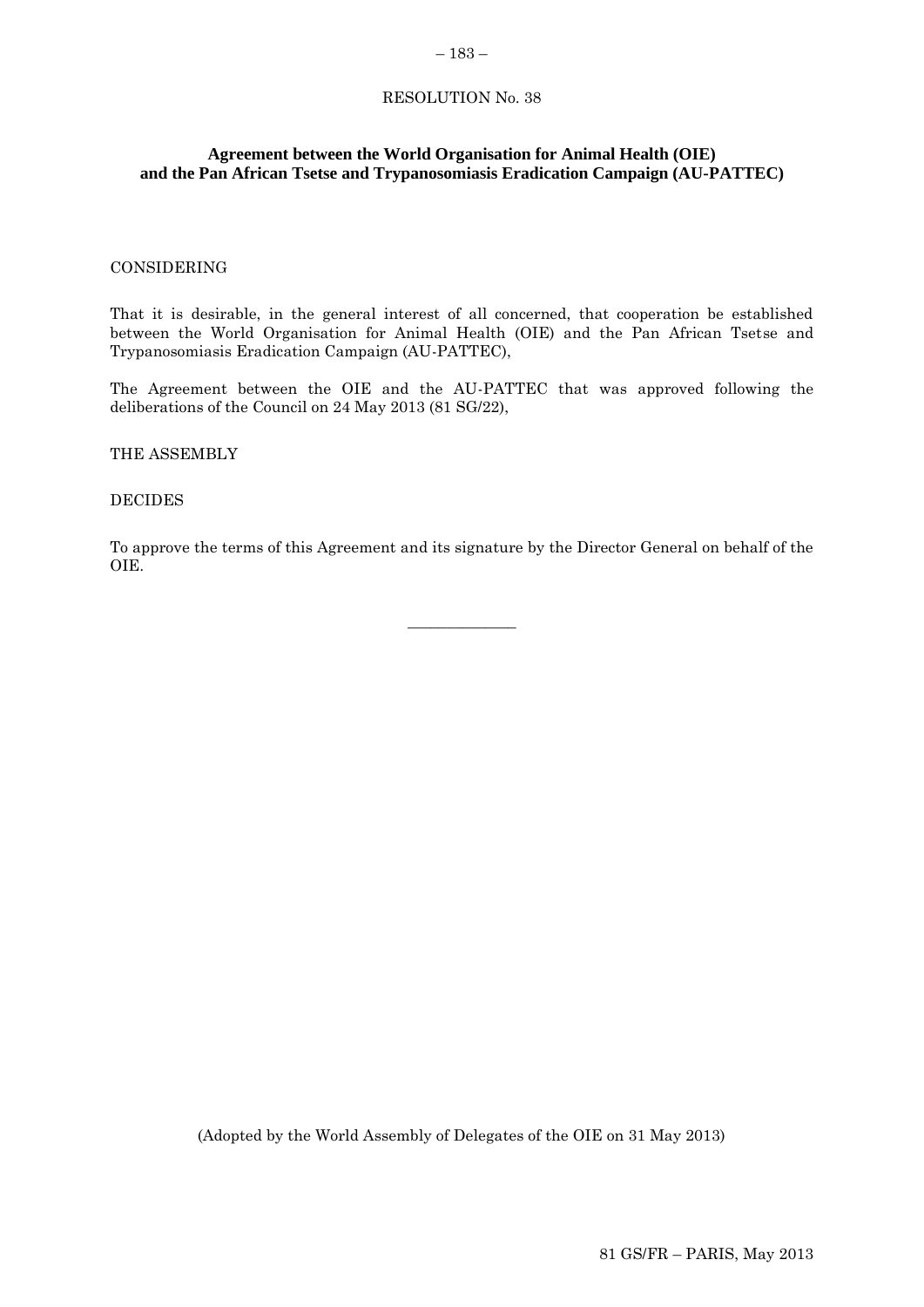## <span id="page-61-0"></span>– 184 –

# RESOLUTION No. 39

# **Agreement between the World Organisation for Animal Health (OIE) and the World Farmers' Organisation (WFO)**

# CONSIDERING

That it is desirable, in the general interest of all concerned, that cooperation be established between the World Organisation for Animal Health (OIE) and the World Farmers' Organisation (WFO),

The Agreement between the OIE and the WFO that was approved following the deliberations of the Council on 4 October 2012 (81 SG/23),

THE ASSEMBLY

DECIDES

To approve the terms of this Agreement and its signature by the Director General on behalf of the OIE.

 $\overline{\phantom{a}}$  , where  $\overline{\phantom{a}}$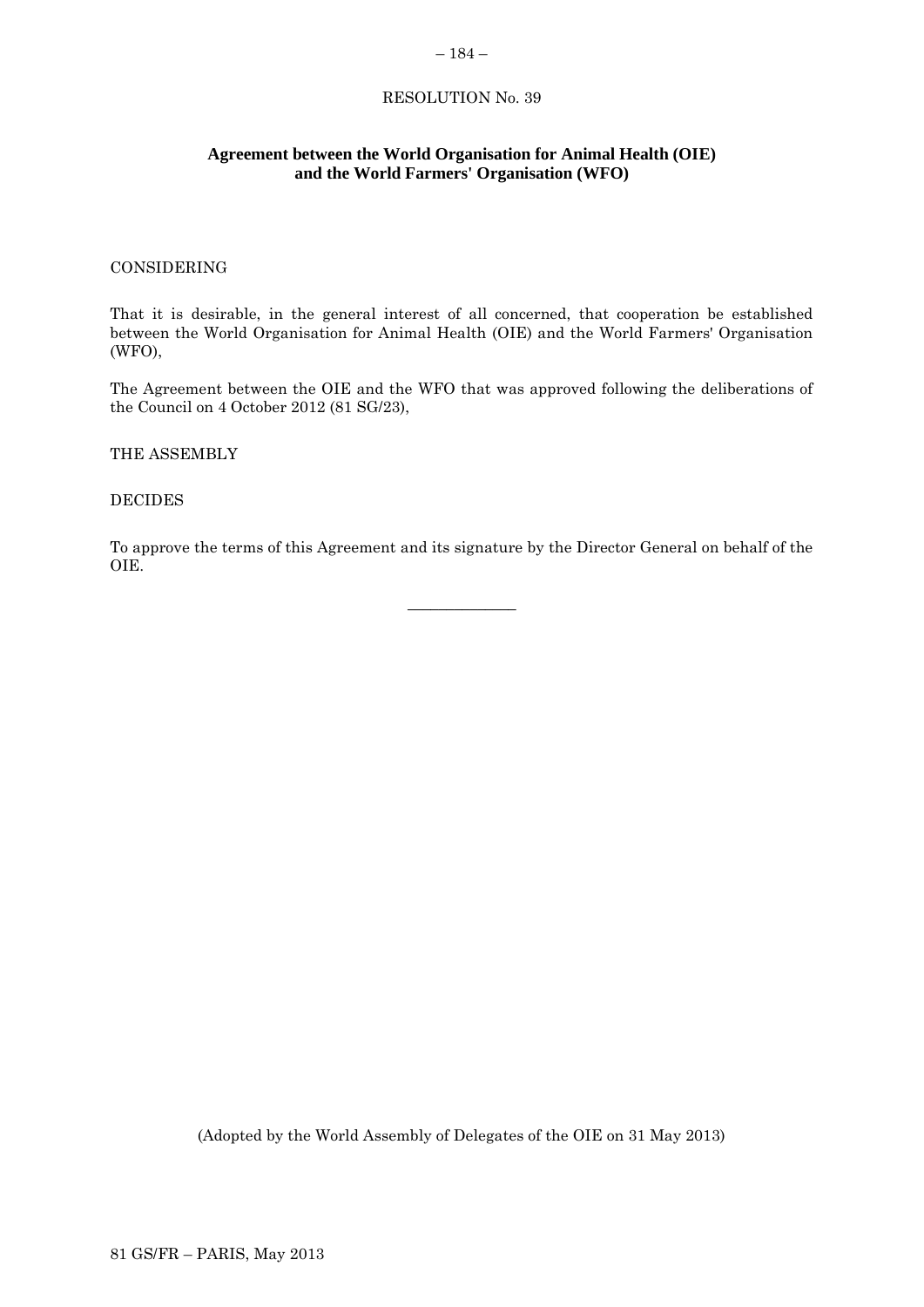### <span id="page-62-0"></span>– 185 –

# RESOLUTION No. 40

# **Agreement between the World Organisation for Animal Health (OIE) and the World Renderers Organization (WRO)**

# CONSIDERING

That it is desirable, in the general interest of all concerned, that cooperation be established between the World Organisation for Animal Health (OIE) and the World Renderers Organization (WRO),

The Agreement between the OIE and the WRO that was approved following the deliberations of the Council on 4 October 2012 (81 SG/24),

THE ASSEMBLY

DECIDES

To approve the terms of this Agreement and its signature by the Director General on behalf of the OIE.

 $\overline{\phantom{a}}$  , where  $\overline{\phantom{a}}$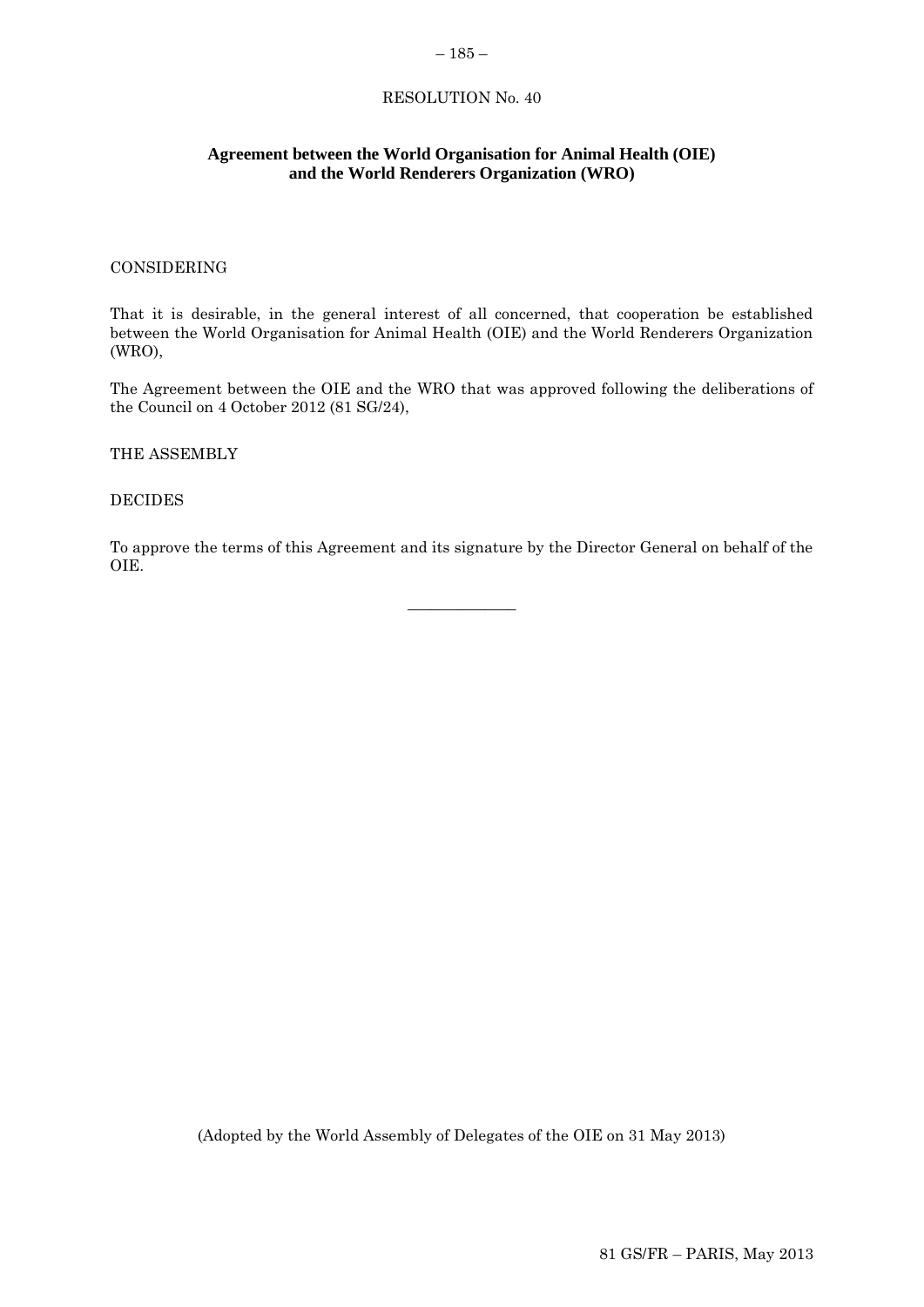#### <span id="page-63-0"></span>– 186 –

# RESOLUTION No. 41

# **Agreement between the World Organisation for Animal Health (OIE) and the International Feed Industry Federation (IFIF)**

# CONSIDERING

That it is desirable, in the general interest of all concerned, that cooperation be established between the World Organisation for Animal Health (OIE) and the International Feed Industry Federation (IFIF),

The Agreement between the OIE and the IFIF that was approved following the deliberations of the Council on 4 October 2012 (81 SG/25),

THE ASSEMBLY

DECIDES

To approve the terms of this Agreement and its signature by the Director General on behalf of the OIE.

 $\overline{\phantom{a}}$  , where  $\overline{\phantom{a}}$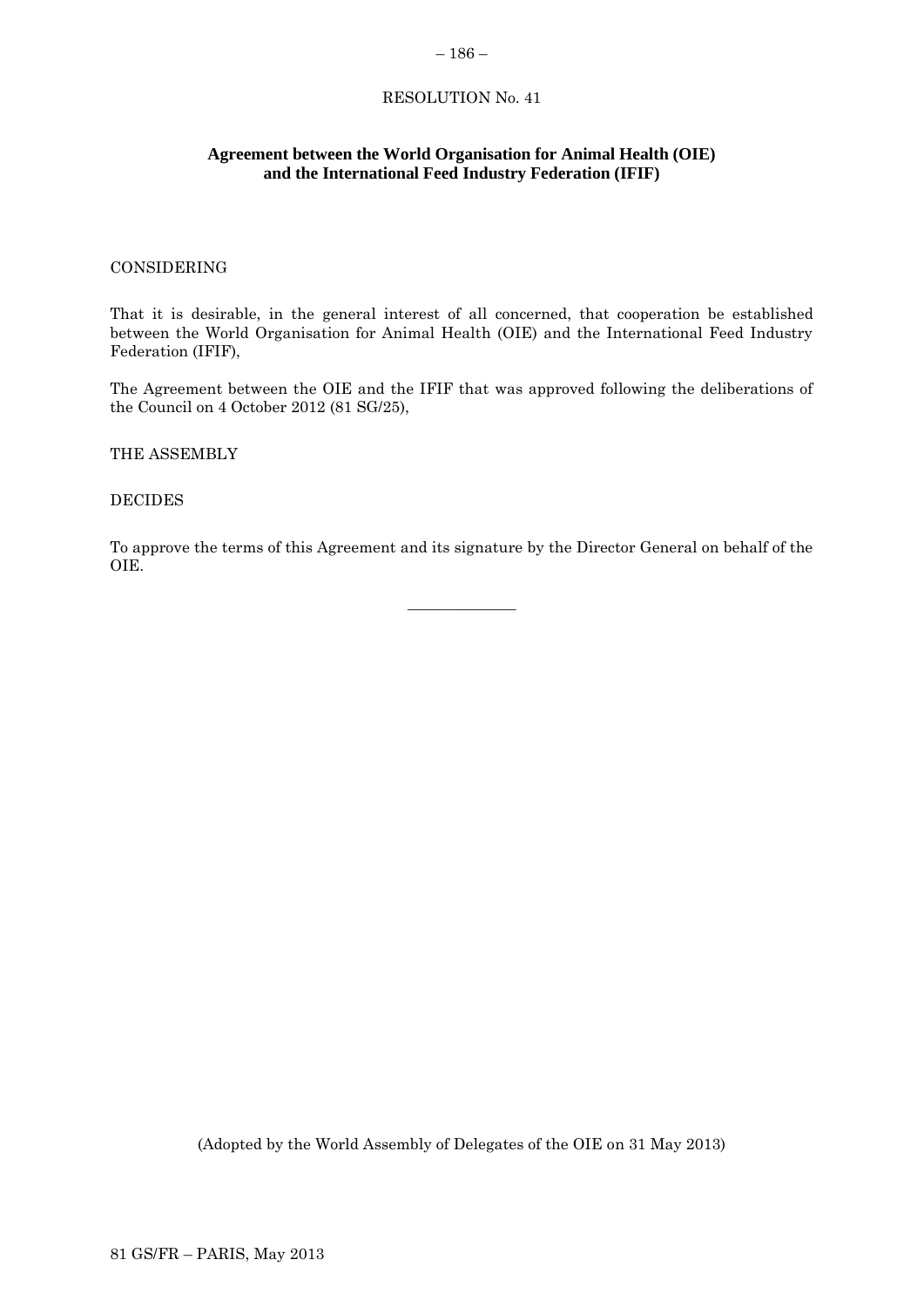#### <span id="page-64-0"></span>– 187 –

# RESOLUTION No. 42

# **Agreement between the World Organisation for Animal Health (OIE) and the International Wool Textile Organisation (IWTO)**

# CONSIDERING

That it is desirable, in the general interest of all concerned, that cooperation be established between the World Organisation for Animal Health (OIE) and the International Wool Textile Organization (IWTO),

The Agreement between the OIE and the IWTO that was approved following the deliberations of the Council on 4 October 2012 (81 SG/26),

THE ASSEMBLY

DECIDES

To approve the terms of this Agreement and its signature by the Director General on behalf of the OIE.

 $\overline{\phantom{a}}$  , where  $\overline{\phantom{a}}$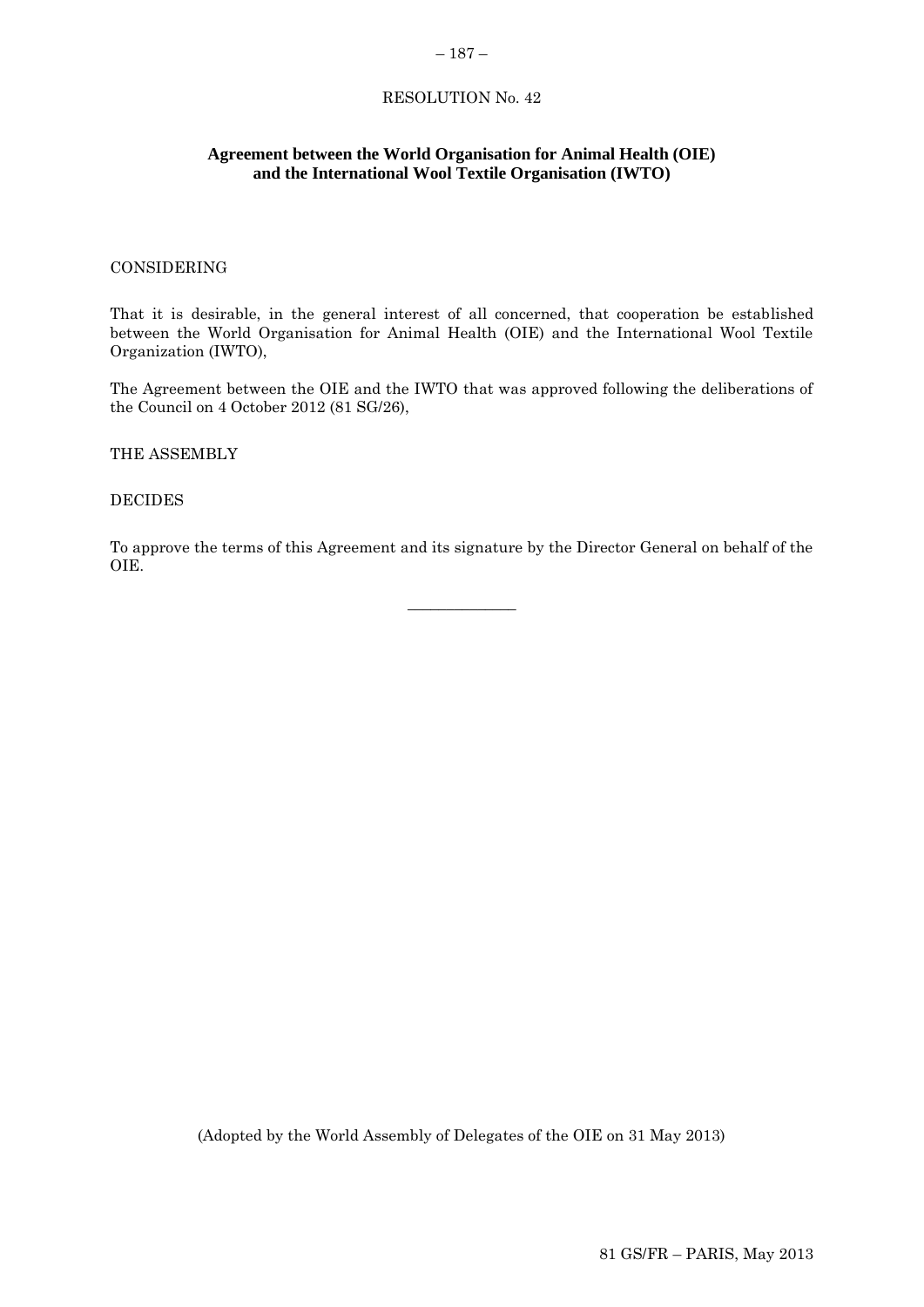# <span id="page-65-0"></span>RESOLUTION No. 43

# **Agreement between the World Organisation for Animal Health (OIE) and the Secretariat of the Convention on Biological Diversity (SCBD)**

# CONSIDERING

That it is desirable, in the general interest of all concerned, that cooperation be established between the World Organisation for Animal Health (OIE) and the Secretariat of the Convention on Biological Diversity (SCBD),

The Agreement between the OIE and the SCBD that was approved following the deliberations of the Council on 4 October 2012 (81 SG/27),

THE ASSEMBLY

DECIDES

To approve the terms of this Agreement and its signature by the Director General on behalf of the OIE.

 $\overline{\phantom{a}}$  , where  $\overline{\phantom{a}}$